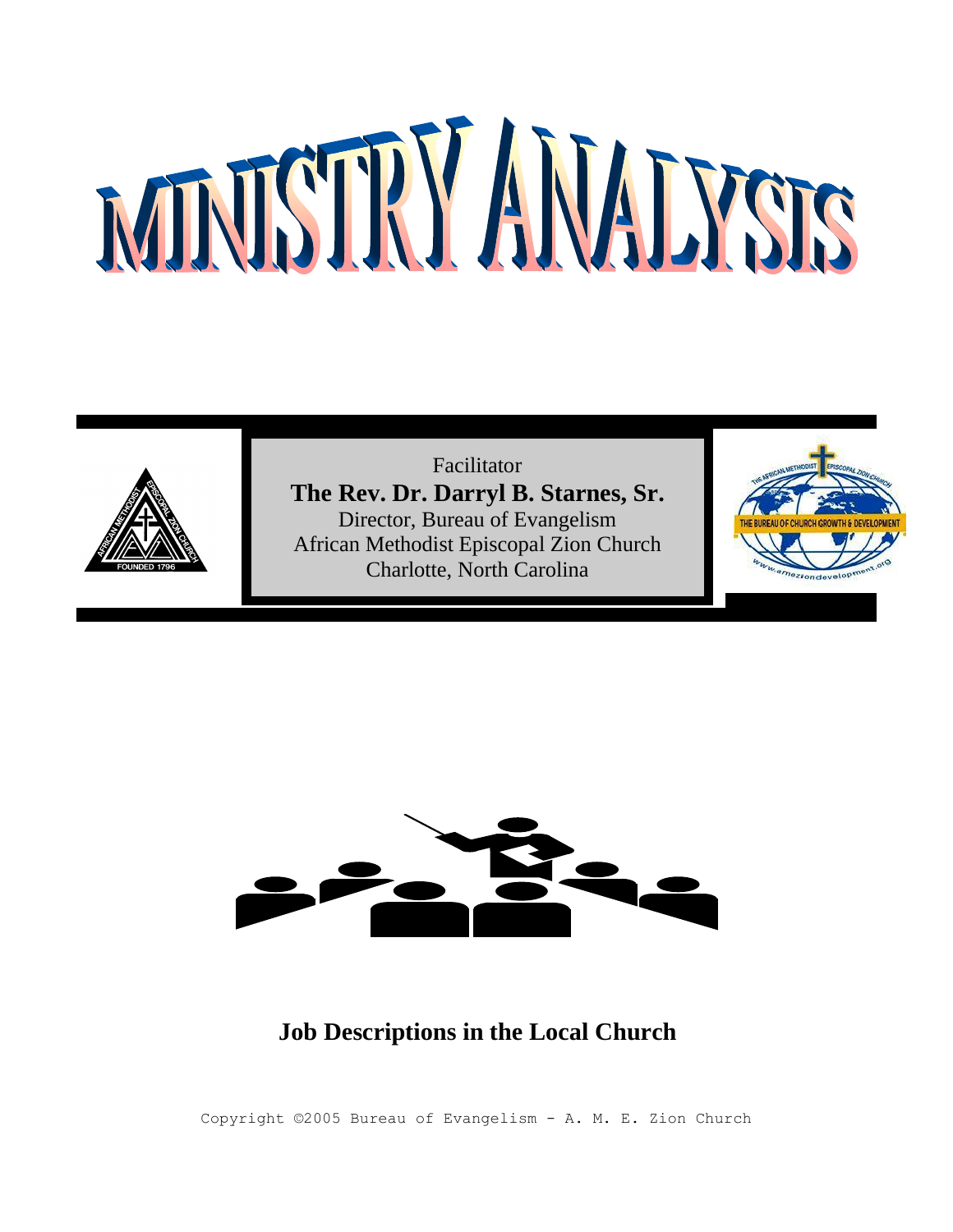# **CONTENTS**

# **1. BOARDS**

|    | $\circ$  | <b>Board of Trustees</b>                |  |
|----|----------|-----------------------------------------|--|
|    | $\circ$  | <b>Board of Stewards</b>                |  |
|    |          | Steward                                 |  |
|    |          | Preacher's Steward                      |  |
|    |          | Poor's Steward                          |  |
|    |          | General Claims' Steward                 |  |
|    |          | Junior Steward                          |  |
|    | $\circ$  | <b>Board of Class Leaders</b>           |  |
|    | $\Omega$ | <b>Board of Deaconesses</b>             |  |
|    | $\circ$  | <b>Board of Stewardesses</b>            |  |
|    | $\circ$  | Board of Lay Activities                 |  |
|    | $\circ$  | <b>Board of Christian Education</b>     |  |
|    |          | <b>Christian Education Board Member</b> |  |
|    |          | Director of Christian Education         |  |
|    |          | Director of Adults                      |  |
|    |          | Director of Young Adults                |  |
|    |          | Director of Youth                       |  |
|    |          | Director of Children                    |  |
|    |          | Superintendent of Sunday School         |  |
|    |          | Sunday School Teacher<br>٠              |  |
|    |          | President of Varick Christian Endeavor  |  |
| 2. |          | <b>MISSIONARIES</b>                     |  |

# **3. CHURCH STAFF**

| $\circ$ | <b>Church Secretary</b> |  |
|---------|-------------------------|--|
| $\cap$  | - Church Treasurer      |  |
| $\cap$  |                         |  |
| $\circ$ | - Church Sexton         |  |
|         |                         |  |

# **4. WORSHIP**

| Head Usher          |  |
|---------------------|--|
| Sub-Head Usher      |  |
| <b>Ishers</b>       |  |
| <b>Treefers</b>     |  |
| Acolyte Chairperson |  |
|                     |  |
|                     |  |
|                     |  |

# **5. COMMITTEES**

| $\Omega$ | <b>Budget and Finance</b> |  |
|----------|---------------------------|--|
| $\circ$  | Worship                   |  |
| $\circ$  | Education                 |  |
| $\circ$  | Evangelism                |  |
| $\circ$  | Calendar                  |  |
| $\circ$  | Kitchen                   |  |
| $\Omega$ | Bulletin Board            |  |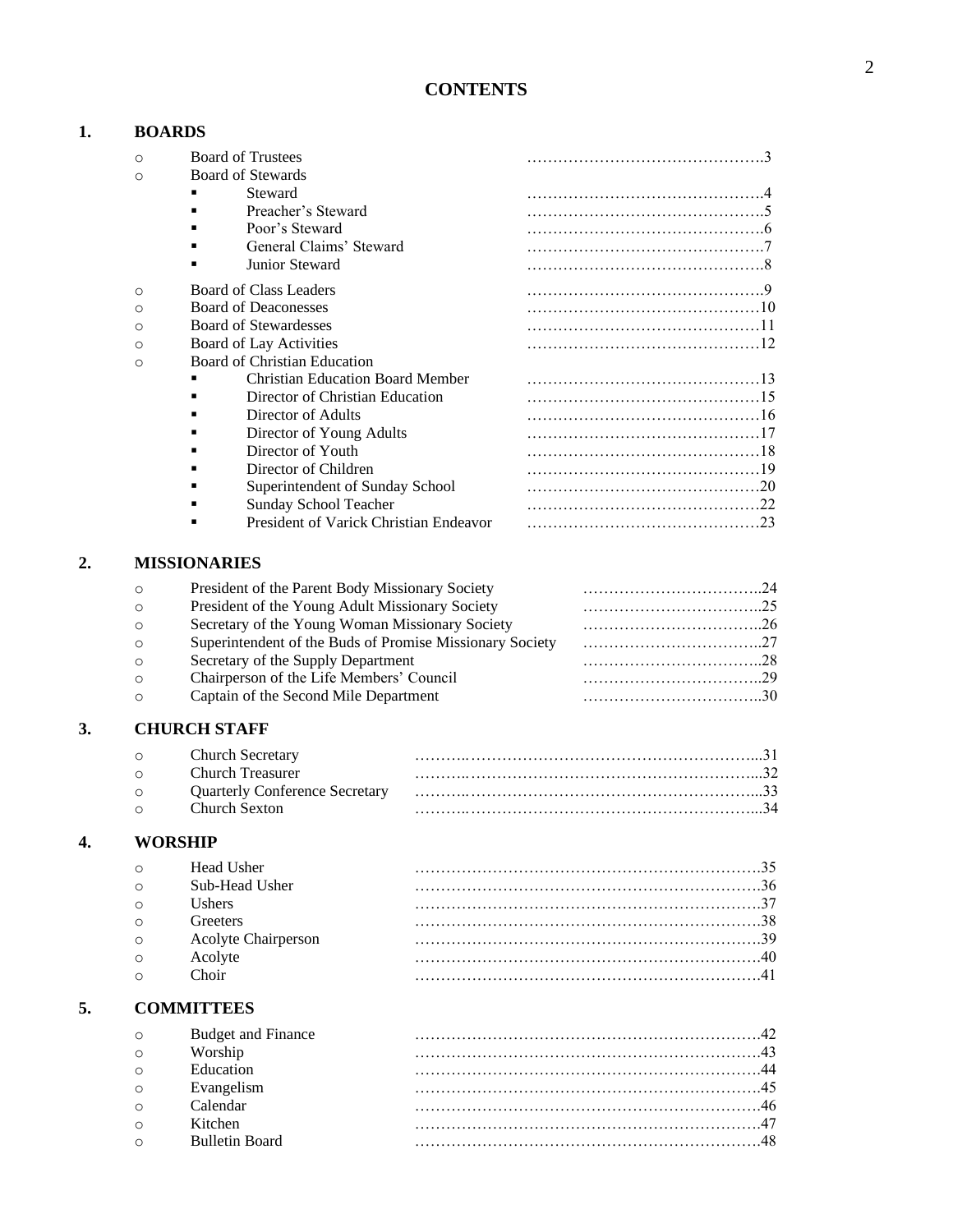Dr. Darryl B. Starnes, Sr.

#### **TRUSTEES**

#### **Tasks:**

- 1. To provide a place of worship
- 2. To take charge of and protect the church property
- 3. To make such improvements as may be necessary
- 4. To see that order and decorum are at all times observed
- 5. To make sure that all property is deeded to the African Methodist Episcopal Zion Church
- 6. To perform the duties of the Steward Board where there is none
- **7.** To uphold the laws and practices of the church

#### **Method of the Appointment:**

- 1. Nomination of the Pastor
- 2. Election of the members of the Church
- 3. Confirmation of the Quarterly Conference

#### **Terms and Time:**

- 1. Elected for one year, subject to re-appointment; shall hold office until his/her successor is elected
- 2. Time needed on the job:
	- a. Trustee meeting once a month
	- b. Sunday and weekday services
	- c. Time for examining and improving church property
	- d. Time for attending Quarterly Conferences, Members' Meetings, and other church meetings

#### **Responsible:**

- To: Quarterly Conference
- For: Church Property

#### **Knowledge Needed:**

- 1. Methodist Doctrine and Discipline
- 2. Laws, polity, and practices of the church as expressed in the *Book of Discipline*
- 3. Property and Real Estate matters

#### **Skills Needed:**

- 1. Ability to witness to the gospel of the kingdom of God
- 2. Ability to lead and work well with others
- 3. Ability to transact the temporal business of the church
- 4. Property management (maintenance and repairs)
- 5. Business Administration (finance, investments, recordkeeping)

- 1. Twenty-one (21) years of age
- 2. Member in Full Connection (*possesses saving faith in the Lord Jesus Christ*)
- 3. Member in good standing (*attends faithfully the means of grace*)
- 4. Solid Piety (*has moral character and spirituality maturity*)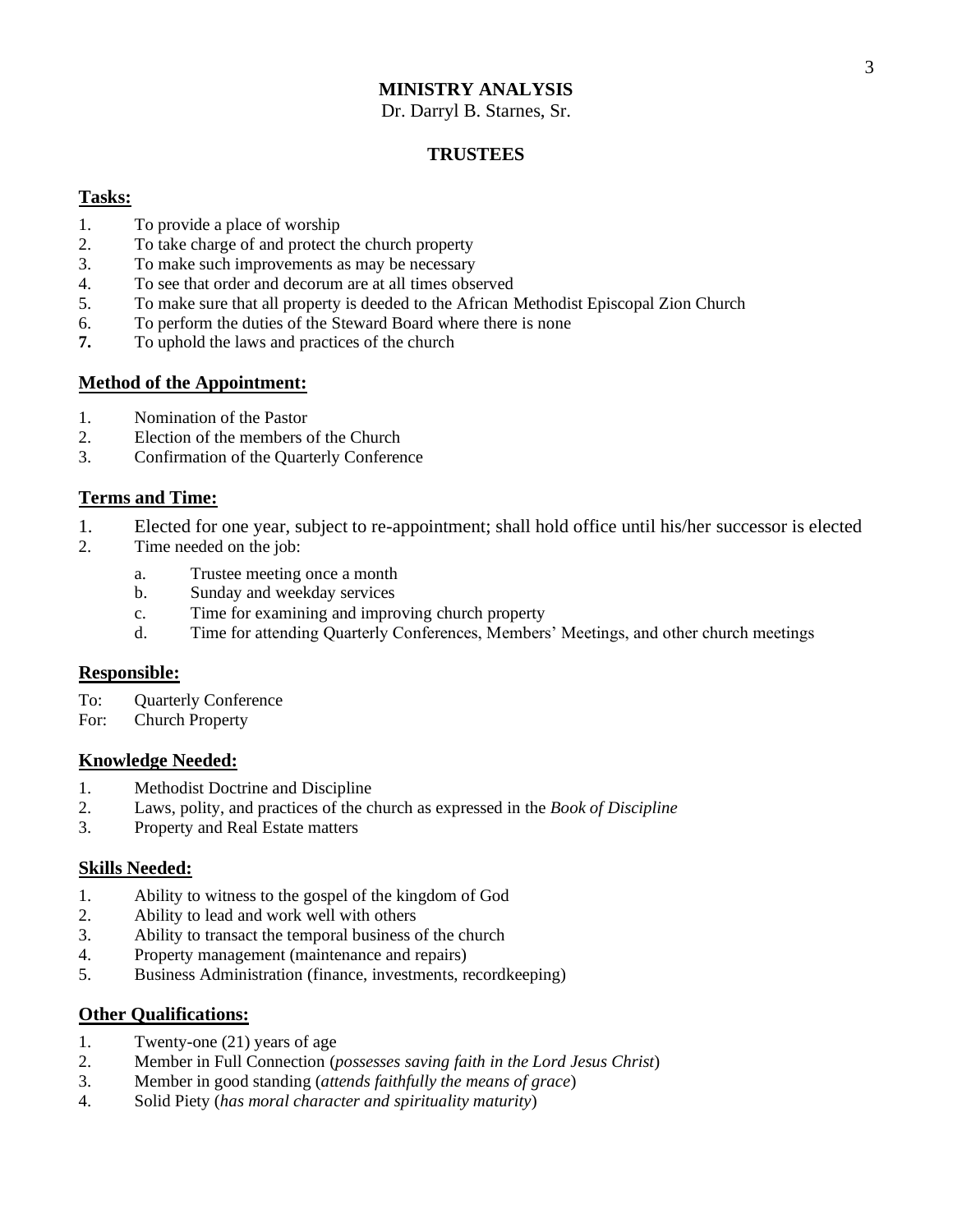Dr. Darryl B. Starnes, Sr.

#### **STEWARDS**

#### **Tasks:**

- 1. To raise the amount for the support of the Pastor
- 2. To take charge of and make an exact account of all money collected for the support of the Ministry
- 3. To apply the same as the Discipline directs
- 4. To make monthly reports to the Pastor of his collections
- 5. To make provisions for the moving expense of the Pastor
- 6. To provide a parsonage for Pastor and family
- 7. To seek to relieve the needy and distressed members
- 8. To assist Pastor and Leaders in raising the Presiding Elder's salary
- 9. To uphold the laws and practices of the church

#### **Method of Appointment:**

- 1. Nomination of the Pastor
- 2. Confirmation of the Quarterly Conference

# **Term and Time:**

- 1. Elected for one year, subject to re-appointment
- 2. Time needed on the job:
	- a. Sunday services (collect and count offerings)
	- b. Other services (collect and count offerings)
	- c. Steward Meeting once a month
	- d. Time to care for the needs of the Pastor and family
	- e. Time to provide for the needs of the parsonage
	- f. Time to relieve the needy and distressed members
	- g. Time for attending Quarterly Conferences, Members' Meetings, and other church meetings

#### **Responsible:**

- To: Quarterly Conference, Preacher's Steward, and Pastor
- For: Finances, ministry, the Pastor and his family

#### **Knowledge Needed:**

- 1. Methodist Doctrine and Discipline
- 2. Laws, polity, and practices of the church as expressed in the *Book of Discipline*
- 3. Needs of the Pastor, his/her family, and the parsonage

#### **Skills Needed:**

- 1. Ability to witness to the gospel of the kingdom of God
- 2. Ability to transact the temporal business of the Church
- 3. Ability to lead and work well with others
- 4. Business Administration (finance, investments, recordkeeping)

- 1. Member in Full Connection (*possesses saving faith in the Lord Jesus Christ*)
- 2. Member in good standing (*attends faithfully the means of grace*)
- 3. Solid Piety (*has moral character and spirituality maturity*)
- 4. A genuine concern for the welfare of the Pastor and his/her family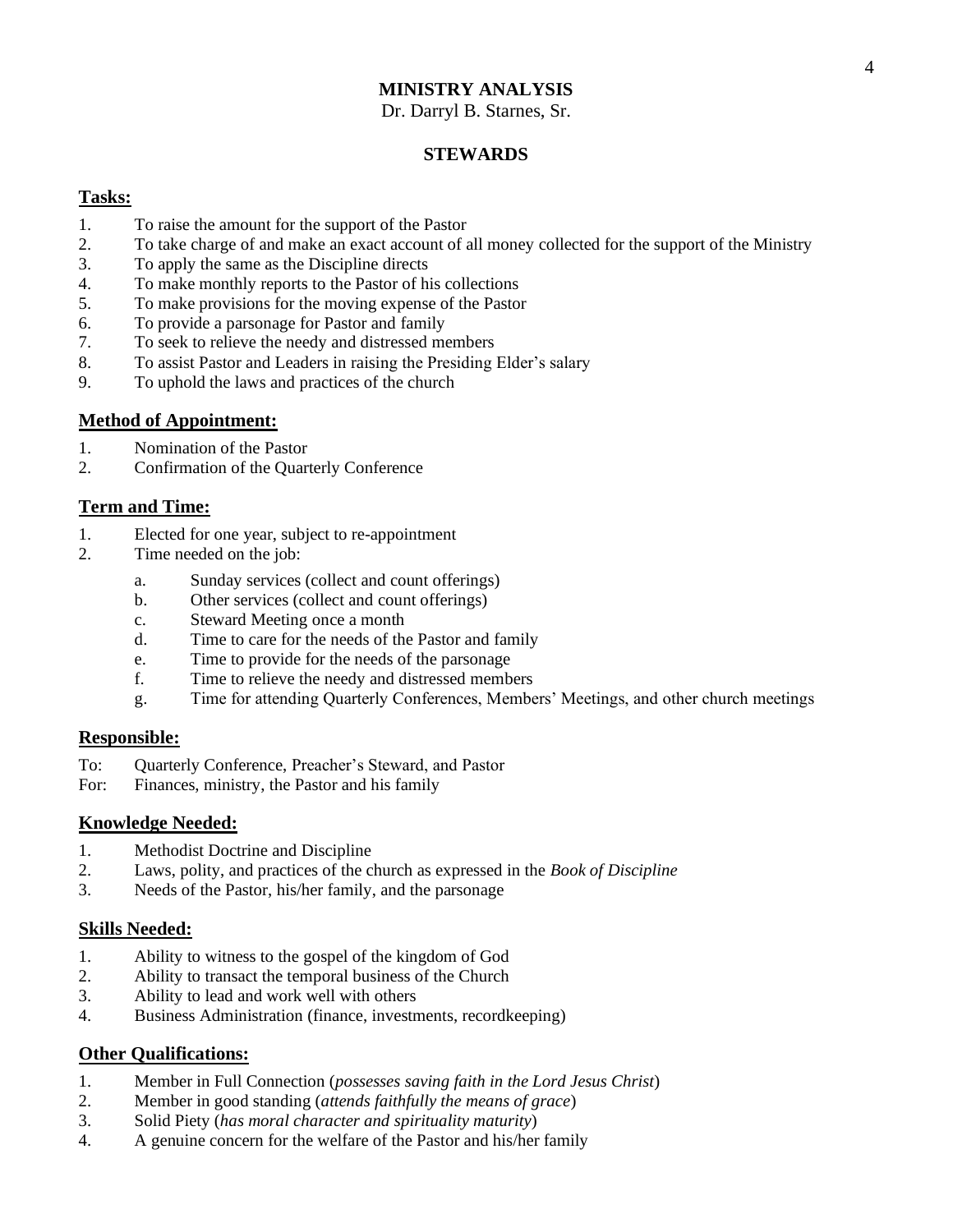Dr. Darryl B. Starnes, Sr.

# **PREACHER'S STEWARD**

#### **Tasks:**

- 1. To serve as the chairperson of the Board of Stewards
- 2. To see that all necessary provisions are made for the temporal comfort of the Pastor in charge
- 3. To officiate in the collecting, counting, and reporting of all money received for the support of the Ministry
- 4. To officiate in the raising of the amount to meet the estimate for the support of the Pastor in charge
- 5. To consult often with the Pastor so as to be informed as to the comfort and/or needs of Pastor and family
- 6. To provide the elements for the Lord's Supper and the Love Feast
- 7. To assist the pastor in supervising the relief of the needy and distressed members

## **Method of Appointment:**

- 1. Appointment of the Pastor
- 2. Confirmation of the Quarterly Conference

#### **Term and Time:**

- 1. Elected for one year, subject to re-appointment
- 2. Time needed on the job:
	- a. Sunday services (leading in the collection, counting, and reporting of offerings)
	- b. Other services (leading in the collection, counting, and reporting of offerings)
	- c. Time to chair the Steward Board Meeting once a month
	- d. Supervisory relationship to other meetings
	- e. Time for consulting Pastor and providing for needs
	- f. Time for providing elements for Lord's Supper
	- g. Time for Leaders' Meeting once a month
	- h. Time for Quarterly Conference once a quarter
	- i. Time for relieving the needy and distressed members

#### **Responsible:**

- To: Quarterly Conference and Pastor
- For: The Pastor and his/her family
	- The administration of the Steward Board

#### **Knowledge Needed:**

- 1. Methodist Doctrine and Discipline
- 2. The laws, polity, and practices of the Church as expressed in the *Book of Discipline*
- 3. Needs of Pastor and family
- 4. Parliamentary procedure

#### **Skills Needed:**

- 1. Ability to witness to the gospel of the kingdom of God
- 2. Ability to transact the temporal business of the Church
- 3. Leadership Ability, Team Building, and Organizational Skills

- 1. Member in Full Connection (*possesses saving faith in the Lord Jesus Christ*)
- 2. Member in good standing (*attends faithfully the means of grace*)
- 3. Solid Piety (*has moral character and spirituality maturity*)
- 4. A genuine concern for the welfare of the Pastor and his/her family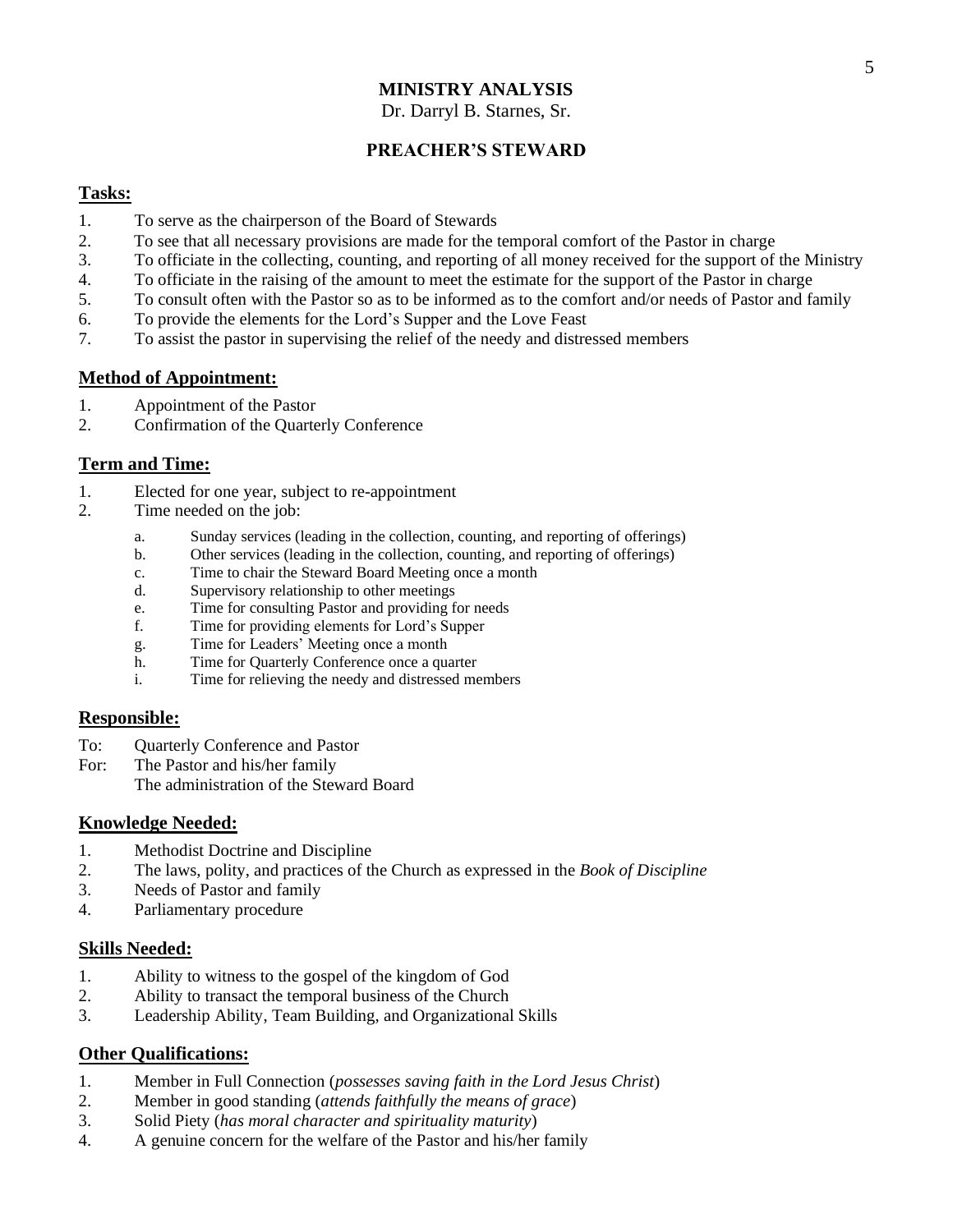Dr. Darryl B. Starnes, Sr.

# **POOR STEWARD**

#### **Tasks:**

- 1. To receive all money collected for benevolence
- 2. To pay it out when directed by the Pastor and Leader's Meeting
- 3. To give monthly reports of receipts and expenditures (general summary) at the Leaders' Meetings
- 4. To give quarterly reports of receipts and expenditures (general summary) at the Quarterly Conference

#### **Method of Appointment:**

- 1. Nomination of the Pastor
- 2. Confirmation of the Quarterly Conference

#### **Term and Time:**

- 1. Elected for one year, subject to re-appointment
- 2. Time needed on the job:
	- a. Time to receive the Ministry of Kindness collections
	- b. Time for depositing and paying out money
	- c. Time preparing financial reports
	- d. Time to attend the Steward Board Meeting once a month
	- e. Time to attend and report at the Leader's Meeting once a month
	- f. Time to attend and report at the Quarterly Conference once a quarter

#### **Responsible:**

- To: Quarterly Conference, Leaders' Meeting, and Pastor
- For: Ministry of Kindness Treasury

#### **Knowledge Needed:**

- 1. Methodist Doctrine and Discipline
- 2. Laws, polity, and practices of the church as expressed in the *Book of Discipline*
- 3. Banking procedures and practices

#### **Skills Needed:**

- 1. Ability to witness to the gospel of the kingdom of God
- 2. Ability to transact the temporal business of the Church
- 3. Financial recordkeeping and reporting

- 1. Member in Full Connection (*possesses saving faith in the Lord Jesus Christ*)
- 2. Member in good standing (*attends faithfully the means of grace*)
- 3. Solid Piety (*has moral character and spirituality maturity*)
- 4. A genuine concern for the poor and needy
- 5. Honesty, Integrity, and Reliability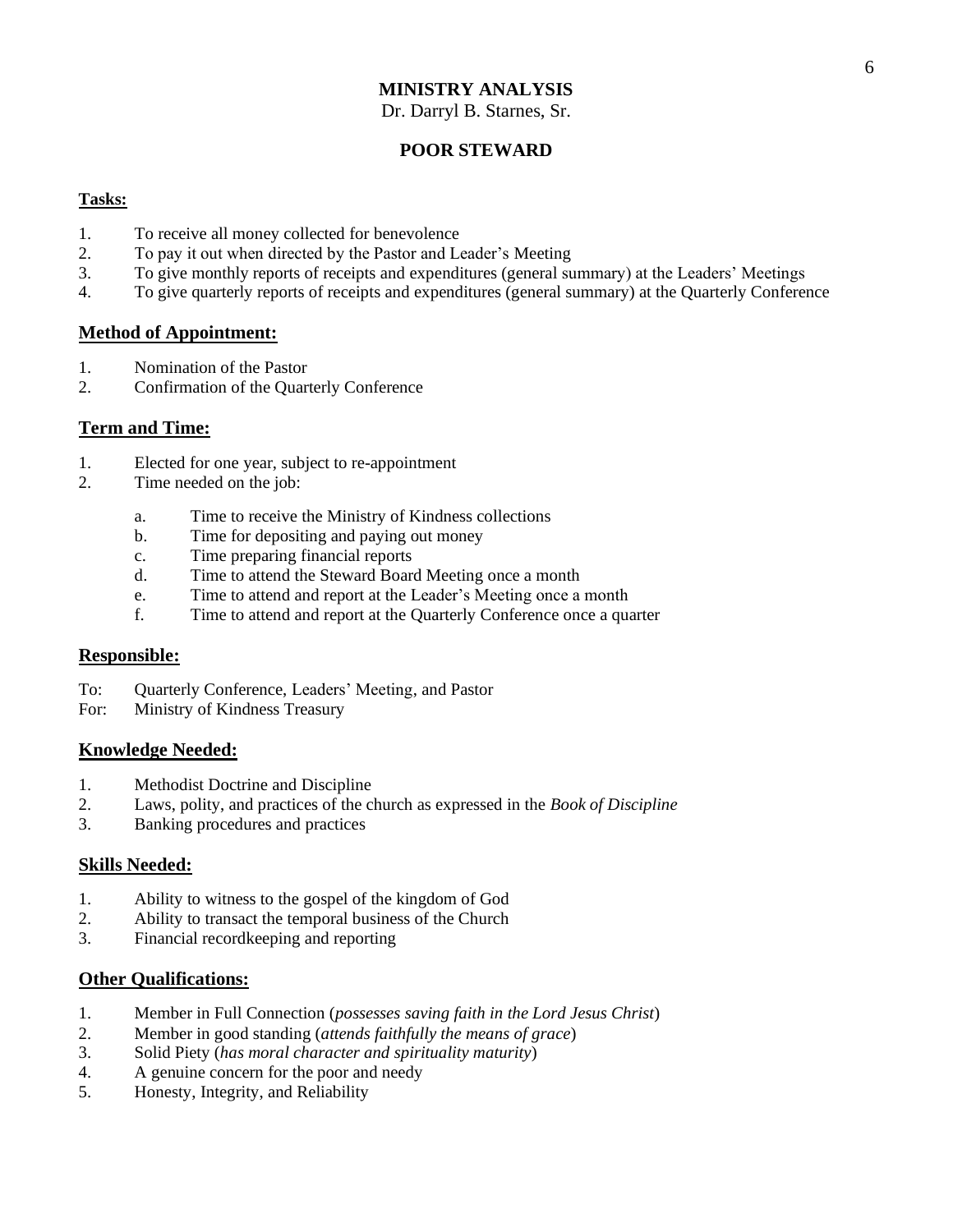#### Dr. Darryl B. Starnes, Sr.

# **GENERAL CLAIMS STEWARD**

#### **Tasks:**

- 1. To receive all payments of General Claims
- 2. To report payments and amounts to the Church Treasurer to be placed in the General Claims Treasure
- 3. To record and place on roll all persons who have paid General Claims as members in good standing
- 4. To issue cards certifying those who have paid General Claims as members in good standing

#### **Method of Appointment:**

- 1. Nomination of the Pastor
- 2. Confirmation of the Quarterly Conference

#### **Term and Time:**

- 1. Elected for one year, subject to reappointment
- 2. Time needed on the job:
	- a. Time to receive General Claims' contributions
	- b. Time for keeping an accurate and up-to-date record of contributors
	- c. Time for providing reports of the General Claims' contributions when needed or requested

#### **Responsible:**

- To: Quarterly Conference, Church Treasurer, and Pastor
- For: All General Claims paid into his/her hands

#### **Knowledge Needed:**

- 1. Methodist Doctrine and Discipline
- 2. Laws, polity, and practices of the church as expressed in the *Book of Discipline*
- 3. Banking procedures and practices
- 4. Membership Roll

#### **Skills Needed:**

- 1. Ability to witness to the gospel of the kingdom of God
- 2. Ability to transact the temporal business of the Church
- 3. Accurate record keeping

- 1. Member in Full Connection (*possesses saving faith in the Lord Jesus Christ*)
- 2. Member in good standing (*attends faithfully the means of grace*)
- 3. Solid Piety (*has moral character and spirituality maturity*)
- 4. Honesty, Integrity, and Reliability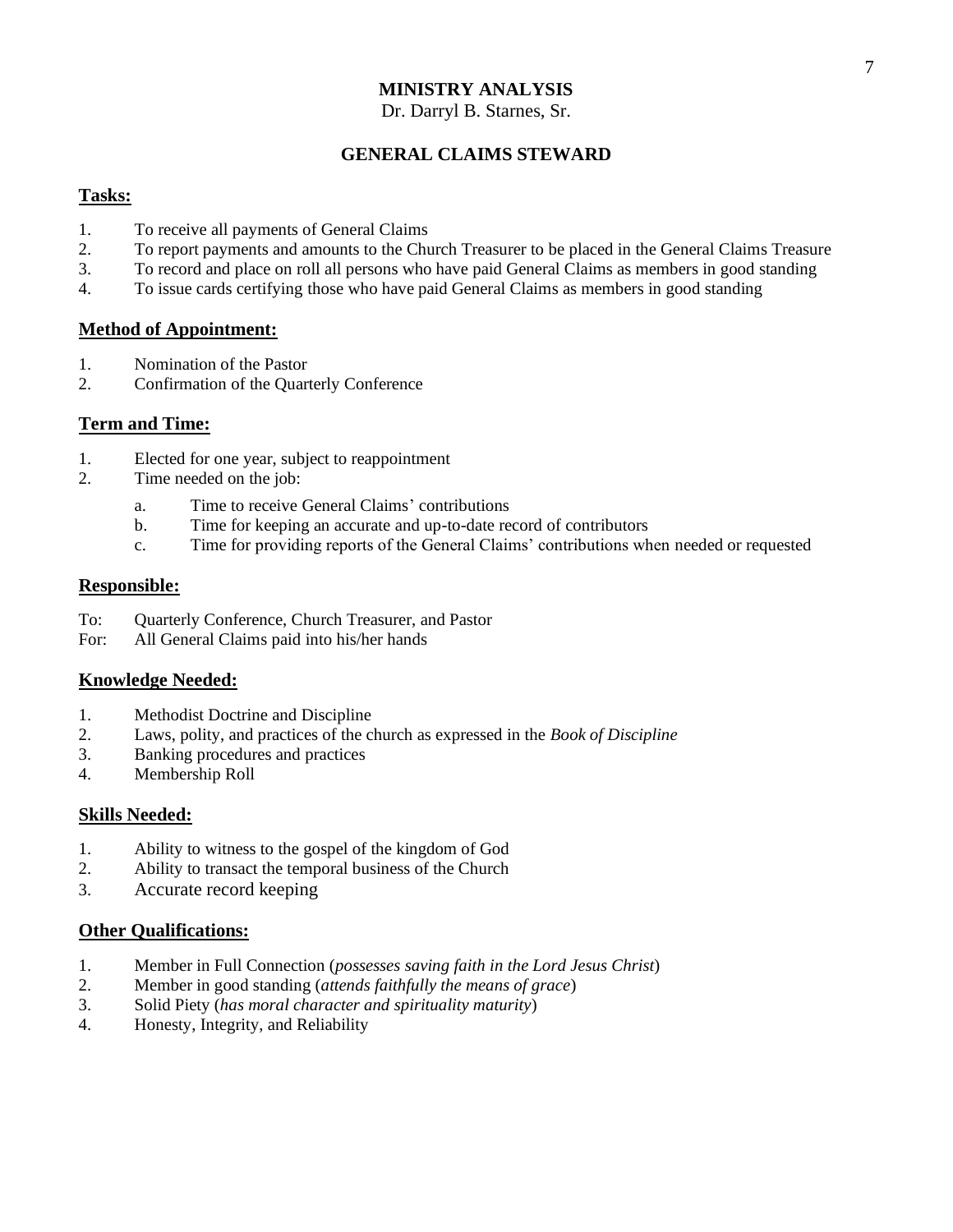#### Dr. Darryl B. Starnes, Sr.

# **JUNIOR STEWARD**

#### **Tasks:**

- 1. To assist the Stewards of the Church in their tasks and responsibilities
- 2. To co-operate and adhere to the training which the Advisor, Pastor and other Stewards may lead them in.
- 3. To be prepared to serve whenever called upon
- 4. To set aside second and fourth Sundays of active service and as times to be found seated in the first four pews of the right side of the sanctuary.
- 5. To assist in the collection of the Sunday Morning offering and any Afternoon or Evening offerings.
- 6. To assist the Stewards in any of the following tasks:
	- 1. To take an exact account of all money
	- 2. To apply the same as the Discipline directs
	- 3. To make monthly reports to the Pastor of his/her collection
	- 4. To make provisions for the moving expense of the Pastor
	- 5. To provide a parsonage for the Pastor and his/her family
	- 6. To seek to relieve the needy and distressed members
	- 7. To assist the Pastor and Leaders in raising the Presiding Elder's salary

#### **Method of Appointment:**

- 1. Nomination by the Pastor
- 2. Confirmation by the Quarterly Confirmation

#### **Term and Time:**

- 1. Elected for one year, subject to reappointment
- 2. Time needed on the job:
	- Time on Sunday Mornings during the worship service (collect offerings) Time on Sunday Morning after worship service (count offerings) Time for other worship services (collect and count offering) Time for Junior Steward meeting Time to provide for Pastor and parsonage needs Time to relieve the needy and distressed members Time to attend training sessions

#### **Responsible:**

- 1. To: Quarterly Conference, Preacher's Steward, Advisor and Pastor
- 2. For: Collections, Pastor and his/her Family

#### **Knowledge Needed:**

- 1. Methodist Doctrine and Discipline
- 2. Laws, polity, and practices of the church as expressed in the *Book of Discipline*

#### **Skills Needed:**

- 1. Ability to transact the temporal business of the Church
- 2. Ability to witness to the gospel of the kingdom of God
- 3. Ability to follow directions and respect authority

- 1. Member in Full Connection (*possesses saving faith in the Lord Jesus Christ*)
- 2. Member in good standing (*attends faithfully the means of grace*)
- 3. Solid Piety (*has moral character and spirituality maturity*)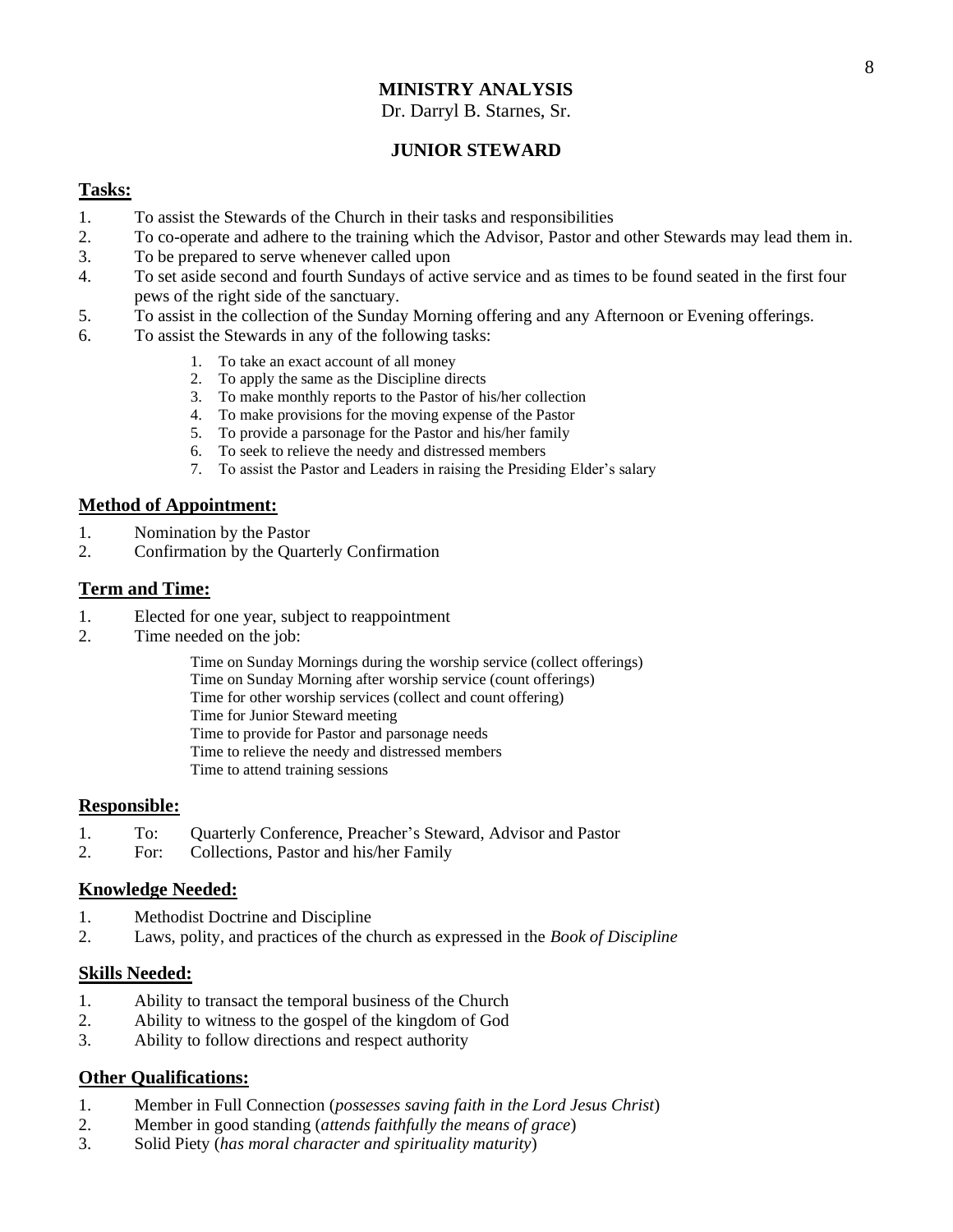Dr. Darryl B. Starnes, Sr.

# **CLASS LEADERS**

#### **Tasks:**

- 1. To meet the class once every week at the appointed place in order to disciple the members
- 2. To visit those who may be absent in order to inquire how their souls prosper
- 3. To advise, reprove, comfort, or exhort as occasion may require
- 4. To receive from members financial obligations for the church, the sick, the Pastor, the Presiding Elder, etc
- 5. To report on the temporal and spiritual condition of class members at the monthly Leaders' Meeting
- 4. To make reports at the Quarterly Conference of dues collected and of duties performed
- 5. To see that the sick and poor members have proper attention given them
- 6. To apply through the Pastor to the Ministry of Kindness for means of relief for his/her needy members

## **Method of Appointment:**

- 1. Nomination of the Pastor.
- 2. Confirmation of the Quarterly Conference.

## **Term and Time:**

- 1. Elected for one year, subject to re-appointment.
- 2. Time needed on the job:
	- a. Time for Class Meetings once a week
	- b. Time for Leaders' Meetings once a month
	- c. Time to visit members when necessary (sick, needy, or delinquent)
	- d. Time for Quarterly Conference once a quarter
	- e. On call 24 hours (Sub-Pastor) for emergencies

#### **Responsible:**

- To: Pastor, Preacher's Steward, and Quarterly Conference
- For: The members of his/her respective class

#### **Knowledge Needed:**

- 1. Methodist Doctrine and Discipline
- 2. Laws, polity, and practices of the church as expressed in the *Book of Discipline*
- 3. The Disciple Making Process

#### **Skills Needed:**

- 1. Ability to witness to the gospel of the kingdom of God
- 2. Ability to provide sub-pastoral oversight
- 3. Ability to disciple others
- 4. Ability to lead

- 1. Member in Full Connection (*possesses saving faith in the Lord Jesus Christ*)
- 2. Member in good standing (*attends faithfully the means of grace*)
- 3. Solid Piety (*has moral character and spirituality maturity*)
- 4. Spiritual discernment
- 5 Counseling skills
- 6. Spiritual Maturity
- 7. Genuine concern for spiritual welfare of his/her members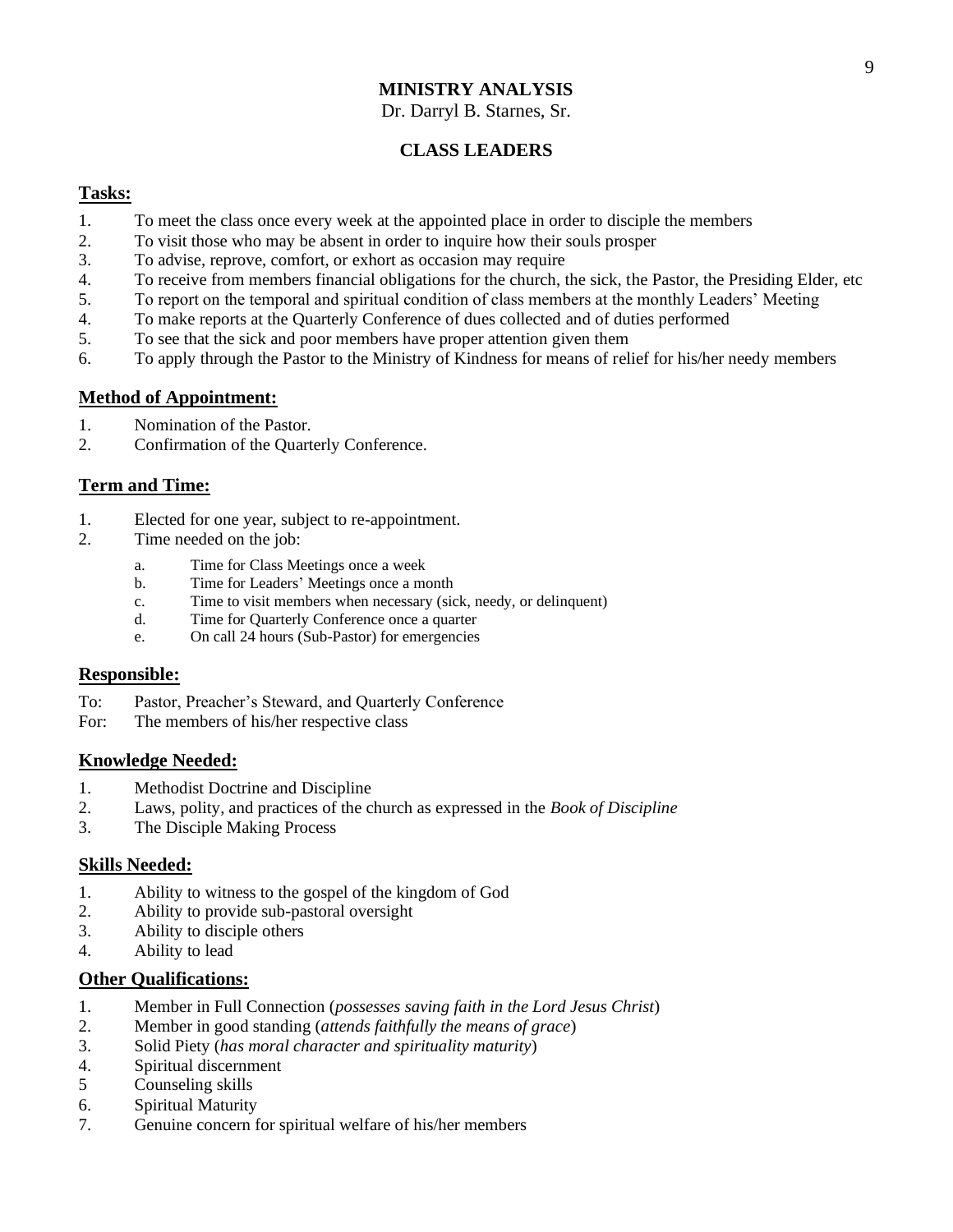Dr. Darryl B. Starnes, Sr.

#### **DEACONESSES**

#### **Tasks:**

- 1. To minister to the poor, visit the sick, pray with the dying, and care for the orphan
- 2. To seek the wandering, comfort the sorrowing, and save the sinning
- 3. To ever be ready to take up any duty for which willing hands cannot otherwise be found
- 4. To make all preparations for Holy Communion, Holy Baptism, and the Love Feast
- 5. To assist the Pastor in his/her ministry to the sick and shut-in; and in his/her work of charity

#### **Method of Appointment:**

- 1. Nomination of the Pastor.
- 2. Consecration by an Elder
- 3. Confirmation of the Quarterly Conference.

## **Term and Time:**

- 1. Elected and Consecrated for life
- 2. Subject to re-appointment each year
- 3. Time needed on the job:
	- a. Time before, during, and after Communion Services on first Sundays and on special occasions
	- b. Time before, during, and after Baptismal Services
	- c. Time to assist the Pastor in taking Communion to the sick and shut-in
	- d. Time to visit the sick, needy, suffering, dying, and straying
	- e. Time for Quarterly Conference once a quarter
	- f. Time to attend the meeting of the Deaconess Board

#### **Responsible:**

- To: Quarterly Conference and the Pastor
- For: Preparations for the sacraments

#### **Knowledge Needed:**

- 1. Worship Traditions
- 2. Order of Service (Communion and Baptism)
- 3. Sanctity of the Elements

#### **Skills Needed:**

- 1. Ability to witness to the gospel of the kingdom of God
- 2. Ability to pray for and with others

- 1. Member in Full Connection (*possesses saving faith in the Lord Jesus Christ*)
- 2. Member in good standing (*attends faithfully the means of grace*)
- 3. Solid Piety (*has moral character and spirituality maturity*)
- 4. Women of Maturity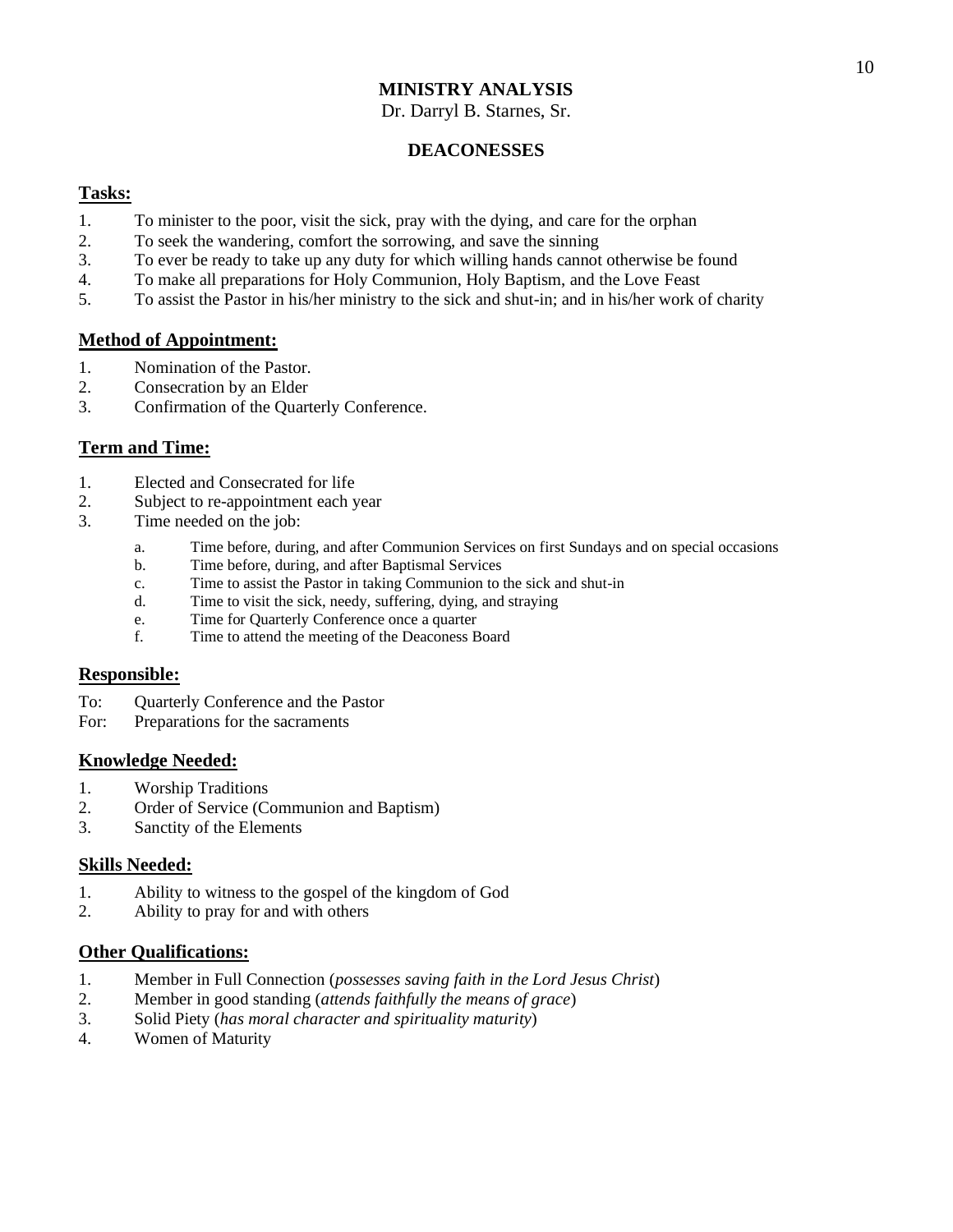Dr. Darryl B. Starnes, Sr.

#### **STEWARDESSES**

#### **Tasks:**

- 1. To assist the Preacher's Steward in providing for the support and comfort of the Pastor and his/her family
- 2. To raise money for the support of the Pastor, his/her family, and the needs of the parsonage.

#### **Method of Appointment:**

- 1. Nomination of the Pastor.
- 2. Confirmation of the Quarterly Conference.

## **Term and Time:**

- 1. Elected for one year, subject to re-appointment
- 2. Time needed on the job:
	- a. Time to provide for support and comfort of the Pastor and his/her family
	- b. Time to provide for the needs of the parsonage
	- c. Time to attend the Stewardess Board Meeting
	- d. Time for Quarterly Conference once a quarter

#### **Responsible:**

- To: Quarterly Conference and the Pastor
- For: The support and comfort of the Pastor and his/her family

#### **Knowledge Needed:**

- 1. The special needs of the pastor and his/her family
- 2. The needs of the parsonage

#### **Skills Needed:**

- 1. Ability to witness to the gospel of the kingdom of God
- 2. Ability to encourage and support
- 3. Ability to raise funds

- 1. Member in Full Connection (*possesses saving faith in the Lord Jesus Christ*)
- 2. Member in good standing (*attends faithfully the means of grace*)
- 3. Solid Piety (*has moral character and spirituality maturity*)
- 4. Women with a genuine concern for the welfare of the Pastor and his/her family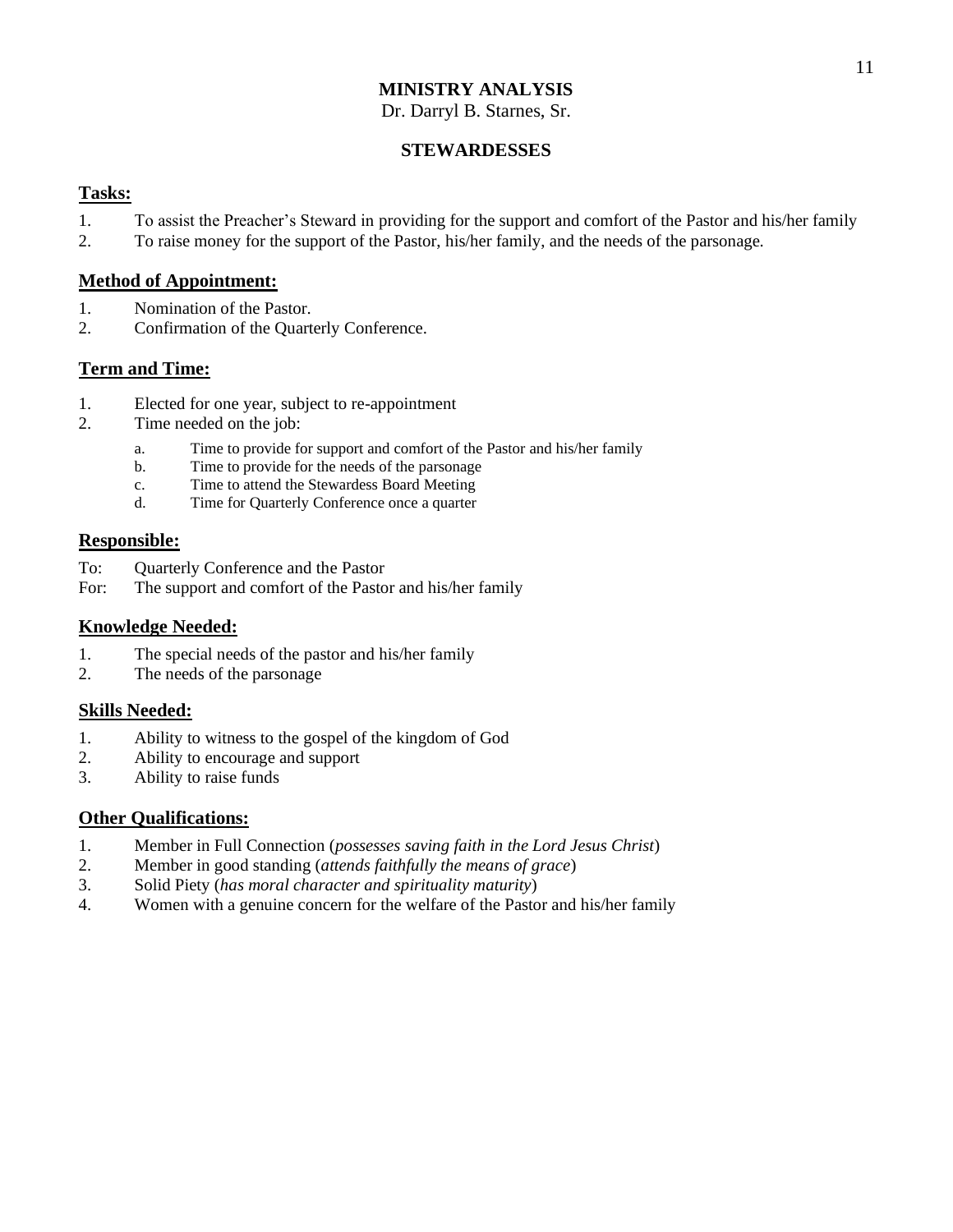Dr. Darryl B. Starnes, Sr.

# **LAY ACTIVITIES**

#### **Tasks:**

- 1. To serve as the controlling board of the local Lay Council
- 2. To see that officers are elected for the local Lay Council
- 3. To see that the Lay Council functions and is governed by the Lay Council Constitution and By-Laws
- 4. To help the Lay Council stay true to the purposes set forth in the Lay Council Constitution and By-Laws:
	- o To deepen the spiritual lives of the laity
	- o To disseminate information
	- o To expand the denomination through education and evangelism
	- o To foster denominational loyalty
	- o To promote any other interest of the kingdom of God

#### **Method of Appointment:**

- 1. Appointment of the Pastor.
- 2. Confirmation of the Quarterly Conference.

#### **Term and Time:**

- 1. Elected for one year, subject to re-appointment
- 2. Time needed on the job:
	- a. Time for Lay Council Meetings
	- b. Time for District and Conference Lay Council Meetings
	- c. Time for Regional and Connectional Lay Council Meetings
	- d. Time for the Board of Lay Activities Meetings
	- e. Time for Quarterly Conference once a quarter

#### **Responsible:**

- To: Quarterly Conference, District, Conference, Regional, Connectional Lay Leadership, and the Pastor
- For: Lay Council in the Local Church

#### **Knowledge Needed:**

- 1. Methodist Doctrine and Discipline
- 2. Laws, polity, and practices of the church as expressed in the *Book of Discipline*
- 3. Lay Council Constitution and By-Laws

#### **Skills Needed:**

- 1. Ability to witness to the gospel of the kingdom of God
- 2. Ability to motivate
- 3. Ability to lead and work well with others

- 1. Member in Full Connection (*possesses saving faith in the Lord Jesus Christ*)
- 2. Member in good standing (*attends faithfully the means of grace*)
- 3. Solid Piety (*has moral character and spirituality maturity*)
- 4. A genuine appreciation for the importance of lay ministry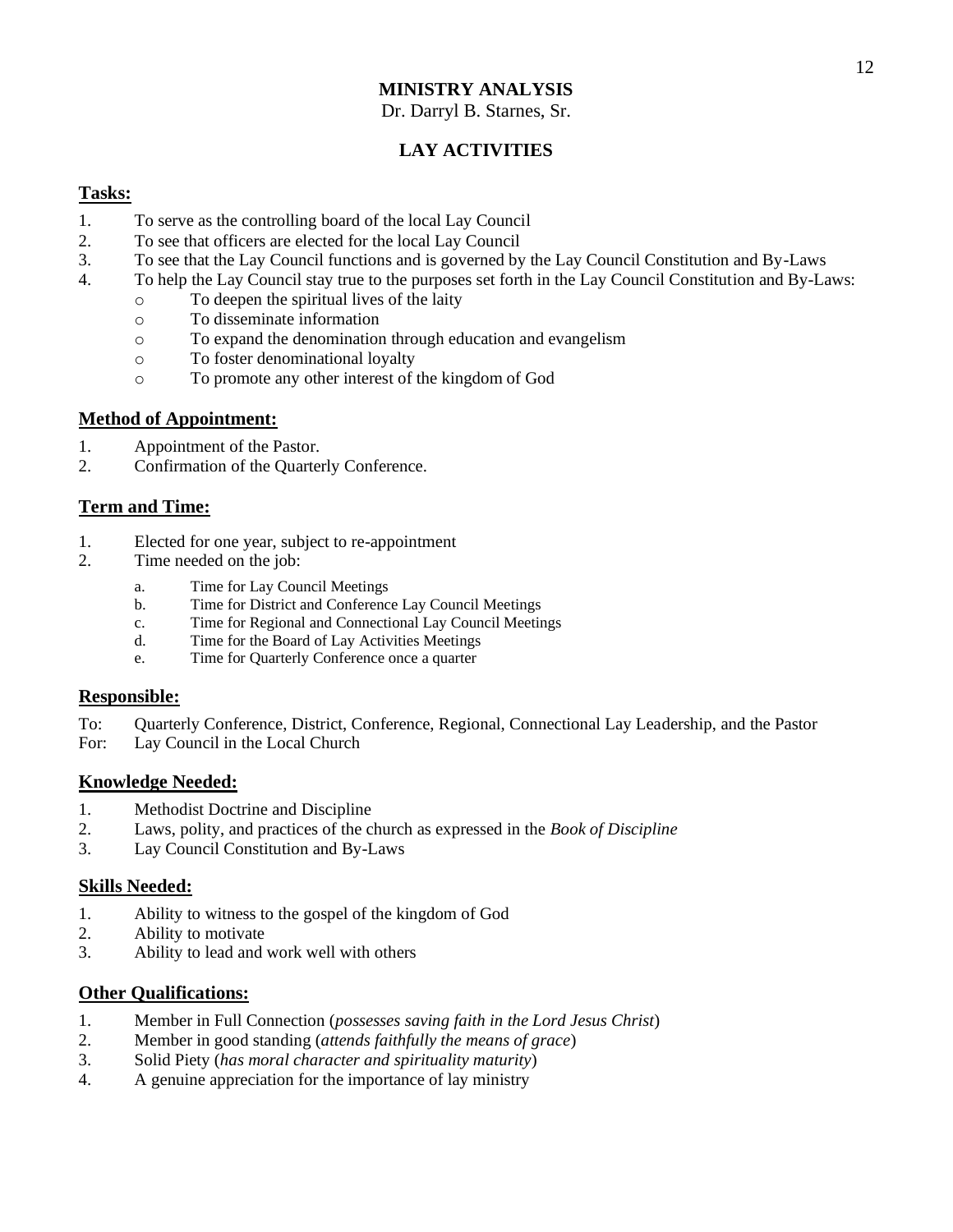#### Dr. Darryl B. Starnes, Sr.

#### **CHRISTIAN EDUCATION BOARD MEMBERS**

#### **Tasks:**

- 1. To make adequate provisions for the organization, guidance, and super vision of Christian Education of children, of youth and of adults in the local Church.
- 2. To elect, upon proper nomination, (a) the Director of Christian Education; (b) the four (4) Division Directors; (c) the Superintendent of Sunday School, and (d) all other Supervisory Christian Education officers, leaders and teachers.
- 3. To provide for the organization and maintenance of Workers Councils and Fellowships for each of the four departments or divisions.
- 4. In cooperation with the Trustees, to provide adequate housing and equipment for the Christian Education work as a whole and for various divisions, departments and classes.
- 5. To see that every division, department, and class of the Christian Education Department is adequately supplied with curriculum material prepared and approved by the Christian Education Department.
- 6. To provide for an adequate budget for the Christian Education work in the local Church as a whole and for the several divisions, departments and classes and for the raising of he budget and the careful expenditures of the same.
- 7. To provide for Leadership Education of officers and teachers and of prospective officers and teachers.
- 8. To see that accurate records are kept and reports made in accordance with the system prepared or approved by the Christian Education Department.
- 9. To call for and approve regular reports from the administrative and supervisory officers of Christian Education and from the officers of all Church School organizations.
- 10. To make available information regarding the work or our Schools, Colleges and Seminaries.
- 11. To see that the anniversary days are properly observed—(Christmas, Easter, Children's Day, Church School Rally Day, Varick's Day, Joseph C. Price's Birthday).
- 12. To hold regular meetings in order to receive and act upon reports and recommendations; and to consider and determine all maters relating to the Christian Education work of the Church.
- 13. To remove, for cause, any Administrative or Supervisory Christian Education officer or officer of the Church School organization upon proper recommendation and to fill vacancies occurring during the year in any of the elective positions.

#### **Method of Appointment:**

- 1. Nomination of the Pastor
- 2. Confirmation of the Quarterly Conference

#### **Term and Time:**

- 1. Elect for one year, subject to reappointment
- 2. Time needed on the job:
	- a. Time for Christian Education Board Meeting once a month
	- b. Time for subcommittee meetings
	- c. Time for call meetings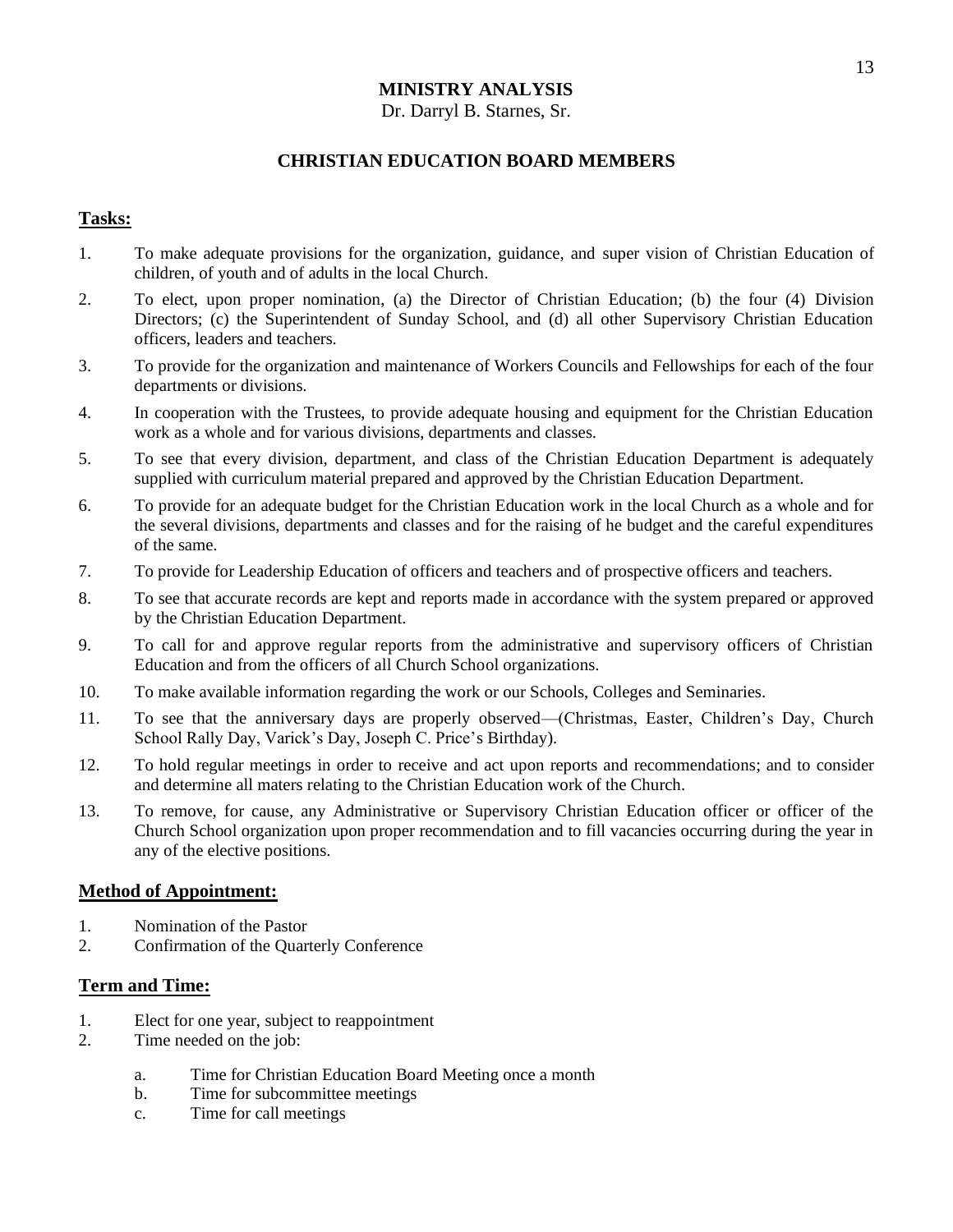# **Responsible:**

- To: Quarterly Conference, Christian Education Board
- For: All organizations and supervisory personnel in the Christian Education Department

#### **Knowledge Needed:**

- 1. Structure of the Church and the Christian Education Department
- 2. Basic purpose of Christian Education
- 3. Community and Church needs
- 4. Curriculum materials

#### **Skills Needed:**

- 1. Planning skills
- 2. Organizational skills
- 2. Evaluation skills

- 1. Member in Full Connection (*possesses saving faith in the Lord Jesus Christ*)
- 2. Member in good standing (*attends faithfully the means of grace*)
- 3. Solid Piety (*has moral character and spirituality maturity*)
- 4. Commitment to Christian Education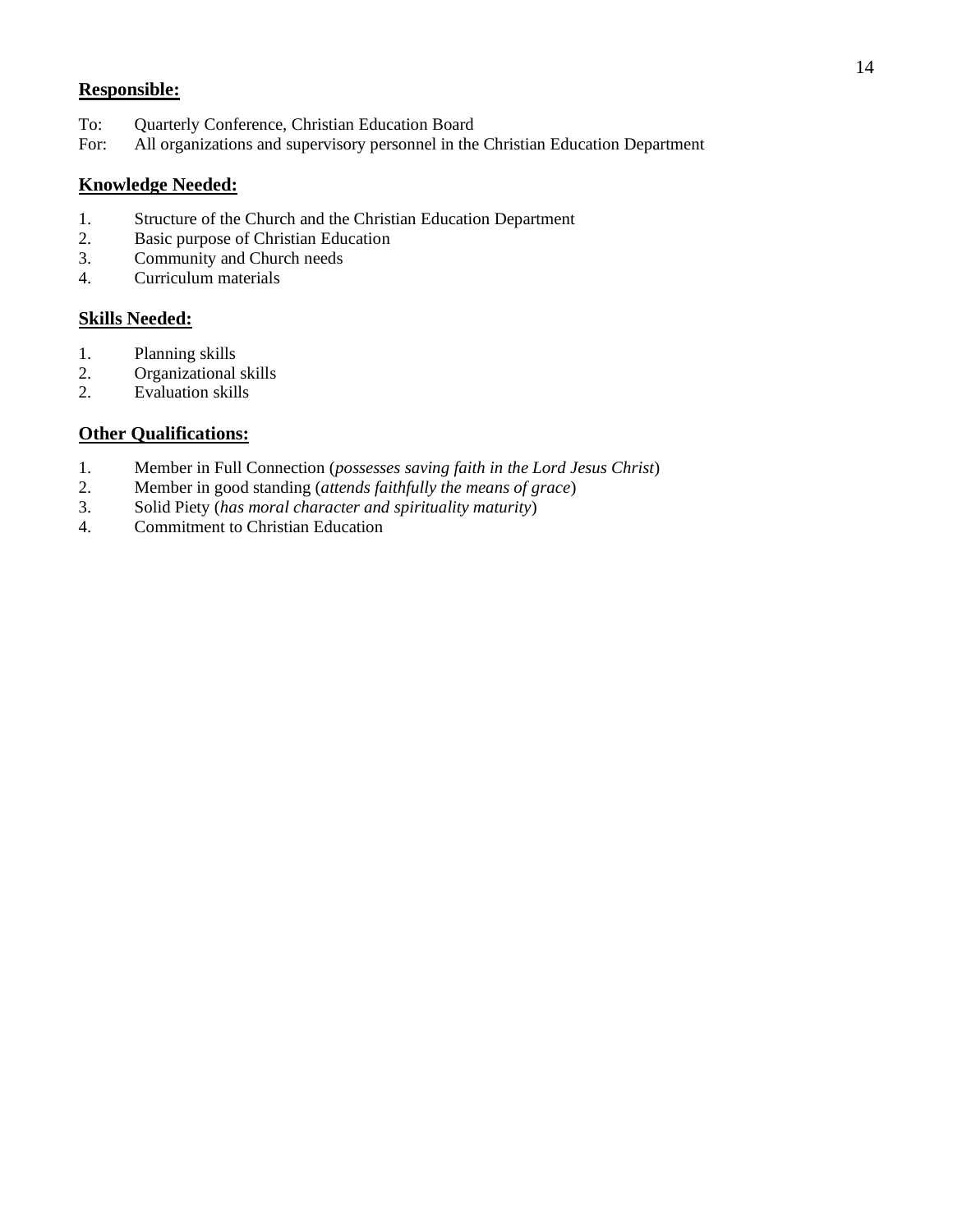#### Dr. Darryl B. Starnes, Sr.

# **DIRECTOR OF CHRISTIAN EDUCATION**

#### **Tasks:**

- 1. To unify, supervise and promote the entire Christian Education Program in the local Church
- 2. To facilitate the directives and to implement the programs set forth by the Board of Christian Education
- 3. To chair the Board of Christian Education Meeting, when the Pastor allows or assigns the task
- 4. To preside at the Christian Education Worker's Conference
- 5. To nominate, with concurrence of the pastor, the divisional directors and supervisory officers
- 6. To nominate, with concurrence of the pastor and in consultation with divisional directors, all other leaders
- 7. To make written reports of the work at Christian Education Board meetings and at Quarterly Conferences

#### **Method of Appointment:**

- 1. Nomination of the Pastor
- 2. Election of the Christian Education Board
- 3. Confirmation of the Quarterly Conference

## **Term and Time:**

- 1. Elected for one year, subject to reappointment
- 2. Time needed on the job:
	- a. Time for Christian Education Board Meeting once a month
	- b. Time for Supervisory relationship to other meetings
	- c. Time for Christian Education Worker's Meetings and for Worker's Council Meetings
	- d. Time for planning, research, and preparing reports
	- e. Time for Christian Education events on District, Conference, Regional, and Connectional levels
	- f. Time for Quarterly Conference once a quarter

#### **Responsible:**

- To: Christian Education Board, Quarterly Conference and Pastor
- For: The entire Christian Education program of he local Church

#### **Knowledge Needed:**

- 1. Structure of the Church and Christian Education Department
- 2. Function of the Christian Education Board
- 3. Basic purpose of Christian Education
- 4. Curriculum materials
- 5. Community and Church needs
- 6. Parliamentary procedure

#### **Skills Needed:**

- 1. Organizational skills
- 2. Leadership abilities
- 3. Significant education
- 5. Administrative skills

- 1. Member in Full Connection (*possesses saving faith in the Lord Jesus Christ*)
- 2. Member in good standing (*attends faithfully the means of grace*)
- 3. Solid Piety (*has moral character and spirituality maturity*)
- 4. Commitment to Christian Education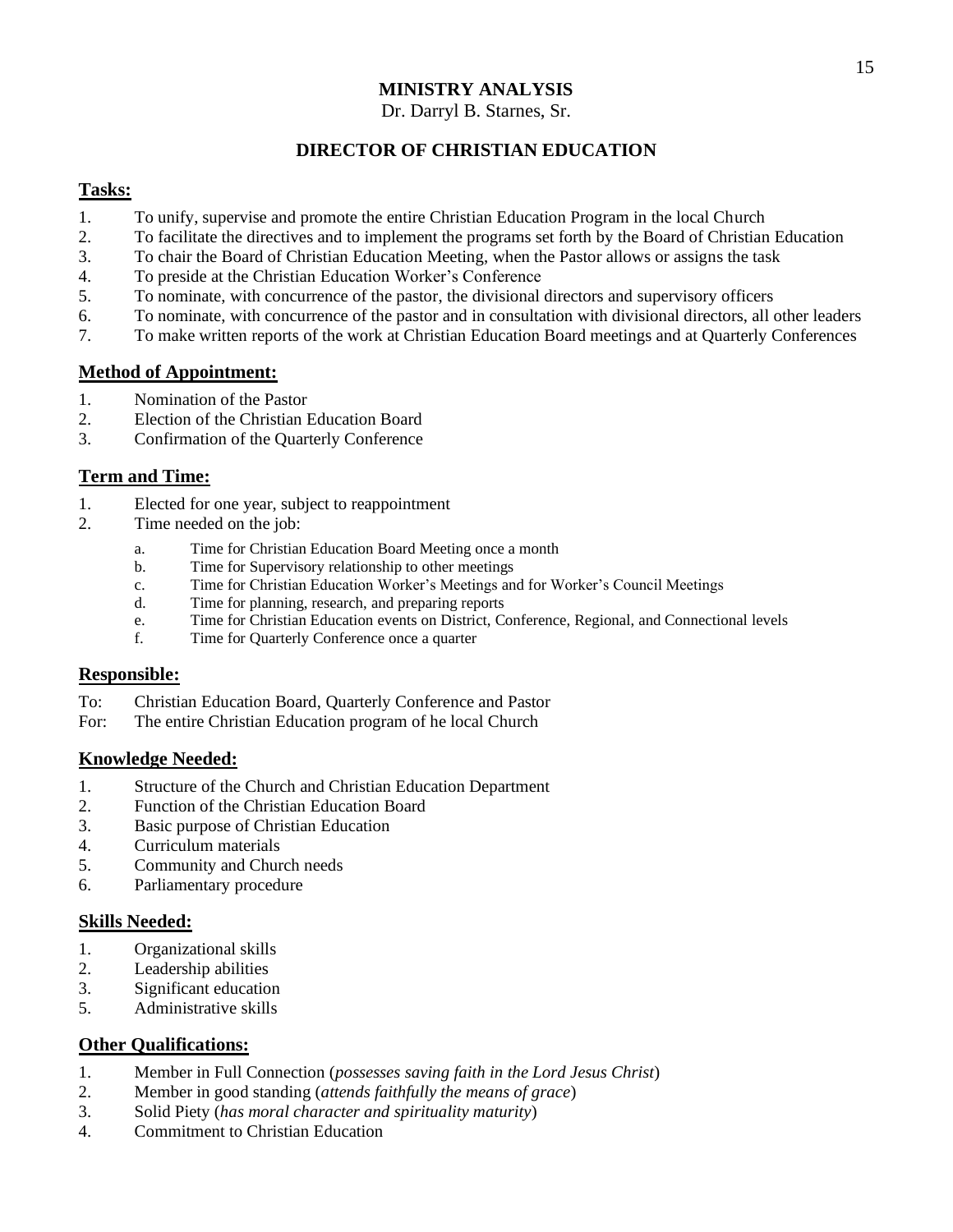#### Dr. Darryl B. Starnes, Sr.

# **DIRECTOR OF CHRISTIAN EDUCATION OF ADULTS**

#### **Task:**

- 1. To unify, supervise and promote the entire Christian Education work of Adults in the local Church
- 2. To consult with the General Director concerning the nomination of workers in the adult department
- 3. To make written reports of the work of the adult department at Christian Education Board meetings
- 4. To serve as counselor for the Adult Worker's Council
- 5. To serve as advisor to the Adult's Council
- 6. To serve as advisor to the Adults Fellowship
- 7. To serve on the Christian Education Board

#### **Method of Appointment:**

- 1. Nomination of the Christian Education Director with the concurrence of the Pastor
- 2. Election of the Christian Education Board
- 3. Confirmation of the Quarterly Conference

## **Term and Time:**

- 1. Elected for one year, subject to reappointment
- 2. Time needed on the job:
	- a. Time for Christian Education Board meeting once a month
	- b. Time for Supervisory relationship to other meetings
	- c. Time for Adult Worker's Council
	- d. Time for Adult Council
	- e. Time for Adult Fellowship
	- f. Time for planning and reading
	- g. Time for Christian Education on District and Conference levels
	- h. Time for Quarterly Conference once a quarter

#### **Responsible:**

- To: Quarterly Conference, Christian Education Board, Christian Education Director, and Pastor.
- For: Workers, Teachers and organizations of the Adult Department.

#### **Knowledge needed:**

- 1. Structure of the Adult Department
- 2. Basic purpose of Christian Education
- 3. The needs of Adults
- 4. Curriculum materials appropriate for Adults

#### **Skills Needed:**

- 1. Organizational skills
- 2. Leadership skills
- 3. Significant education
- 4. Ability to work with adults

- 1. Member in Full Connection (*possesses saving faith in the Lord Jesus Christ*)
- 2. Member in good standing (*attends faithfully the means of grace*)
- 3. Solid Piety (*has moral character and spirituality maturity*)
- 4. Commitment to Christian Education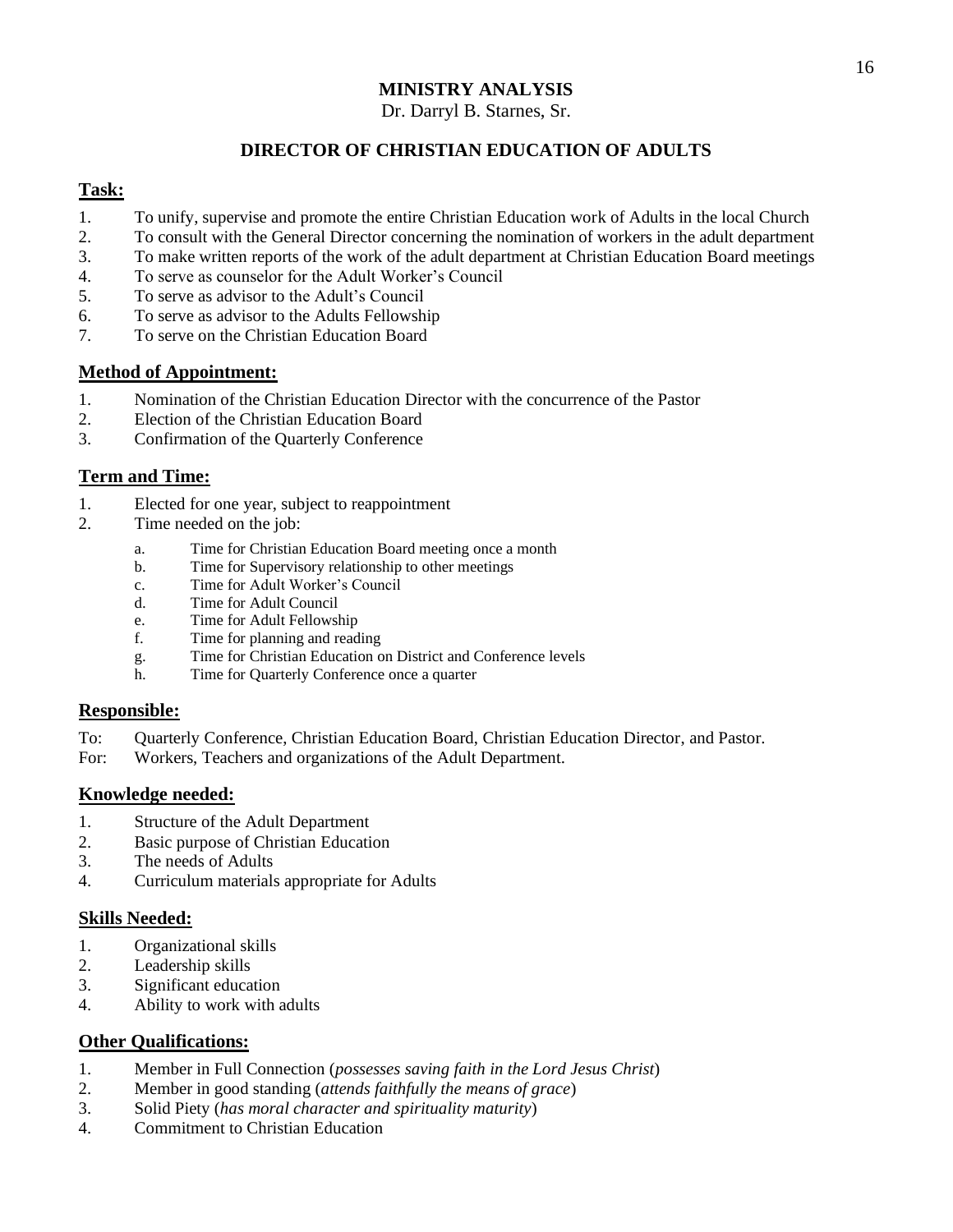Dr. Darryl B. Starnes, Sr.

# **DIRECTOR OF CHRISTIAN EDUCATION OF YOUNG ADULTS**

## **Task:**

- 1. To unify, supervise and promote the entire Christian Education work of Young Adults in the local Church.
- 2. To consult with the General Director concerning the nomination of workers in the young adult department
- 3. To make written reports of the work of the young adult department at Christian Education Board meetings
- 4. To serve as counselor for the Young Adult Worker's Council
- 5. To serve as advisor to the Young Adult's Council.
- 6. To serve as advisor to the Young Adults Fellowship.
- 7. To serve on the Christian Education Board.

## **Method of Appointment:**

- 1. Nomination of the Christian Education Director with the concurrence of the Pastor.
- 2. Election of the Christian Education Board.
- 3. Confirmation of the Quarterly Conference.

## **Term and Time:**

- 1. Elected for one year, subject to reappointment.
- 2. Time needed on the job:
	- a. Time for Christian Education Board meeting once a month
	- b. Time for Supervisory relationship to other meetings
	- c. Time for Young Adult Worker's Council
	- d. Time for Young Adult Council
	- e. Time for Young Adult Fellowship
	- f. Time for planning and reading
	- g. Time for Christian Education on District and Conference levels
	- h. Time for Quarterly Conference once a quarter

#### **Responsible:**

- To: Quarterly Conference, Christian Education Board, Christian Education Director and Pastor.
- For: Workers, Teachers and organizations of the Young Adult Department.

#### **Knowledge needed:**

- 1. Structure of the Young Adult Department
- 2. Basic purpose of Christian Education
- 3. The needs of Young Adults
- 4. Curriculum materials appropriate for Young Adults

#### **Skills Needed:**

- 1. Organizational skills
- 2. Leadership skills
- 3. Significant education
- 4. Ability to work with young adults

- 1. Member in Full Connection (*possesses saving faith in the Lord Jesus Christ*)
- 2. Member in good standing (*attends faithfully the means of grace*)
- 3. Solid Piety (*has moral character and spirituality maturity*)
- 4. Commitment to Christian Education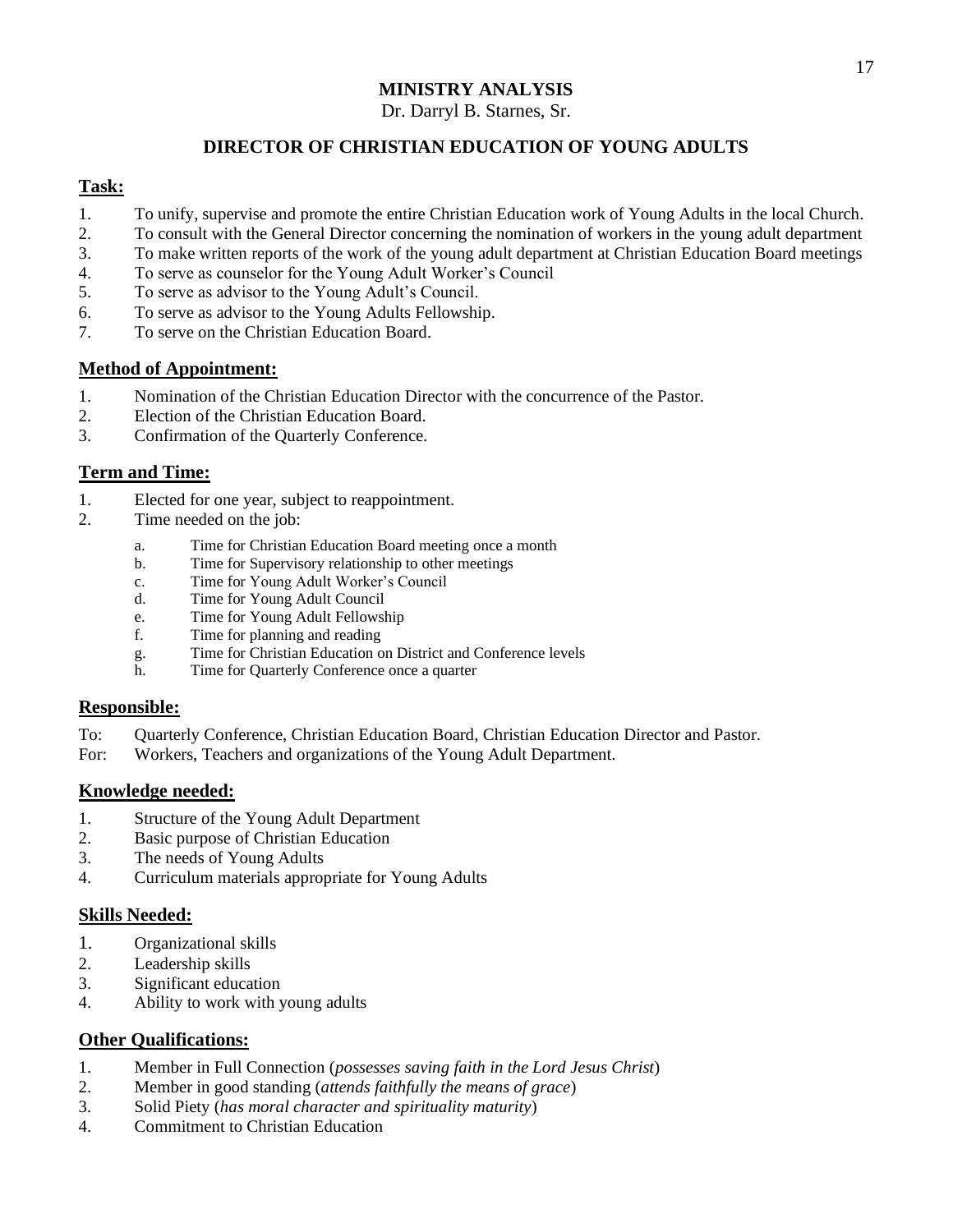Dr. Darryl B. Starnes, Sr.

# **DIRECTOR OF CHRISTIAN EDUCATION OF YOUTH**

#### **Task:**

- 1. To unify, supervise and promote the entire Christian Education work of Youth in the local Church.
- 2. To consult with the General Director concerning the nomination of workers in the youth department
- 3. To make written reports of the work of the youth department at Christian Education Board meetings
- 4. To serve as counselor for the Youth Worker's Council
- 5. To serve as advisor to the Youth Council.
- 6. To serve as advisor to the Youth Fellowship.
- 7. To serve on the Christian Education Board.

## **Method of Appointment:**

- 1. Nomination of the Christian Education Director with the concurrence of the Pastor.
- 2. Election of the Christian Education Board.
- 3. Confirmation of the Quarterly Conference.

## **Term and Time:**

- 1. Elected for one year, subject to reappointment.
- 2. Time needed on the job:
	- a. Time for Christian Education Board meeting once a month
	- b. Time for Supervisory relationship to other meetings
	- c. Time for Youth Worker's Council
	- d. Time for Youth Council
	- e. Time for Youth Fellowship
	- f. Time for planning and reading
	- g. Time for Christian Education on District and Conference levels
	- h. Time for Quarterly Conference once a quarter

#### **Responsible:**

- To: Quarterly Conference, Christian Education Board, Christian Education Director and Pastor.
- For: Workers, Teachers and organizations of the Youth Department.

#### **Knowledge needed:**

- 1. Structure of the Youth Department
- 2. Basic purpose of Christian Education
- 3. The needs of Youth
- 4. Curriculum materials appropriate for Youth

#### **Skills Needed:**

- 1. Organizational skills
- 2. Leadership skills
- 3. Significant education
- 4. Ability to work with youth

- 1. Member in Full Connection (*possesses saving faith in the Lord Jesus Christ*)
- 2. Member in good standing (*attends faithfully the means of grace*)
- 3. Solid Piety (*has moral character and spirituality maturity*)
- 4. Commitment to Christian Education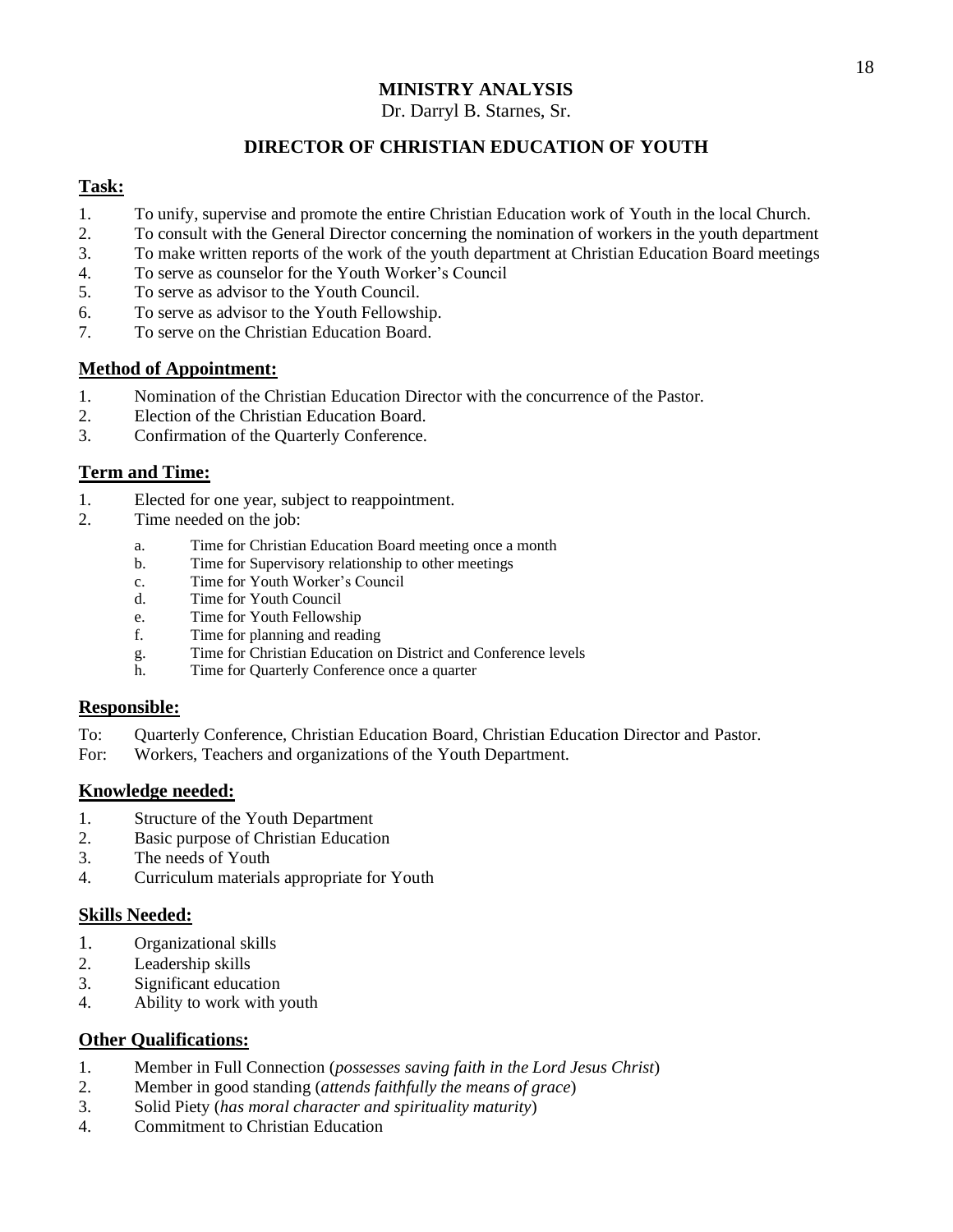Dr. Darryl B. Starnes, Sr.

# **DIRECTOR OF CHRISTIAN EDUCATION OF CHILDREN**

## **Task:**

- 1. To unify, supervise and promote the entire Christian Education work of Children in the local Church.
- 2. To consult with the General Director concerning the nomination of workers in the children's department
- 3. To make written reports of the work of the children's department at Christian Education Board meetings
- 4. To serve as counselor for the Children's Worker's Council
- 5. To serve as advisor to the Children's Council.
- 6. To serve as advisor to the Children's Fellowship.
- 7. To serve on the Christian Education Board.

#### **Method of Appointment:**

- 1. Nomination of the Christian Education Director with the concurrence of the Pastor.
- 2. Election of the Christian Education Board.
- 3. Confirmation of the Quarterly Conference.

## **Term and Time:**

- 1. Elected for one year, subject to reappointment.
- 2. Time needed on the job:
	- a. Time for Christian Education Board meeting once a month
	- b. Time for Supervisory relationship to other meetings
	- c. Time for Children's Worker's Council
	- d. Time for Children's Council
	- e. Time for Children's Fellowship
	- f. Time for planning and reading
	- g. Time for Christian Education on District and Conference levels
	- h. Time for Quarterly Conference once a quarter

#### **Responsible:**

- To: Quarterly Conference, Christian Education Board, Christian Education Director and Pastor.
- For: Workers, Teachers and organizations of the Children's Department.

#### **Knowledge needed:**

- 1. Structure of the Children's Department
- 2. Basic purpose of Christian Education
- 3. The needs of Children
- 4. Curriculum materials appropriate for Children

#### **Skills Needed:**

- 1. Organizational skills
- 2. Leadership skills
- 3. Significant education
- 4. Ability to work with children

- 1. Member in Full Connection (*possesses saving faith in the Lord Jesus Christ*)
- 2. Member in good standing (*attends faithfully the means of grace*)
- 3. Solid Piety (*has moral character and spirituality maturity*)
- 4. Commitment to Christian Education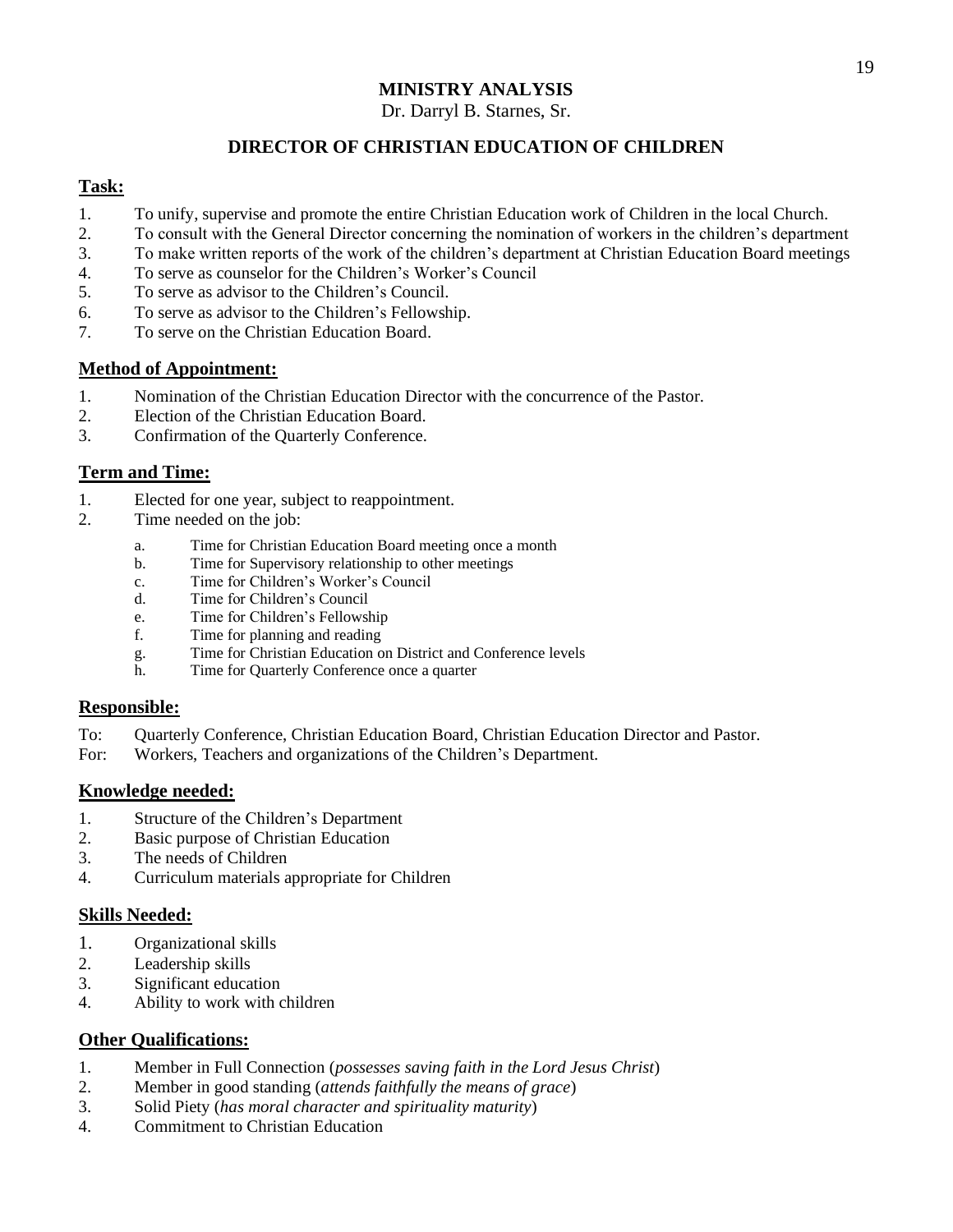Dr. Darryl B. Starnes, Sr.

# **SUPERINTENDENT OF THE SUNDAY CHURCH SCHOOL**

# **Task:**

- 1. To preside over the weekly Sunday School program and to make sure that teachers and workers are in place
- 2. To see that students are put in the proper classes and are promoted appropriately
- 3. To nominate, with the concurrence of the Pastor, divisional superintendents, officers, and teachers
- 4. To see that training conferences are held for teacher and workers
- 5. To see that the policies of the Church are carried out in regard to the use of approved curriculum material
- 6. To work with divisional leaders and others to develop leaders and maintain an effective teaching staff
- 7. To insure the adequate and accurate keeping of records
- 8. To make written reports of the work at Christian Education Board meetings and at Quarterly Conferences
- 9. To serve on the Christian Education Board

## **Method of Appointment:**

- 1. Nomination of the Pastor
- 2. Election by the Board of Christian Education
- 3. Confirmation of the Quarterly Conference

# **Term and Time:**

- 1. Elected for one year, subject to reappointment
- 2. Time needed on the job:
	- a. Sunday Morning
	- b. Supervisory relationships to other meetings
	- c. Administrative Board Meeting once a month
	- d. Christian Education Board Meeting once a month
	- e. Teacher's Conference
	- f. Quarterly Conference once a quarter
	- g. Time for reading and conferring with other workers
	- h. Time for Christian Education on District and Conference levels

#### **Responsible:**

- To: Quarterly Conference, Pastor and Christian Education Board.
- For: Administration of the entire program of the Sunday Church School

#### **Knowledge Needed:**

- 1. Structure of the Church and Church School
- 2. Functions of the Administrative Board
- 3. Basic purposes of Christian Education
- 4. Curriculum materials
- 5. The community and local church needs as a basis for evangelistic outreach

#### **Skills Needed:**

- 1. Organizational skills
- 2. Leadership ability
- 3. Administrative Skills

- 1. Member in Full Connection (*possesses saving faith in the Lord Jesus Christ*)
- 2. Member in good standing (*attends faithfully the means of grace*)
- 3. Solid Piety (*has moral character and spirituality maturity*)
- 4. Commitment to Christian Education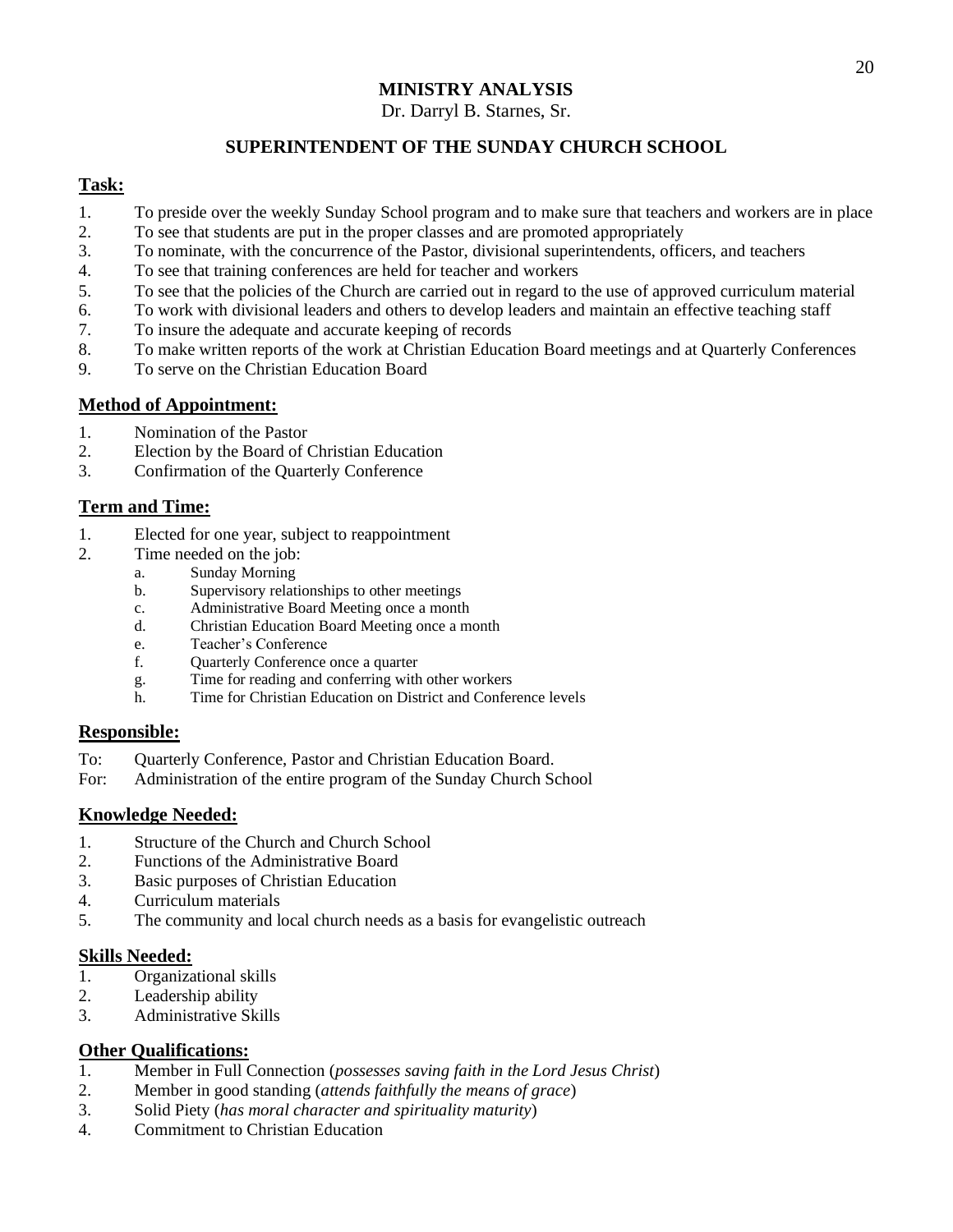# **CLUES FOR SUCCESSFUL SUPERINTENDENTS**

- 1. Possess enthusiasm which sets a growing pace and a positive spirit
- 2. Set high expectations
- 3. Love the staff, show appreciation and give compliments as well constructive criticism.
- 4. Live the Sunday School to the point that it infiltrates your life, i.e. search for new ideas, methods, resources, members and workers.
- 5. PRAY.
- 6. WILLINGLY accept suggestions.
- 7. Be punctual. Use time wisely because it is precious. Once lost, it cannot be regained.
- 8. Set goals, define objectives, plan and work the plan.
- 9. Have and conduct meaningful staff / teacher's meetings.
- 10. Accentuate teaching.
- 11. Encourage healthy competition.
- 12. Get and keep people involved with the understanding that all jobs and/or responsibilities are important.
- 13. Read, study and carry your Bible. It is your MAJOR TEXTBOOK
- 14. Plan and conduct a dedication/commitment/recognition service or event for the Church School workers along with the aid of the Pastor.
- 15. Constantly remember that the Sunday school is a vital part of the whole congregation.
- 16. Visit other Sunday school and attend workshop, Institutes, Seminars, etc. for further growth. Read and be a subscriber to literature regarding the Sunday school such as CHURCH EDUCATOR, JED SHARE, THE CHURCH SCHOOL HERALD-JOURNAL, CHURCH SCHOOL TODAY and others.
- 17. Willingly work with the Board of Christian Education, Director of Christian Education and the Pastor to coordinate the work of the Sunday school and its relationship with the total program.
- 18. Know your denomination's materials, and see that needed resources are made available.
- Resource: BIG IDEAS FOR SMALL SUNDAY SCHOOL by Ralph McIntyre. (Grand Rapids: Baker Book House, 1976)

Handouts prepared by Mary A. Love - 4/19/83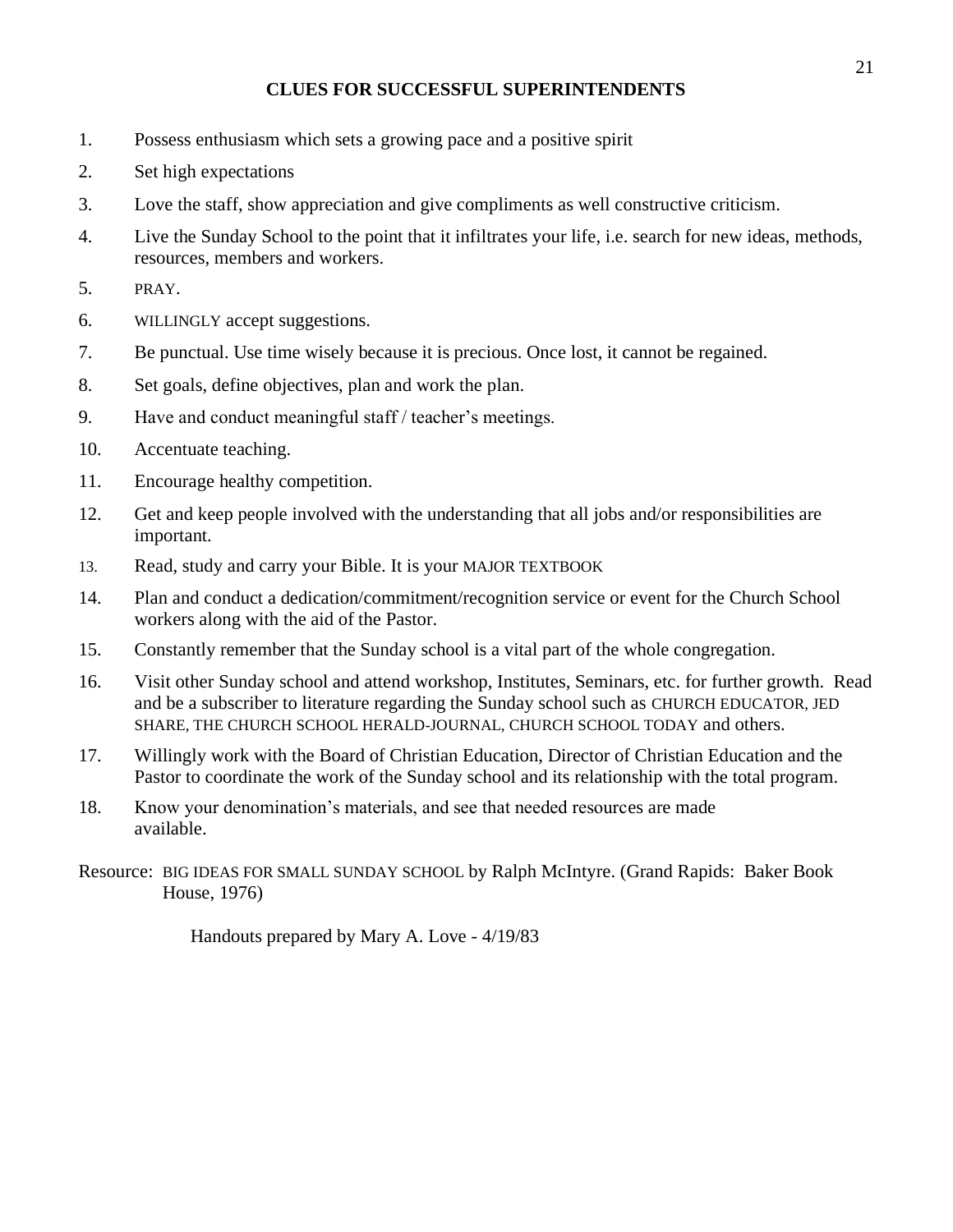#### Dr. Darryl B. Starnes, Sr.

# **SUNDAY CHURCH SCHOOL TEACHERS**

## **Task:**

- 1. To teach his/her class by exploring the messages of the Scriptures and presenting them in a meaningful way
- 2. To notify the Superintendent in advance in case of absence
- 3. To study the Church School material, its background and application
- 4. To get students involved in the class and challenge them to study the lessons and apply them to their lives
- 3. To attend Teacher-Training Meetings and Workers Councils
- 4. To keep adequate records
- 5. To aid in Vacation Church School, whenever possible

## **Method of Appointment:**

- 1. Nomination of the Sunday School Superintendent with the concurrence of the Pastor
- 2. Election of the Christian Education Board

## **Term and Time:**

- 1. Elected for one year, subject to reappointment.
- 2. Time needed on the job:
	- a. Time Sunday morning to teach classes
	- b. Time for studying materials (at least 2 hours per week)
	- c. Time for Teacher's meeting
	- d. Time for Worker's Councils
	- e. Time for Vacation Church School

#### **Responsible:**

- To: Christian Education Board, Superintendent, and Division Director.
- From: Teaching and training of pupils of his/her class and their spiritual growth.

#### **Knowledge Needed:**

- 1. Understanding of the Christian Faith
- 2. Understanding of the nature and purpose of the Church
- 3. Understanding of persons and how they grow
- 4. Understanding of the Bible
- 5. Understanding of how learning takes place.

#### **Skills Needed:**

- 1. Teaching Skills
- 2. Ability to relate to others
- 3. Creativity
- 4. Ability to motivate pupils

- 1. Radiant growing Christian
- 2. Genuinely concerned for spiritual health and growth of pupils.
- 3. Motivated by Christian Commitment
- 4. Committed to Christian Education.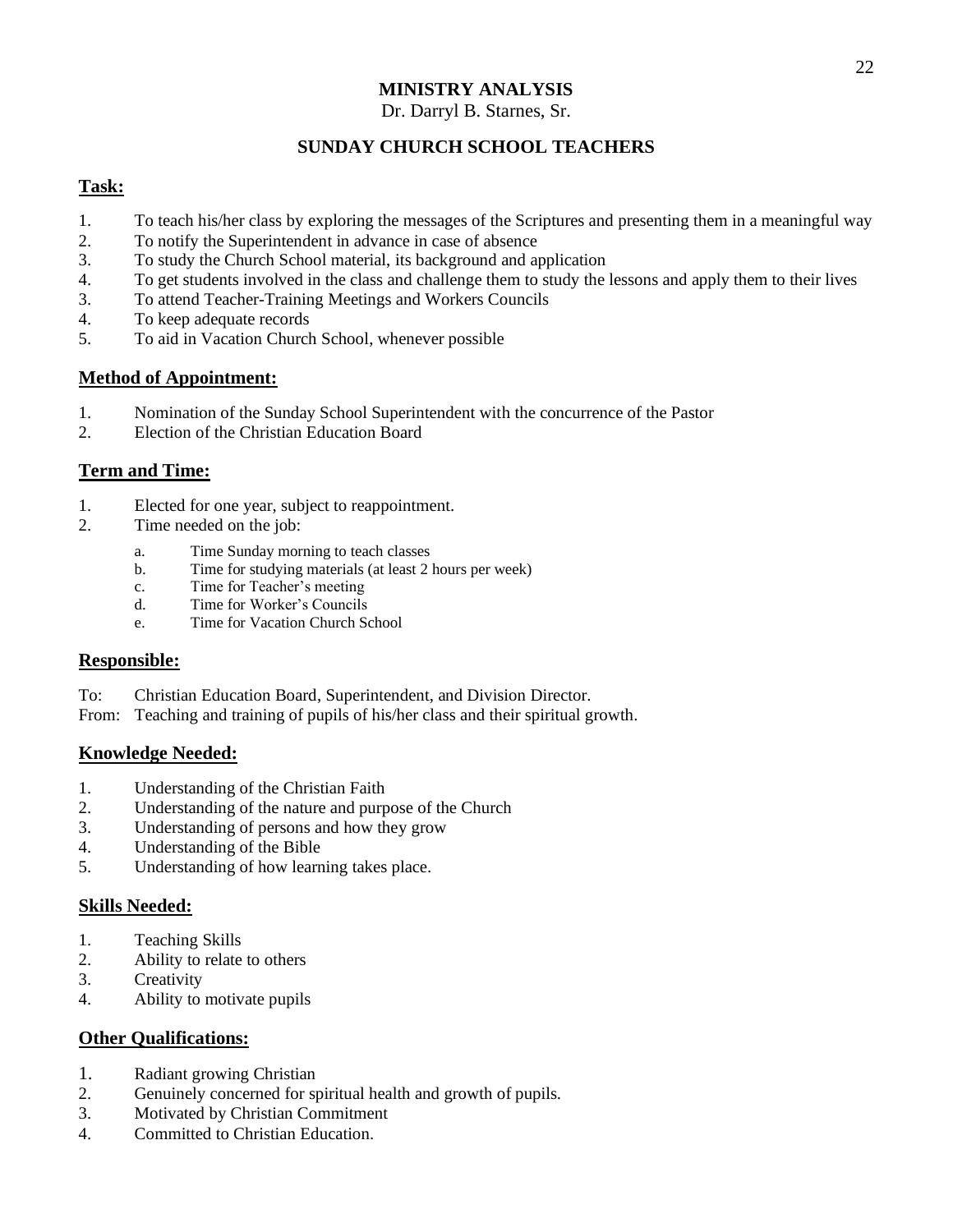#### Dr. Darryl B. Starnes, Sr.

#### **PRESIDENT OF VARICK CHRISTIAN ENDEAVOR SOCIETY**

#### **Tasks:**

- 1. To administrator the total program of the VCE Society
- 2. To coordinate the work of several departments
- 3. To preside at the Executive Committee meetings
- 4. To nominate, with the concurrence of the Pastor, the other offices of the VCE Society
- 5. To make written reports of the work at Christian Education Board meetings and at Quarterly Conferences
- 6. To serve on the Christian Education Board

#### **Method of Appointment:**

- 1. Nomination of the Pastor
- 2. Election of the Christian Education Board
- 3. Confirmation of the Quarterly Conference

## **Term and Time:**

- 1. Elected for one year, subject to reappointment
- 2. Time needed on the job:
	- a. Time for VCE Society Meetings
	- b. Time for Executive Committee Meetings
	- c. Time for Christian Education Board Meetings once a month
	- d. Time for Christian Education Workers' Councils
	- e. Time for District, Conference, and Connectional meetings
	- f. Time for Quarterly Conference once a quarter
	- g. Time for planning, research, and reporting

#### **Responsible:**

- To: Quarterly Conference, Division Director, Christian Education Director, and Pastor.
- For: VCE Society, Officer and Members

#### **Knowledge Needed:**

- 1. Structure and operation of VCE Society
- 2. Parliamentary Procedure

#### **Skills Needed:**

- 1. Leadership skills
- 2. Organizational skills
- 3. Administrative skills

- 1. Member in Full Connection (*possesses saving faith in the Lord Jesus Christ*)
- 2. Member in good standing (*attends faithfully the means of grace*)
- 3. Solid Piety (*has moral character and spirituality maturity*)
- 4. Commitment to Christian Education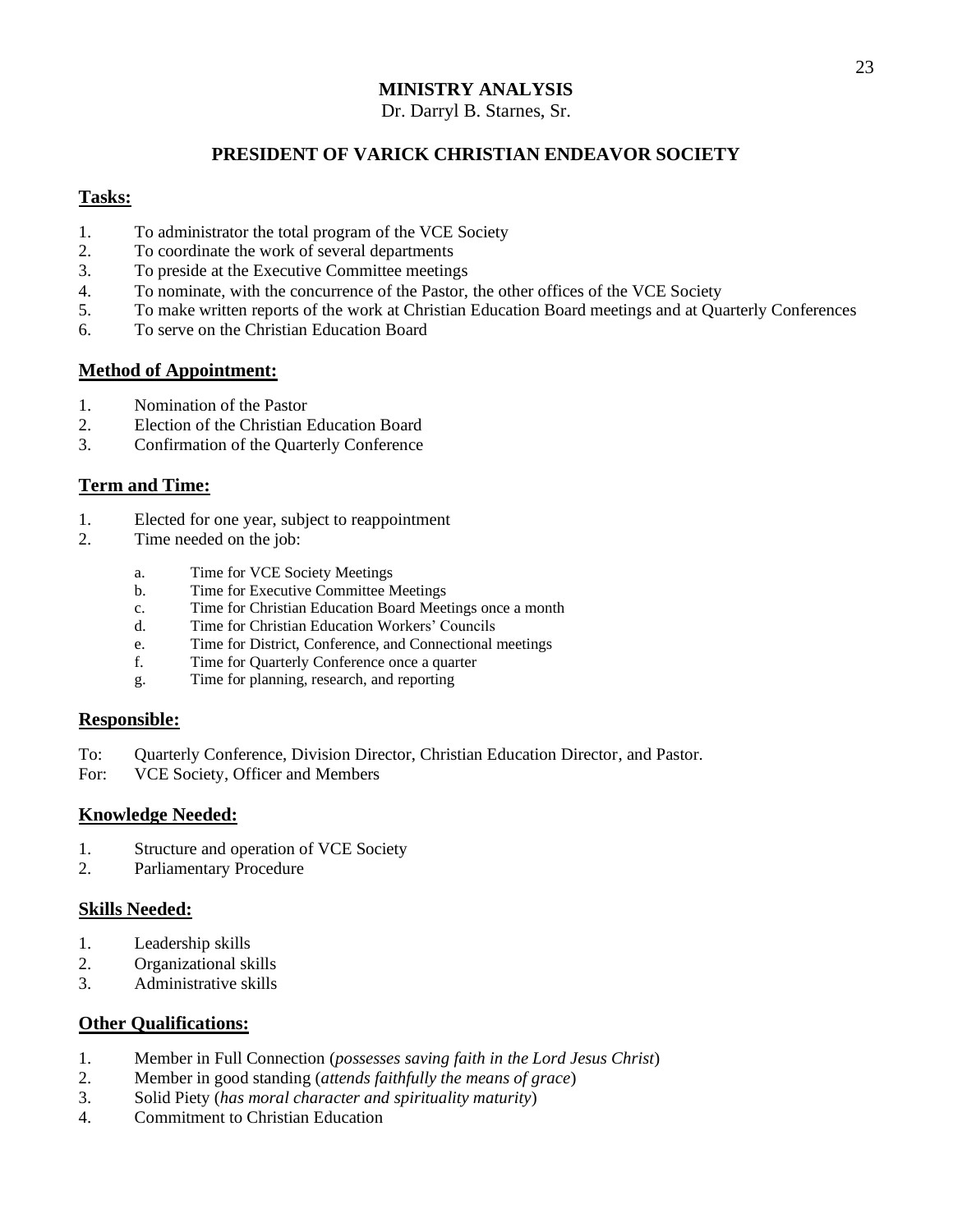Dr. Darryl B. Starnes, Sr.

# **PRESIDENT OF THE PARENT BODY MISSIONARY SOCIETY**

#### **Task:**

- 1. To preside at all meetings of the society
- 2. To call extra meetings when necessary
- 3. To sign all drafts on the treasury when ordered by the society
- 4. To hold Executive Meetings
- 5. To make written reports to Missionary Mass Meetings and Quarterly Conferences of activities and finances
- 6. To see that all monies collected for the General Missionary Budget are reported at Mass Meetings
- 7. To see that the society is organized properly and functions according to the Missionary Constitution
- 8. To perform all other duties of a president

#### **Method of Appointment:**

- 1. Election of the W.H.O.M. Society
- 2. Confirmation of the Quarterly Conference

#### **Term and Time:**

- 1. Election for one year, subject to reappointment
- 2. Time needed on the job:
	- a. Time for Parent Body Meetings
	- b. Time for Call Meetings and Executive Meetings
	- c. Time for Social Services and Ministries
	- d. Time for Witnessing
	- e. Time for Quarterly Conference once a quarter
	- f. Time for planning and preparation
	- g. Time for Mass Meetings once a quarter
	- h. Time for Special Missionary Programs

#### **Responsible:**

- To: Quarterly Conference, Mass Meeting, and District President
- For: W.H.O.M. Society, its officers and members

#### **Knowledge Needed:**

- 1. Structure of the Women's Missionary Department
- 2. Structure of the Parent Body
- 3. Basic purposes of Missionary Movement
- 4. Community needs

#### **Skills Needed:**

- 1. Administrative skills
- 2. Organizational skills
- 3. Leadership skills

- 1. Member in Full Connection (*possesses saving faith in the Lord Jesus Christ*)
- 2. Member in good standing (*attends faithfully the means of grace*)
- 3. Solid Piety (*has moral character and spirituality maturity*)
- 4. Committed to Missionary Work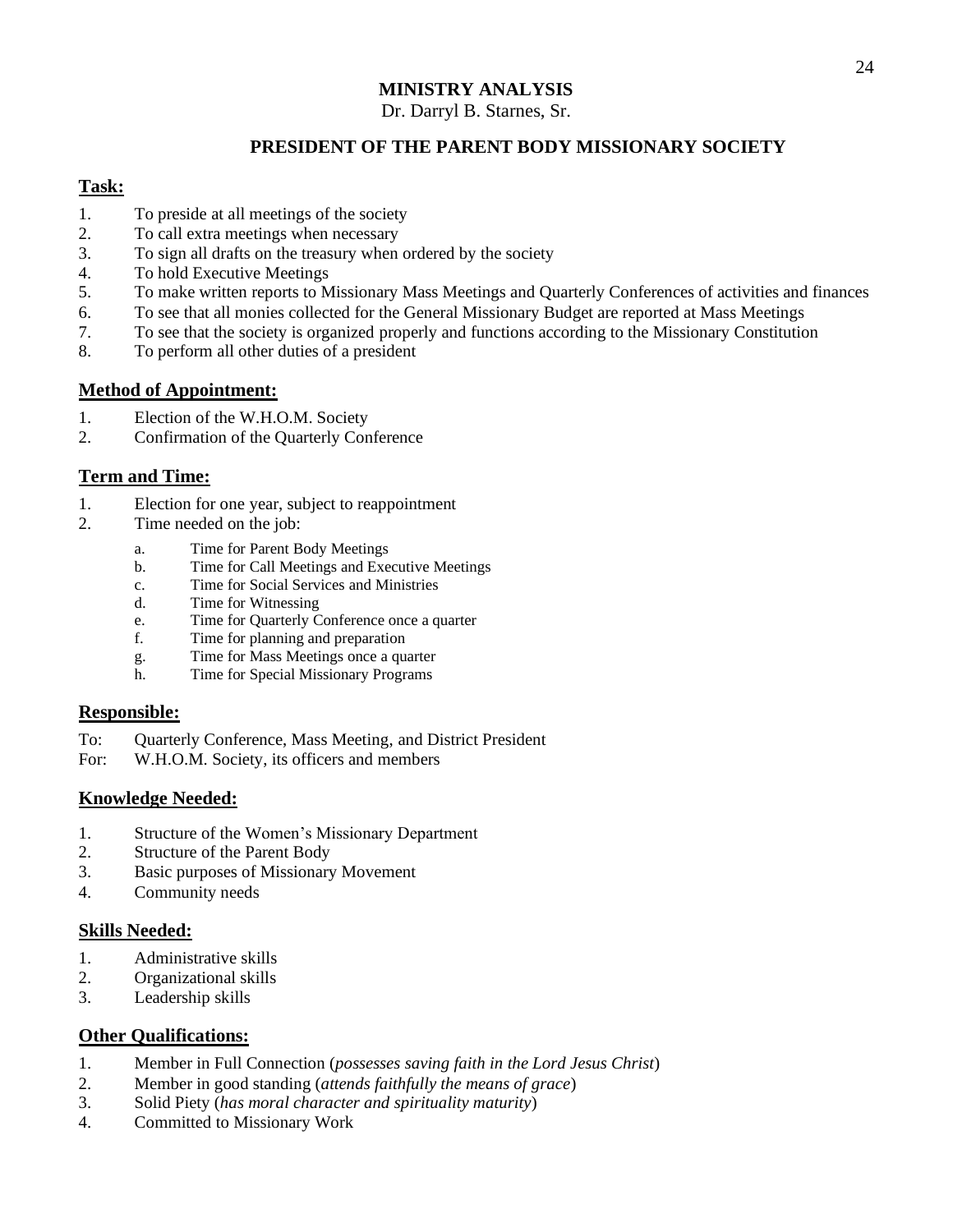#### Dr. Darryl B. Starnes, Sr.

# **COORDINATOR OF THE YOUNG ADULT MISSIONARY SOCIETY**

#### **Tasks:**

- 1. To preside at all meetings of the society
- 2. To call extra meetings when necessary
- 3. To sign all drafts on the treasury when ordered by the society
- 4. To see that planned programs planned sent from the General Coordinator are implemented
- 5. To make written reports to Missionary Mass Meetings and Quarterly Conferences of activities and finances
- 6. To see that all monies collected for the General Missionary Budget are reported at Mass Meetings
- 7. To see that the society is organized properly and functions according to the Missionary Constitution
- 8. To suggest programmatic ideas suited to the age and interests of the Y.A.M.S. to the District Coordinator
- 9. To send a list of names and addresses of local Y.A.M.S. to the District Coordinator
- 10. To work cooperatively with other Missionary Departments in projecting the total program of missions

#### **Method of Appointment:**

- 1. Election of the Y.A.M.S. Society
- 2. Confirmation of the Quarterly Conference

#### **Term and Time:**

- 1. Election for one year, subject to reappointment<br>2. Time needed on the iob:
- Time needed on the job:
	- a. Time for Y.A.M.S. Meetings, Call Meetings, and Executive Meetings
	- b. Time for Social Services, witnessing, and special programs
	- c. Time for Mass Meetings, District, Conference, and Connectional Missionary Meetings
	- d. Time for planning and preparation
	- e. Time for Quarterly Conferences once a quarter

#### **Responsible:**

- To: Quarterly Conference, Mass Meeting, District President, and Local W.H.O.M Society President
- For: Y.A.M.S. Society, its officers and members

#### **Knowledge Needed:**

- 1. Structure of the Women's Missionary Department
- 2. Structure of the Y.A.M.S. Society
- 3. Basic purposes of Missionary Movement
- 4. Community needs

#### **Skills Needed:**

- 1. Administrative skills
- 2. Organizational skills
- 3. Leadership skills

- 1. Member in Full Connection (*possesses saving faith in the Lord Jesus Christ*)
- 2. Member in good standing (*attends faithfully the means of grace*)
- 3. Solid Piety (*has moral character and spirituality maturity*)
- 4. Committed to Missionary Work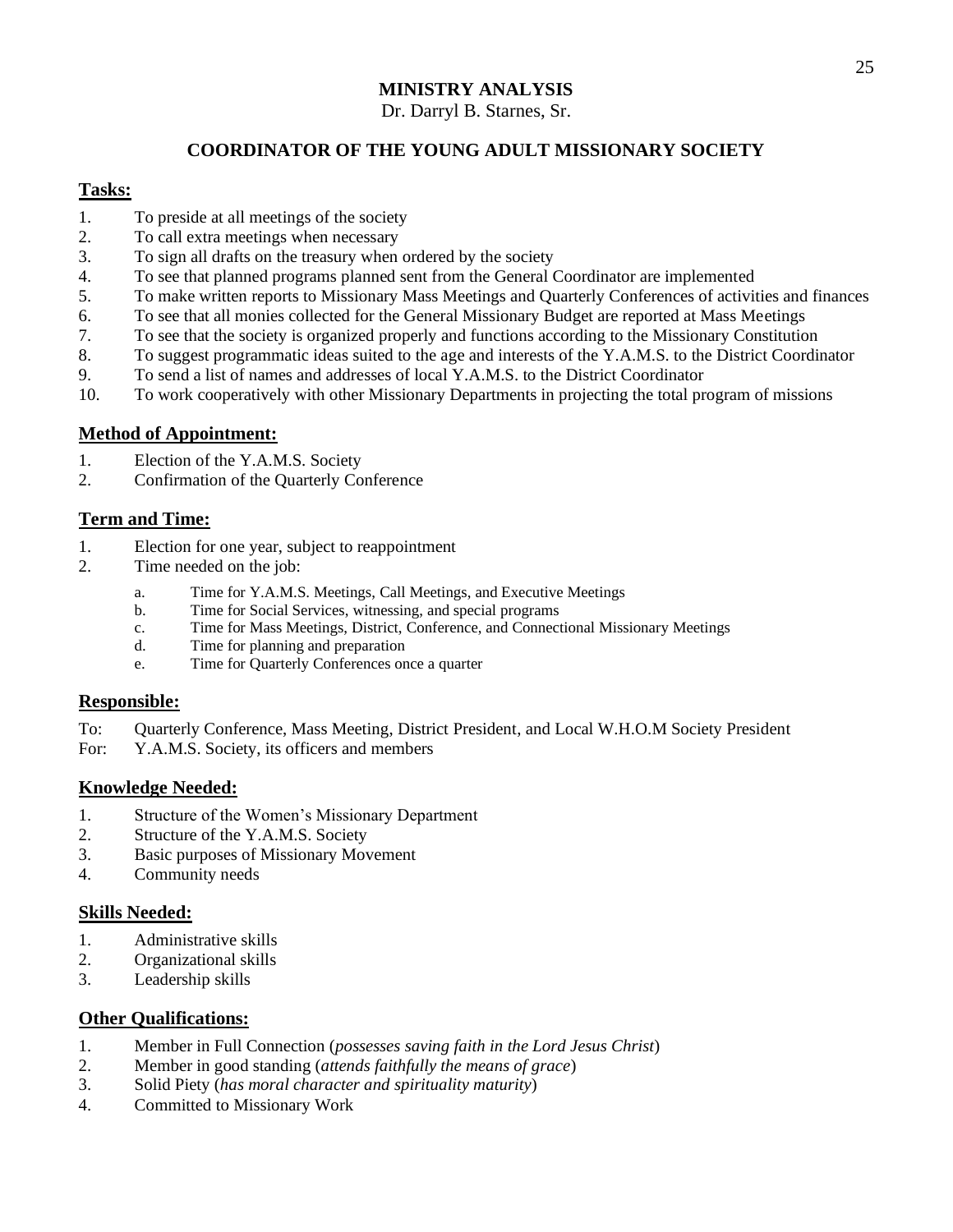#### Dr. Darryl B. Starnes, Sr.

# **SECRETARY OF THE YOUNG WOMAN'S MISSIONARY SOCIETY**

#### **Tasks:**

- 1. To set up guidelines for Presiding Secretaries of the local "Y" societies, who preside at meetings and have general supervision of each society
- 2. To see that Recording Secretaries make reports to Quarterly Conferences of activities and finances
- 3. To hold executive meetings with Presiding Secretaries to plan needed adjustment for implementation
- 4. To supervise the implementation of the well-planned program.
- 5. To see that societies meet regularly, are organized properly, and function according to the constitution
- 6. To see that all money raised for the General Missionary Budget is reported at Mass Meetings
- 7. To attend all mass meetings, Local, District, Conference, and Connectional Missionary Meetings

#### **Method of Appointment:**

- 1. Nomination of the Pastor
- 2. Confirmation of the Quarterly Conference

#### **Term and Time:**

- 1. Elected for one year, subject to reappointment
- 2. Time needed on the job:
	- a. Time for Young Missionary Society Meetings
	- b. Time for Executive Meetings
	- c. Time for Social Services, witnessing, and special programs
	- d. Time for Quarterly Conferences once a quarter
	- e. Time for Mass meetings, District, Conference, and Connectional Missionary Meetings
	- f. Time for Christian Education Board Meetings

#### **Responsible:**

- To: Quarterly Conference, Mass Meeting, District "Y" Secretary, and Local W.H.O.M Society President
- For: Y's Society, their officers and members

#### **Knowledge Needed:**

- 1. Structure of the Missionary Department
- 2. Structure of "Y" Society
- 3. Parliamentary Procedure
- 4. Basic purpose of Missionary Movement
- 5. Needs of Youth and Community needs

#### **Skills Needed:**

- 1. Administrative skills
- 2. Organizational skills
- 3. Leadership skills
- 4. Ability to work with Youth

- 1. Member in Full Connection (*possesses saving faith in the Lord Jesus Christ*)
- 2. Member in good standing (*attends faithfully the means of grace*)
- 3. Solid Piety (*moral character and spirituality maturity*)
- 4. Committed to Missionary Work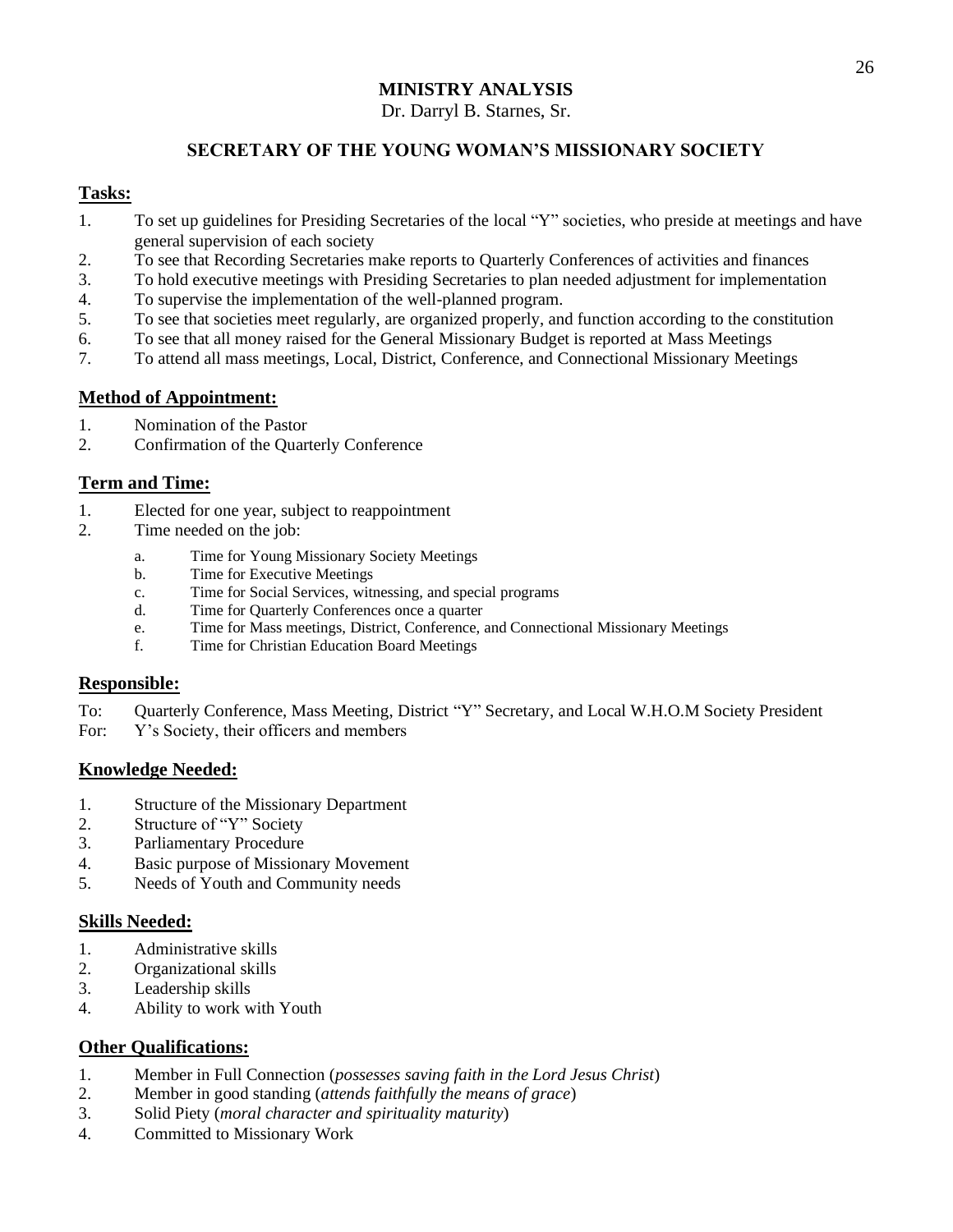Dr. Darryl B. Starnes, Sr.

# **SUPERINTENDENT OF THE BUDS OF PROMISE MISSIONARY SOCIETY**

#### **Tasks:**

- 1. To preside at all meetings of the Society
- 2. To plan the program of the Society
- 3. To call extra meetings when necessary
- 4. To receipt all dues on membership cards
- 5. To sign all draft on treasury when ordered by the Society
- 6. To make reports at Mass Meetings and Quarterly Conferences of activities and finances
- 7. To see that all money collected for the General Missionary Budget is reported at Mass Meetings
- 8. To see that the society meets regularly, is organized properly, and functions according to the constitution

#### **Method of Appointment:**

- 1. Nomination of the Pastor
- 2. Confirmation of the Quarterly Conference

#### **Term and Time:**

- 1. Elected for one year, subject to reappointment
- 2. Time needed on the job:
	- a. Time for Buds of Promise Meeting
	- b. Time for planning and preparation
	- c. Time for social services, witnessing, and special programs
	- d. Time for Quarterly Conferences once a quarter
	- e. Time for Mass meetings, District, Conference, and Connectional Missionary Meetings
	- f. Time for Christian Education Board Meetings

#### **Responsible:**

- To: Quarterly Conference, Mass Meeting, District Superintendent of Buds, Local W.H.O.M Society President
- For: Buds Society, its officers and members

#### **Knowledge Needed:**

- 1. Structure of the Missionary Department
- 2. Structure of the Buds of Promise
- 3. Parliamentary Procedure
- 4. Basic Purposes of Missionary Movement
- 5. Needs of Children and Community needs

#### **Skills Needed:**

- 1. Administrative skills
- 2. Leadership skills
- 3. Organizational skills
- 4. Ability to work with Children

- 1. Member in Full Connection (*possesses saving faith in the Lord Jesus Christ*)
- 2. Member in good standing (*attends faithfully the means of grace*)
- 3. Solid Piety (*has moral character and spirituality maturity*)
- 4. Committed to Missionary Work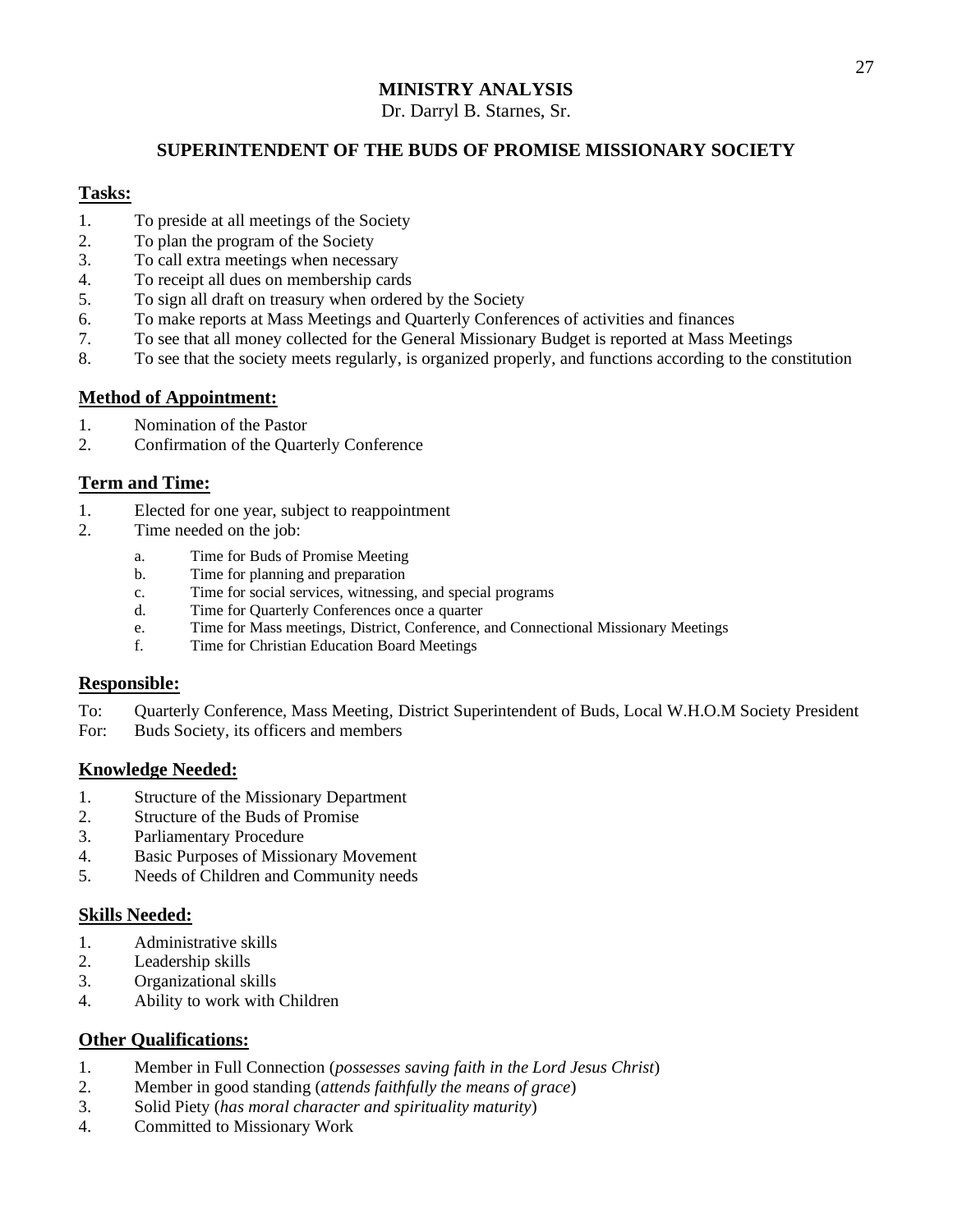#### Dr. Darryl B. Starnes, Sr.

#### **SECRETARY OF THE SUPPLY DEPARTMENT**

#### **Tasks:**

- 1. To solicit funds and supplies for the overseas work
- 2. To see that items are packed securely, express prepaid, with a letter listing all items sent
- 3. To see that all money collected is sent to the Executive Secretary through the Mass Meeting
- 4. To send at least \$1.00 for the support of the Mass Meeting, aside from the money for supplies
- 5. To report her transactions to the District Secretary of Supply at each Mass Meeting
- 6. To report her transactions to the Local Society on demand

#### **Method of Appointment:**

- 1. Nomination of the Pastor
- 2. Election of the W.H.O.M. Society
- 3. Confirmation of the Quarterly Conference

#### **Term and Time:**

- 1. Appointed for one year, subject to reappointment
- 2. Time needed on the job:
	- a. Time for solicitation and fund-raising
	- b. Time for packing and sending supplies
	- c. Time for Local Parent Body Missionary Meeting
	- d. Time for Mass meetings, District, Conference, and Connectional Missionary Meetings
	- e. Time for Quarterly Conference once a quarter

#### **Responsible:**

- To: Quarterly Conference, Mass Meeting, District Secretary of Supply, and Local W.H.O.M Society President
- For: Funds and supplies for overseas work

#### **Knowledge Needed:**

- 1. Structure of the Supply Department
- 2. Basic purposes of Missionary Movement
- 3. Needs Overseas
- 4. Community needs

#### **Skills Needed:**

- 1. Administrative skills
- 2. Organizational skills
- 3. Leadership skills
- 4. Ability to motivate others

- 1. Member in Full Connection (*possesses saving faith in the Lord Jesus Christ*)
- 2. Member in good standing (*attends faithfully the means of grace*)
- 3. Solid Piety (*has moral character and spirituality maturity*)
- 4. Committed to Missionary Work
- 5. Committed to overseas work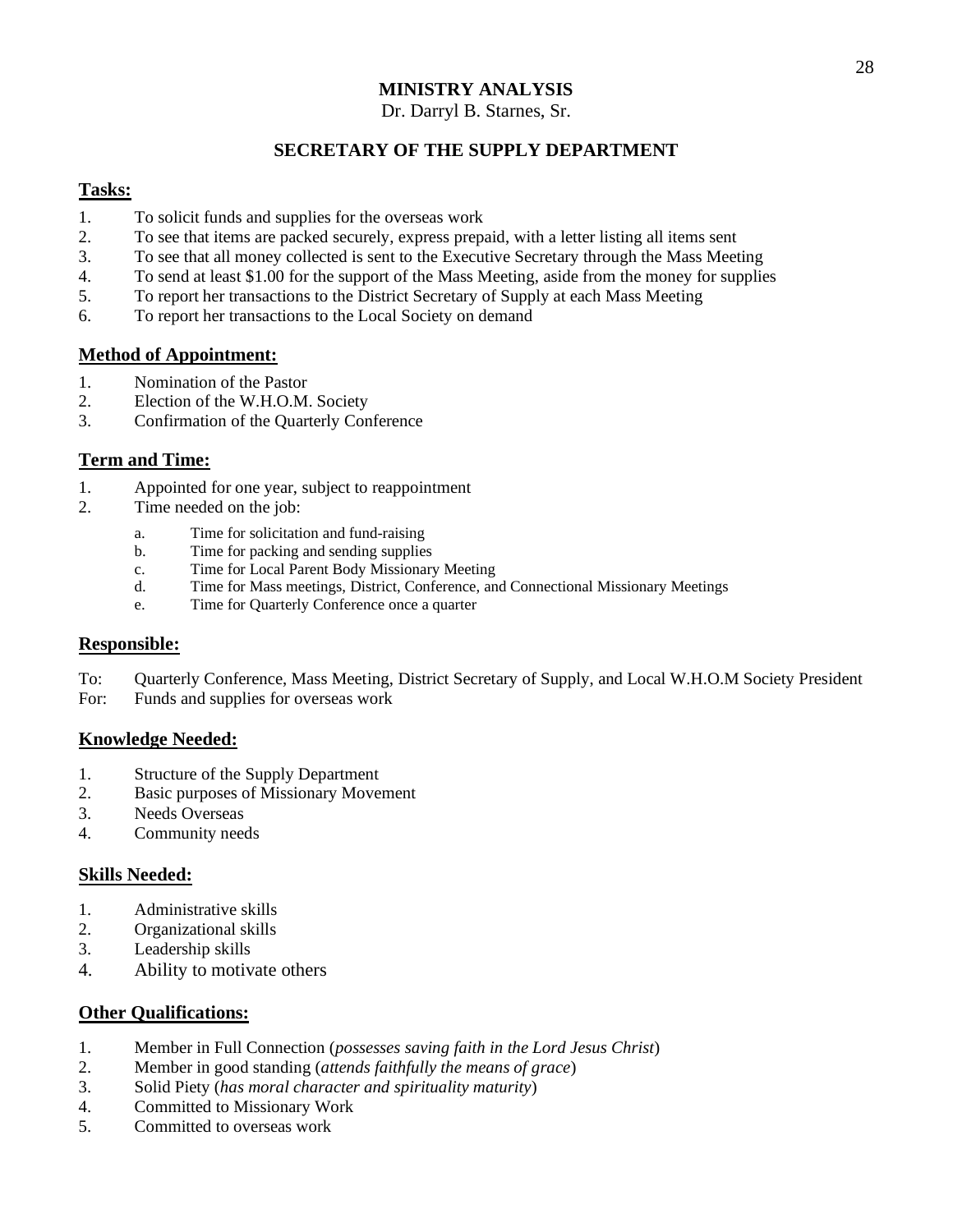Dr. Darryl B. Starnes, Sr.

# **CHAIRPERSON OF THE LIFE MEMBER'S COUNCIL**

## **Task:**

- 1. To organize all Life Members, Matrons, Patrons, Honorary Life Members into a local Council
- 2. To collect from each Life Member, the annual dues of \$5.00 and report it at Mass Meetings
- 3. To lead the council in raising funds for the support Student Grant-in-Aid and Missionary Education at our school and colleges
- 4. To send at least \$1.00 to each Mass Meeting for the support of the Mass Meeting

#### **Method of Appointment:**

- 1. Nomination by the Pastor
- 2. Election of the W.H.O.M. Society
- 3. Confirmation by the Quarterly Conference

#### **Term and Time:**

- 1. Appointed for one year, subject to reappointment
- 2. Time needed on the job:
	- a. Time for Life Member's Council Meetings
	- b. Time for program, activities, fund-raising, and enlisting
	- c. Time for Parent Body Missionary Meetings
	- d. Time for Mass meetings, District, Conference, and Connectional Missionary Meetings
	- e. Time for Quarterly Conferences once a quarter

#### **Responsible:**

- To: Quarterly Conference, Mass Meeting, District Life Member Chair, and Local W.H.O.M Society President
- For: Local Life Member's Council and its members

#### **Knowledge Needed:**

- 1. Structure and functions of the Life Member's Council
- 2. Basic purposes of Missionary Movement
- 3. Needs Overseas
- 4. Community needs

#### **Skills Needed:**

- 1. Administrative skills
- 2. Organizational skills
- 3. Leadership skills
- 4. Ability to motivate others

- 1. Member in Full Connection (*possesses saving faith in the Lord Jesus Christ*)
- 2. Member in good standing (*attends faithfully the means of grace*)
- 3. Solid Piety (*has moral character and spirituality maturity*)
- 4. Committed to Missionary Work
- 5. Committed to overseas work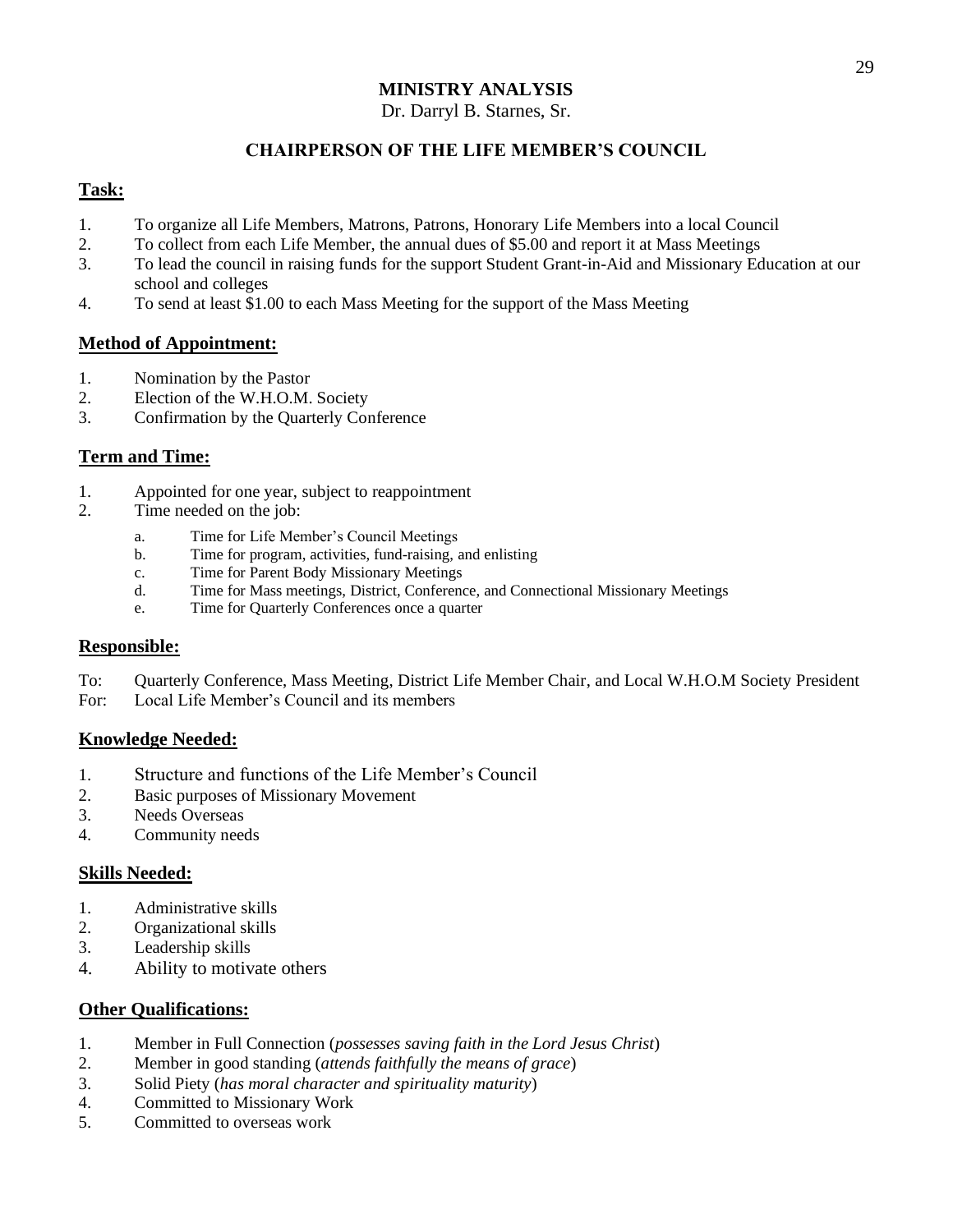#### Dr. Darryl B. Starnes, Sr.

# **CAPTAIN OF THE SECOND MILE DEPARTMENT**

#### **Tasks:**

1. To lead Missionaries and Church constituents in going the second mile in raising funds for Missionary Education (Schools) and the overseas work.

#### **Method of Appointment:**

- 1. Nomination by the Pastor
- 2. Election of the W.H.O.M. Society
- 3. Confirmation by the Quarterly Conference

#### **Term and Time:**

- 1. Elected for one year, subject to reappointment
- 2. Time needed on the job:
	- a. Time for Parent Body Missionary Meetings
	- b. Time for Mass Meetings, District, Conference, and Connectional Meetings
	- c. Time for leading additional support efforts
	- d. Time for Quarterly Conferences once a quarter

#### **Responsible:**

- To: Quarterly Conference, Mass Meeting, District Second Mile Captain, and Local W.H.O.M Society President
- For: Second Mile effort of the local Church

#### **Knowledge Needed:**

- 1. Structure and functions of the Second Mile Department
- 2. Basic purposes of Missionary Movement
- 3. Needs Overseas
- 4. Community needs

#### **Skills Needed:**

- 1. Administrative skills
- 2. Organizational skills
- 3. Leadership skills
- 4. Ability to motivate others

- 1. Member in Full Connection (*possesses saving faith in the Lord Jesus Christ*)
- 2. Member in good standing (*attends faithfully the means of grace*)
- 3. Solid Piety (*has moral character and spirituality maturity*)
- 4. Committed to Missionary Work
- 5. Committed to overseas work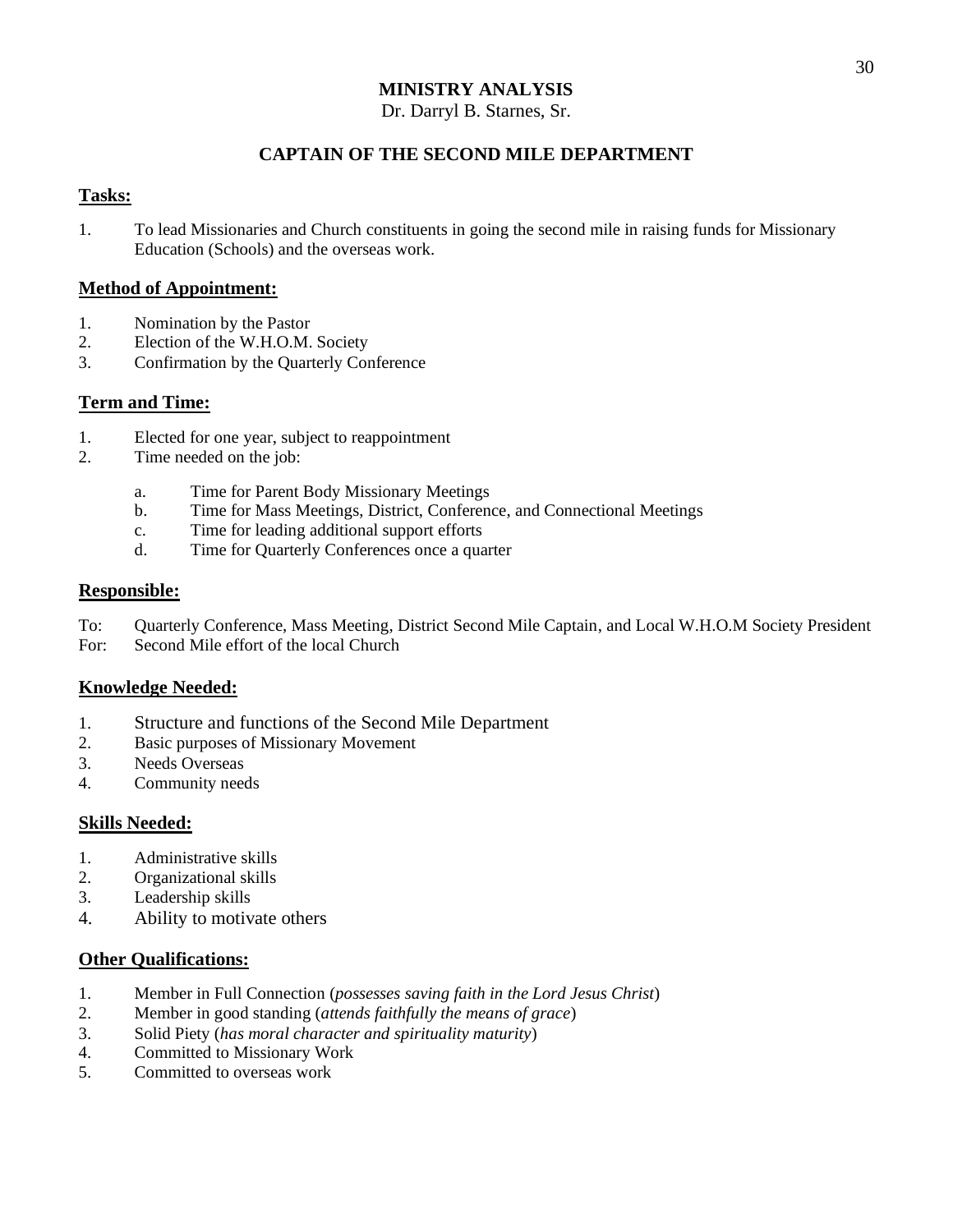#### Dr. Darryl B. Starnes, Sr.

# **CHURCH STAFF MEMBER: CHURCH SECRETARY**

#### **Tasks:**

- 1. To keep adequate and accurate records of the Church Membership
- 2. To keep accurate minutes of Church (members) meetings
- 3. To type and reproduce bulletins for Church services
- 4. To type and reproduce and send out the Church newsletter
- 5. To receive Church mail and correspondence and to forward it to its proper persons.
- 6. Under the direction of the Pastor, to forward announcements and other correspondence to the Announcement Clerk and or the Bulletin Board Committee and to others

#### **Method of Appointment:**

- 1. Nomination of the Pastor
- 2. Confirmation of the Quarterly Conference

#### **Term and Time:**

- 1. Elected for one year, subject to reappointment
- 2. Time needed on the job:
	- 1. Time for Church membership meetings
	- 2. Time for record keeping
	- 3. Time for typing and reproducing bulletins
	- 4. Time for typing and reproducing church newsletters<br>5. Time for typing and forwarding mail and correspond
	- Time for typing and forwarding mail and correspondence

#### **Responsible:**

- To: Quarterly Conference, Pastor
- For: Church records and minutes of meetings

#### **Knowledge Needed:**

1. Form for proper minutes

#### **Skills Needed:**

- 1. Note-taking
- 2. Record-keeping
- 3. Secretarial skills---typing, filing, letter writing, etc

- 1. Member in Full Connection (*possesses saving faith in the Lord Jesus Christ*)
- 2. Member in good standing (*attends faithfully the means of grace*)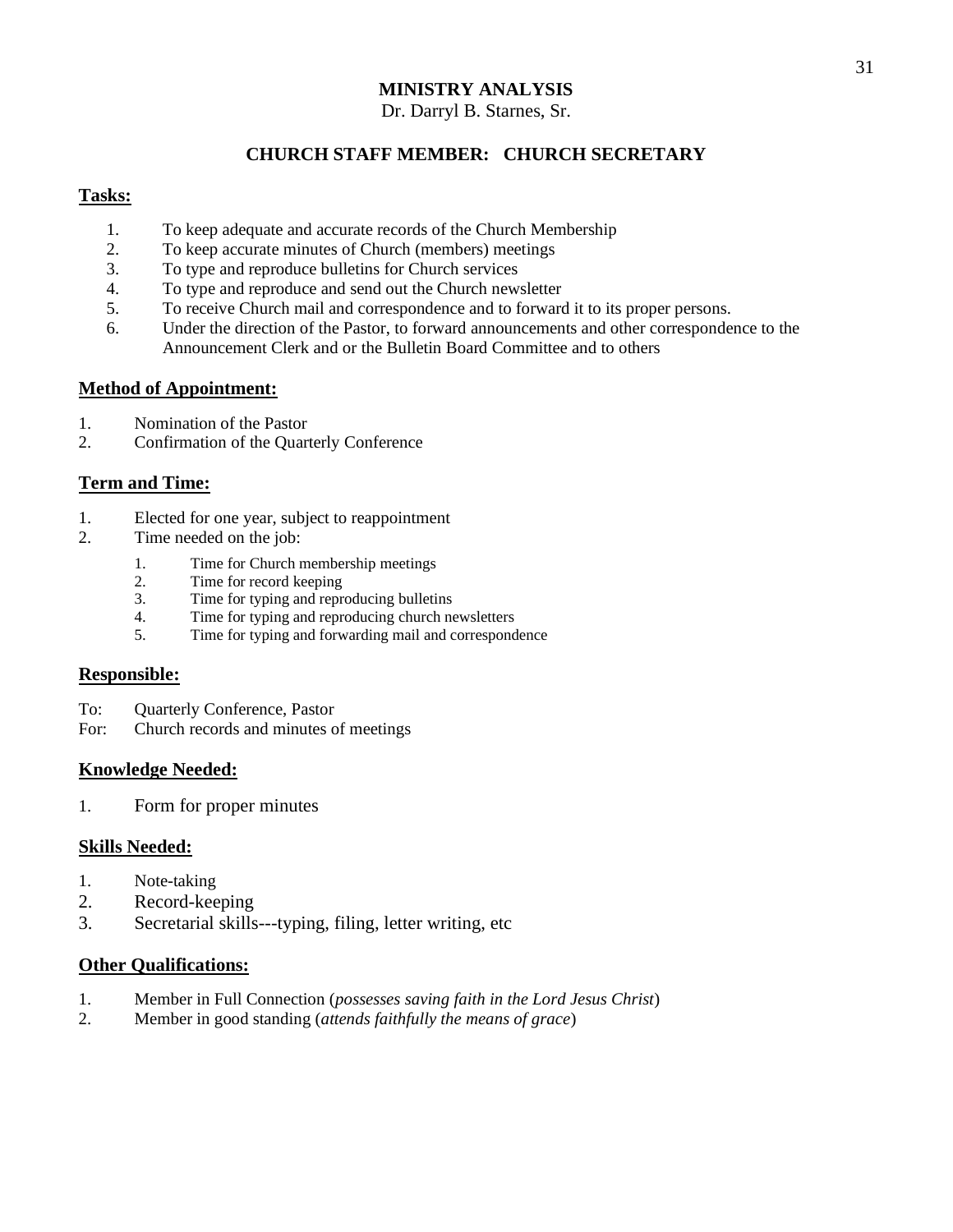#### Dr. Darryl B. Starnes, Sr.

# **CHURCH STAFF MEMBER: CHURCH TREASURER**

#### **Tasks:**

- 1. To keep an accurate account of all monies taken into the treasury and of all money paid out
- 2. To keep an accurate account at all times of the balance in the treasury
- 3. To make accurate reports of income and expenditures to Quarterly Conferences and Members' Meetings
- 4. To pay out monies according to the approved budget when authorized by the proper persons.

#### **Method of Appointment:**

- 1. Nomination of the Pastor
- 2. Confirmation of the Quarterly Conference

## **Term and Time:**

- 1. Elected for one year, subject to reappointment
- 2. Time needed on the job:
	- a. Time to receive the collections
	- b. Time for depositing and paying out money
	- c. Time preparing financial reports
	- d. Time to attend and report at Members' Meetings
	- e. Time to attend and report at the Quarterly Conference once a quarter

#### **Responsible:**

- To: Quarterly Conference, Pastor
- For: Church Treasury and Reports

#### **Knowledge Needed:**

- 1. Methodist Doctrine and Discipline
- 2. Laws, polity, and practices of the church as expressed in the *Book of Discipline*
- 3. Banking procedures and practices

#### **Skills Needed:**

- 1. Ability to witness to the gospel of the kingdom of God
- 2. Ability to transact the temporal business of the Church
- 3. Financial recordkeeping and reporting

- 1. Member in Full Connection (*possesses saving faith in the Lord Jesus Christ*)
- 2. Member in good standing (*attends faithfully the means of grace*)
- 3. Solid Piety (*has moral character and spirituality*)
- 4. Honesty, Integrity, and Reliability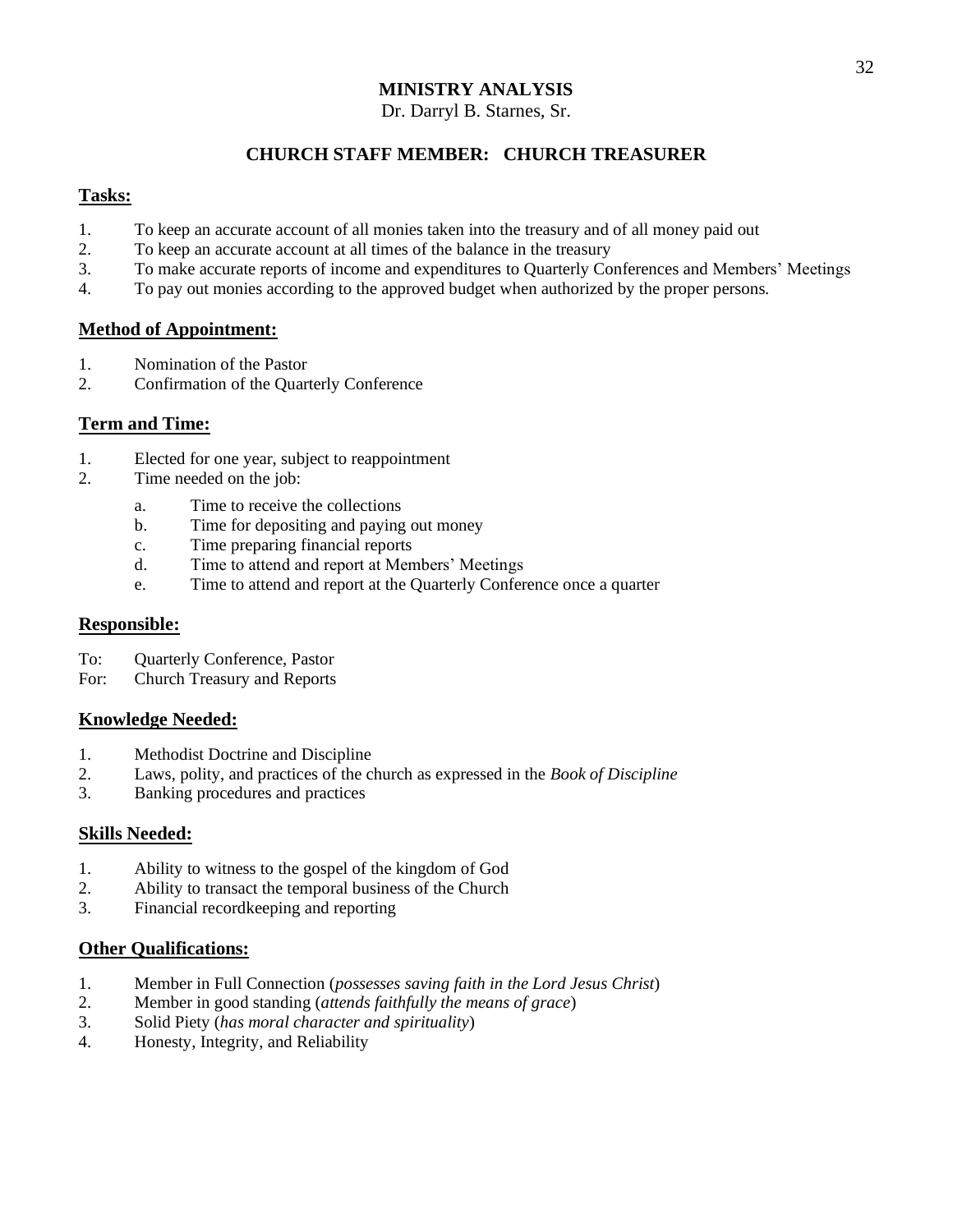#### Dr. Darryl B. Starnes, Sr.

# **CHURCH STAFF MEMBER: QUARTERLY CONFERENCE SECRETARY**

#### **Tasks:**

- 1. To keep adequate records and accurate minutes of the Quarterly Conference
- 2. To keep accurate records of Class Leaders' Rolls and Membership Status, including the number of members in full members, on probation, on the baptized children's class, etc
- 3. To keep a record of all persons nominated and confirmed into offices at the Quarterly Conference

#### **Method of Appointment:**

- 1. Nomination of the Pastor and/or
- 2. Election by the Quarterly Conference
- 3. Confirmation of the Quarterly Conference

## **Term and Time:**

- 1. Elected for one year, subject to reappointment
- 2. Time needed on the job:
	- 1. Time for taking minutes at the Quarterly Conference<br>2. Time for arranging and preparing minutes and for rec
	- Time for arranging and preparing minutes and for record keeping

#### **Responsible:**

- To: Quarterly Conference, Pastor, and Presiding Elder
- For: Quarterly Conference minutes and records

#### **Knowledge Needed:**

1. Form for proper minutes

#### **Skills Needed:**

- 1. Note-taking
- 2. Record-keeping
- 3. Secretarial skills---typing, filing, letter writing, etc

- 1. Member in Full Connection (*possesses saving faith in the Lord Jesus Christ*)
- 2. Member in good standing (*attends faithfully the means of grace*)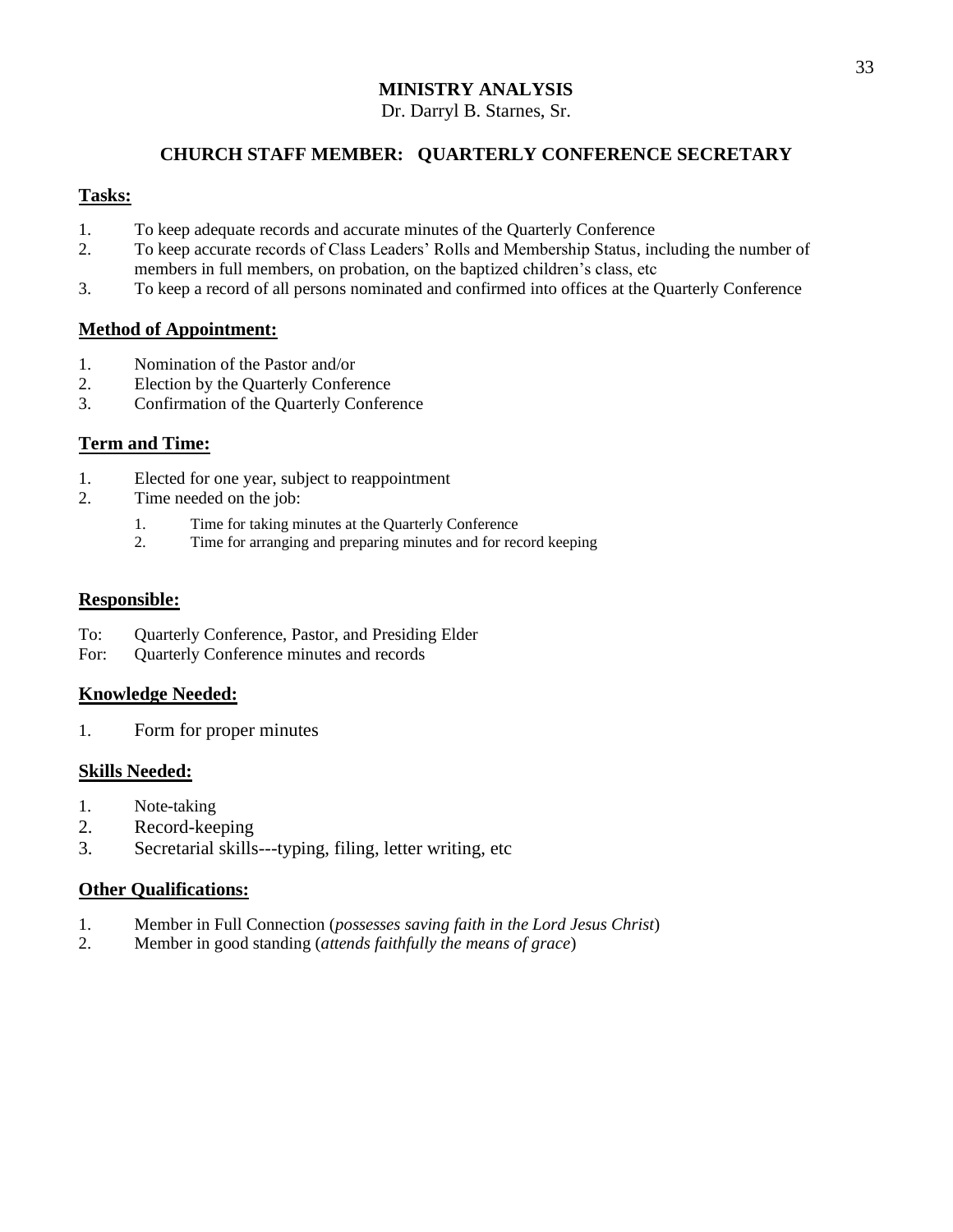#### Dr. Darryl B. Starnes, Sr.

#### **CHURCH STAFF MEMBER: CHURCH SEXTON**

#### **Tasks:**

- 1. To keep the Church clean and tidy at all times, especially in lieu of services or programs
- 2. To open the Church doors 15 to 30 minutes prior to any programs, services, practices, or studies and whenever unable to call a trustee who has a key
- 3. Fix and repair Church property and tools

#### **Method of Appointment:**

- 1. Nomination of the Pastor
- 2. Confirmation of the Quarterly Conference

#### **Term and Time:**

- 1. Elected for one year, subject to reappointment
- 2. Time needed on the job:

Time for cleaning the Church Time for opening doors when necessary Time for fixing and repairs

#### **Responsible:**

- To: Quarterly Conference, Trustees, and Pastor
- For: Condition of Church and its property

#### **Knowledge Needed:**

- 1. Maintenance and Upkeep
- 2. Repairs

#### **Skills Needed:**

- 1. Janitorial
- 2. Custodial

- 1. Punctuality
- 2. Reliability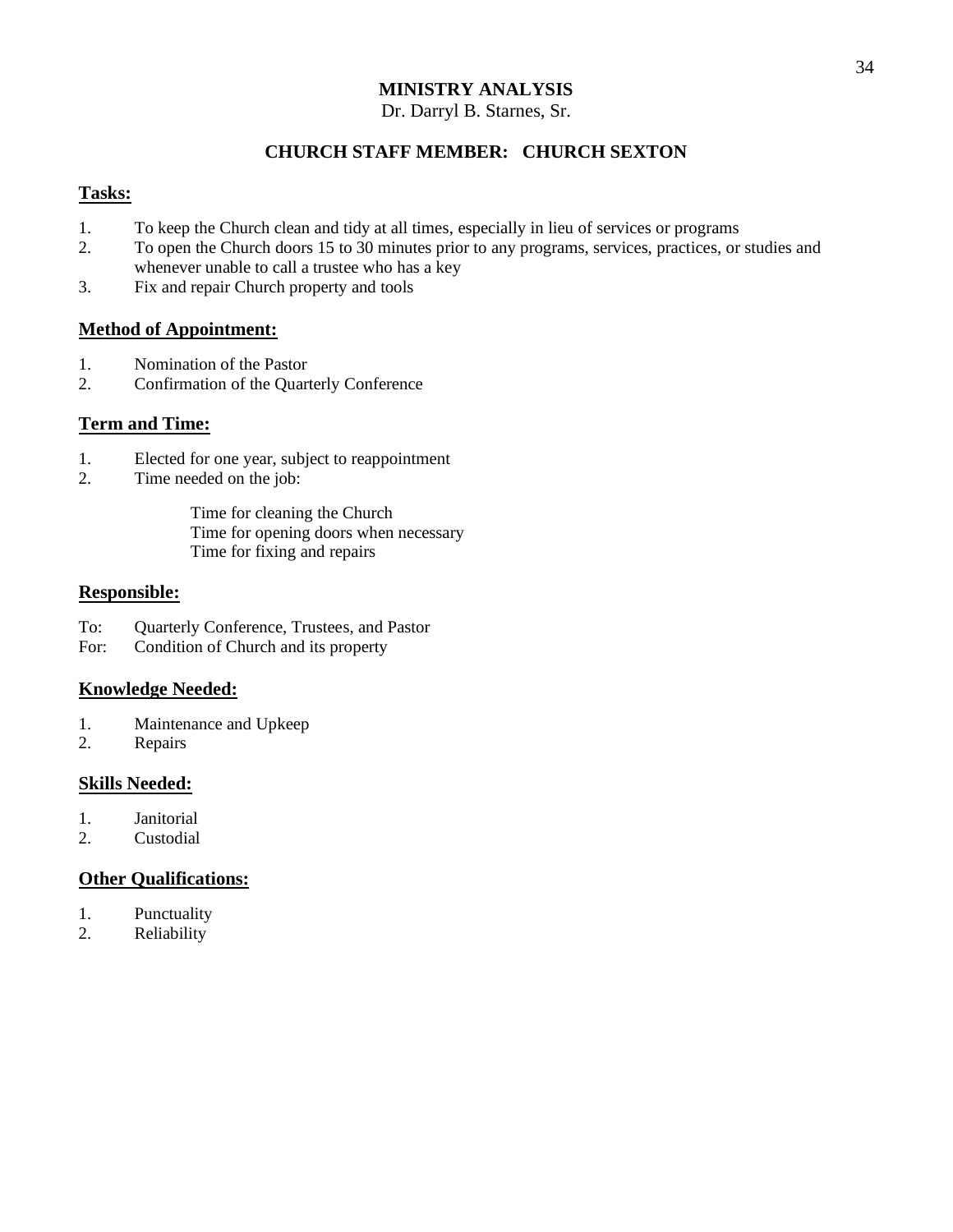# **DUTIES OF THE HEAD USHER**

| 1.  | To check and see that collection plates are ready and available before service                                                                                                                                          |
|-----|-------------------------------------------------------------------------------------------------------------------------------------------------------------------------------------------------------------------------|
| 2.  | To be sure that microphones, sound systems and hearing aids are working properly                                                                                                                                        |
| 3.  | To see that bulletins are in the narthex and folded, with any inserts or other handouts available                                                                                                                       |
| 4.  | To check the lighting and temperature settings. [Get correct setting from trustees]                                                                                                                                     |
| 5.  | To check ushers for identification badges and to see that they are returned after service                                                                                                                               |
| 6.  | To give ushers their assignments for the service and see that they are carried out properly                                                                                                                             |
| 7.  | To take any message to the minister during the service quietly and discretely                                                                                                                                           |
| 8.  | To take an accurate attendance count [including nursery and children's church], quietly and unassumingly;<br>report the figure to the Pastor and church secretary; and to record it on a calendar kept for that purpose |
| 9.  | To station ushers at strategic areas to assist elderly and handicapped persons before and after service                                                                                                                 |
| 10. | To see that choir members' purses are locked up or carried into the service.                                                                                                                                            |
| 11. | Provide opportunities for the training of new ushers at least once a year or as needed                                                                                                                                  |
|     |                                                                                                                                                                                                                         |

12. To lock all doors, turn off lights and speaker system, and put heating and cooling systems at proper settings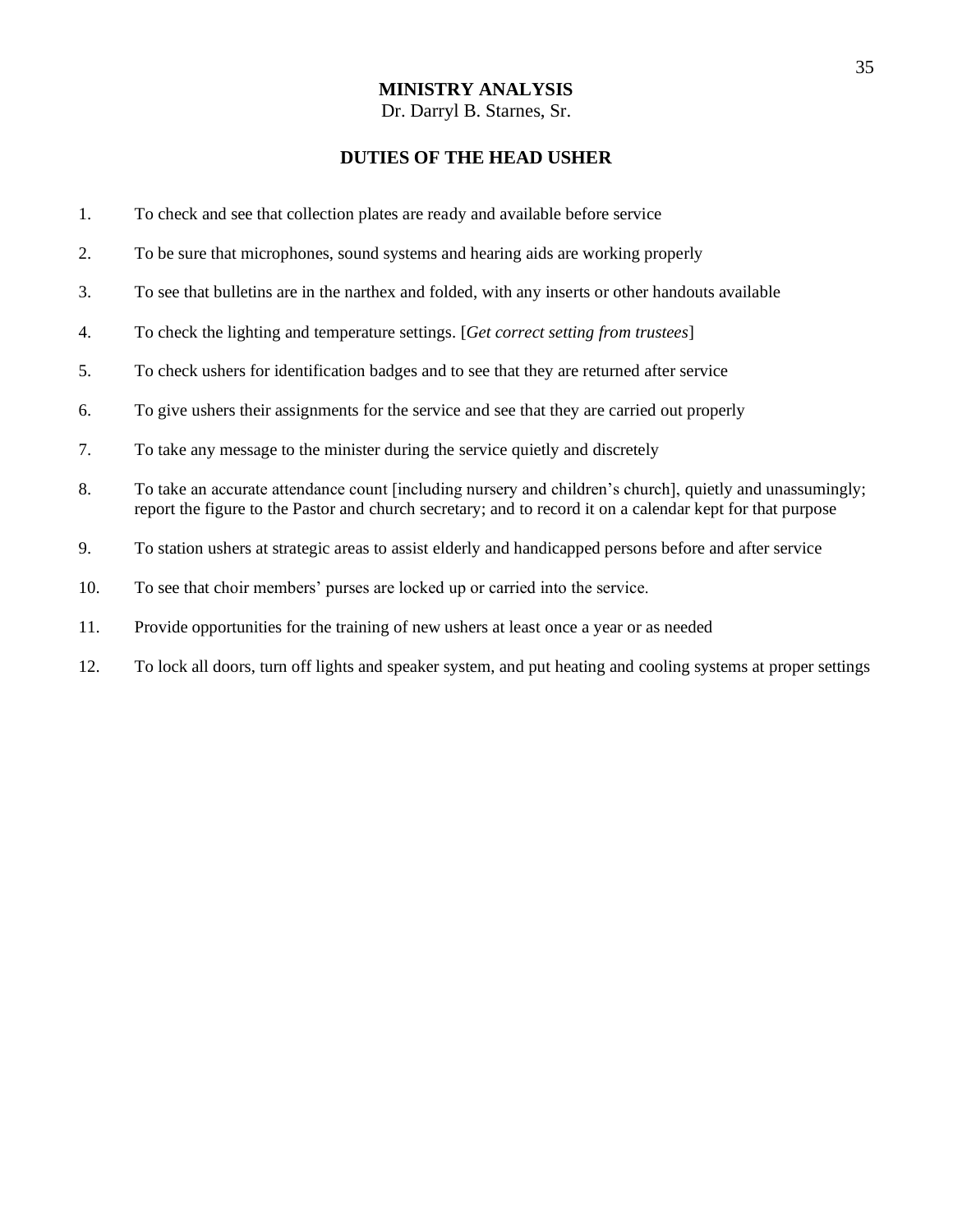#### **DUTIES OF THE SUB-HEAD USHER**

- 1. To assist Head Usher in seeing that bulletins are prepared in the proper manner before the service begins
- 2. To assist Head Usher in seeing that bulletins are in the narthex and folded, with inserts or handouts
- 3. To assist Head Usher in checking ushers for identification badges and collecting badges after service
- 4. To assist Head Usher in giving ushers their assignments for the service and in seeing them carried out
- 5. To assist Head Usher in taking messages to the minister during the service quietly and discretely.
- 6. To assist Head Usher in taking an accurate attendance count [including nursery and children's church]; in reporting the figure to the Pastor and church secretary; and in recording it on the calendar
- 7. To collect hymnals and church bulletins after the service and return them to the proper places
- 8. To assist the head usher in securing windows and doors, checking heating or air-conditioning systems, sound systems, and other final items. Do not leave before all is done.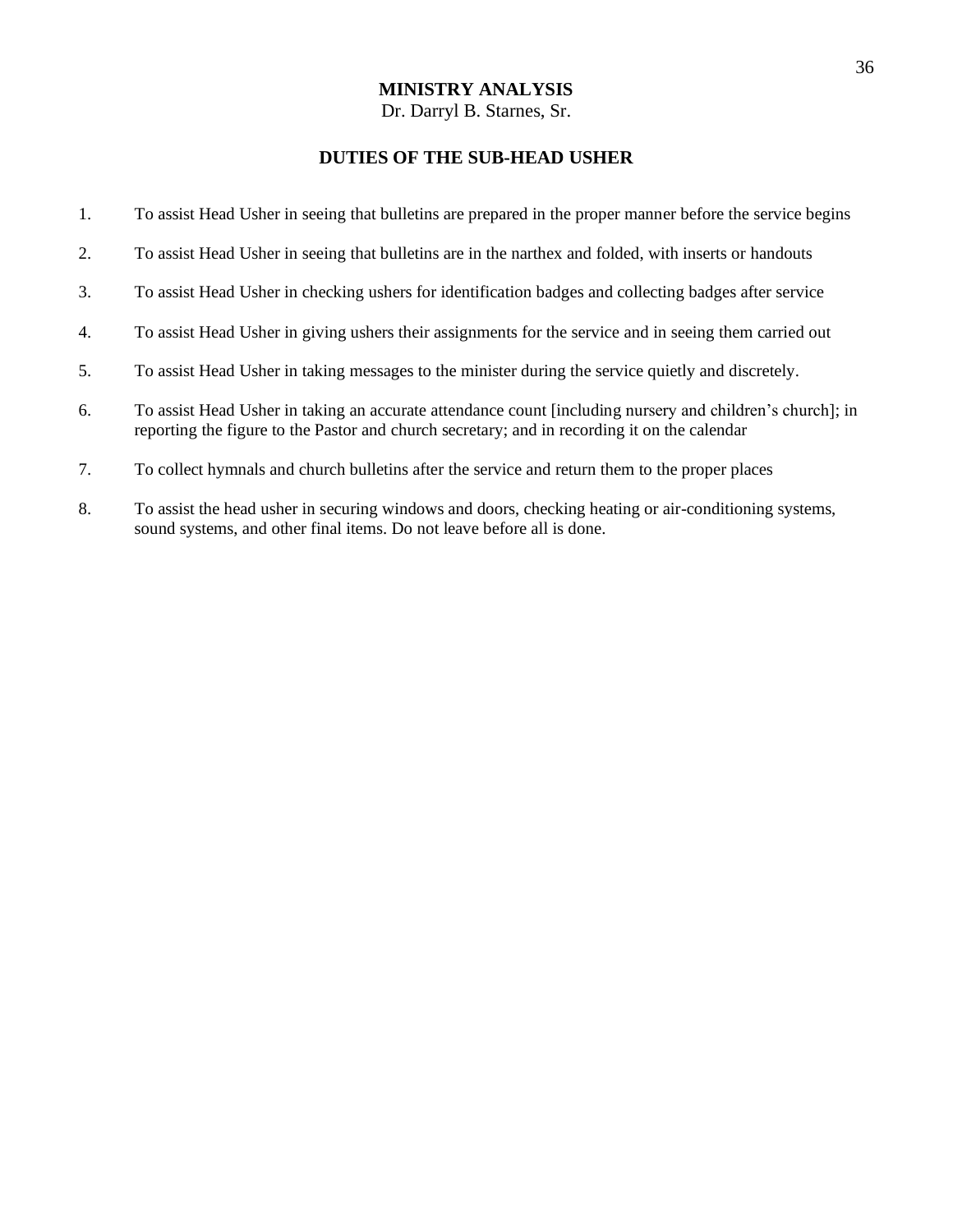Dr. Darryl B. Starnes, Sr.

# **DUTIES OF THE USHER**

- 1. *To be at your post 25 minutes before service* in order to receive your assignments from the head usher
- 2. *To greet everyone with a friendly word and a smile*; be sincere and natural
- 3. *To be alert* in case someone becomes ill or there is an odd situation during the service; offer help quietly
- 4. *To be personable and warm in ushering people to their seats*. Respect any personal preference people may have about where they like to sit. Walk slowly down the aisle, so that people will follow at a natural pace. Hand them their bulletin as they enter the pew.
- 5. *To seat worshippers at the appropriate time.* Do not seat anyone during the Call to Worship, Invocation, Scripture or Responsive readings, prayers, anthems, or special selections. Seat worshippers during congregational singing, interludes, and the special seating intervals noted in the worship bulletin.
- 6. *To be watchful* because minister or head usher may make special requests during the worship service.
- 7. *To let the head usher know whenever you must leave your post*. Ushers should be a part of the worshipping congregation and be present for the entire service of worship.
- 8. *To be sure that hymnals, pencils, and visitor cards are arranged in their proper places after service.* Return used bulletins to the narthex or throw them away. Collect attendance sheets or registration cards at once.
- 9. *To check to be sure that no one has left a purse, coat, hat, umbrella, or other valuables.* Turn all items over to the head usher or the church office.
- 10. *To return your identification badge to the head usher or to its proper place.*
- 11. *To assist the head usher* in securing windows and doors, checking heating or air-conditioning systems, sound systems, and other final items. Do not leave before all is done.
- 12. *To notify the head usher as far ahead as possible* if, on any occasion, you cannot serve on an assigned day. It is most helpful, if you can find your own substitute and then call the head usher.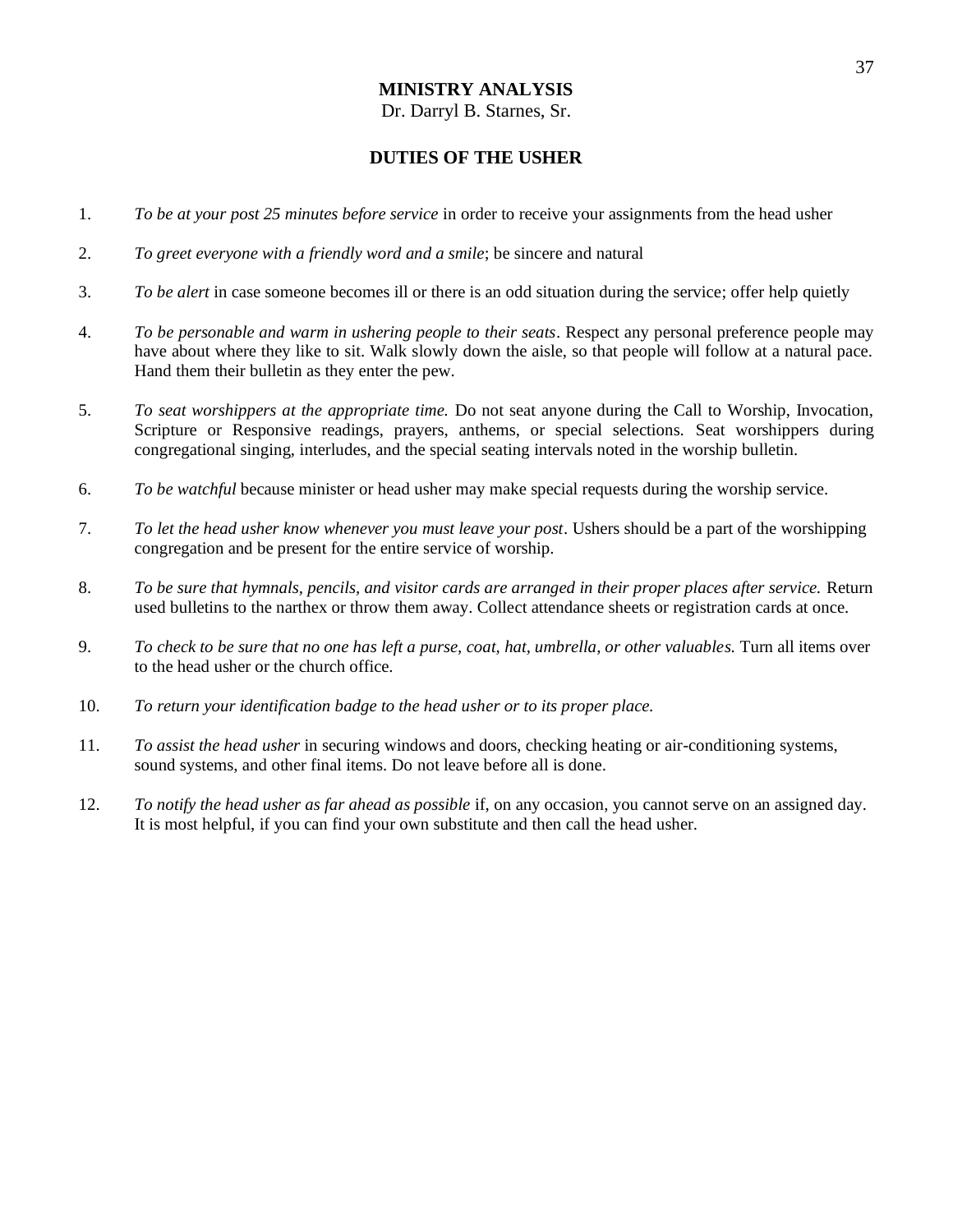#### **DUTIES OF THE GREETER**

- 1. *To assist the elderly and physically challenged persons* as they enter the church, especially when they must use steps, handicap ramps, or elevators.
- 2. *To assist persons with small children* as they enter the church. Inform them of and escort them to the children's ministries of the church, such as the nursery and children's church
- 3. *To quietly inform worshippers when to enter the sanctuary for worship.* Worshippers should not during the Call to Worship, Invocation, Scripture or Responsive readings, prayers, anthems, or special selections. Worshippers may enter during congregational singing, interludes, and the special seating intervals noted in the worship bulletin.
- 4. *To be on time, neatly dressed, courteous, and have a pleasant and cheerful demeanor.*
- 5. *To be alert to the special needs of worshippers;* and to inform the ushers and church officials of those needs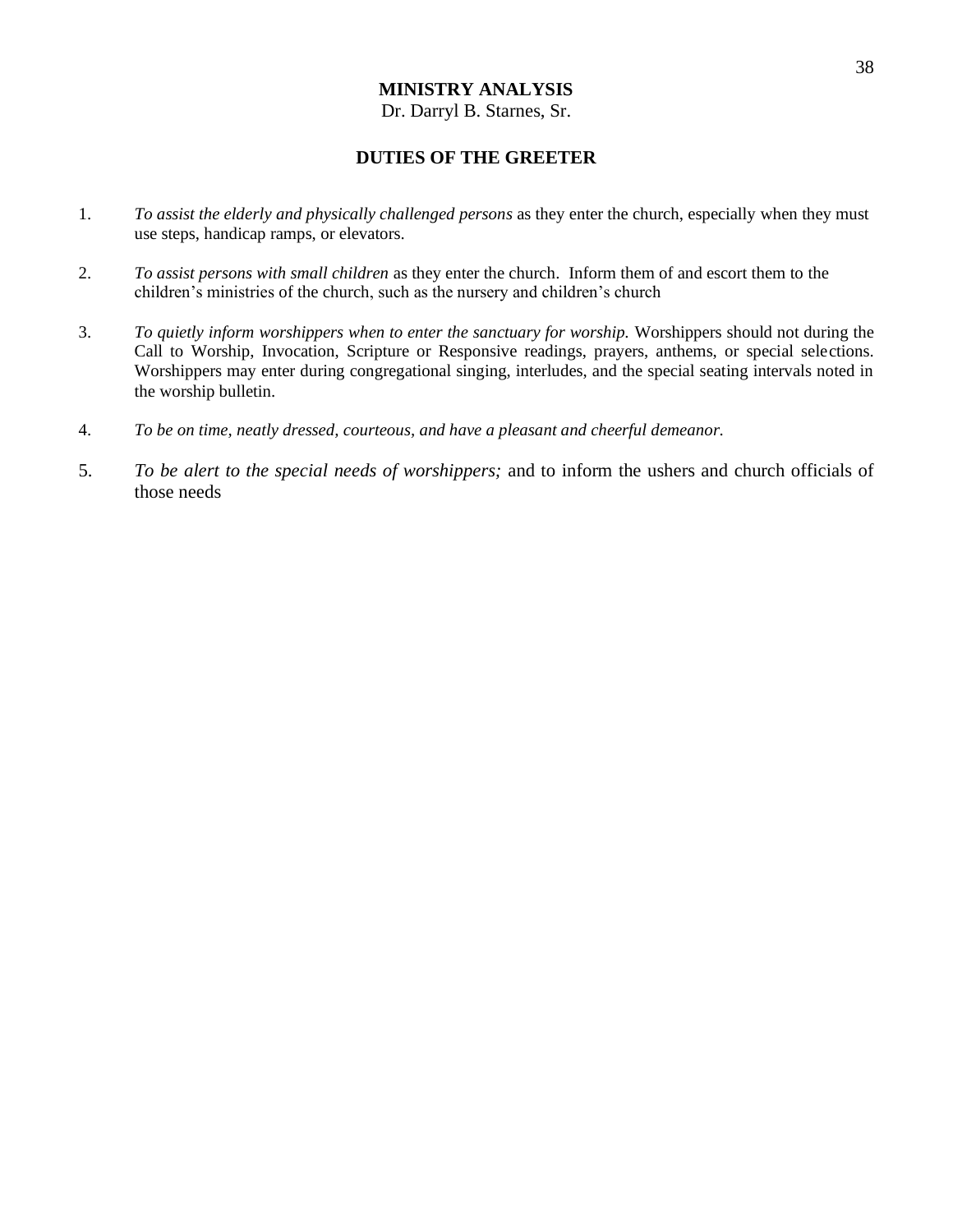# Dr. Darryl B. Starnes, Sr.

# **DUTIES OF THE ACOLYTE CHAIRPERSON**

- 1. *To provide thorough training for acolytes.* It is helpful to have the parents or guardians attend the training.
- 2. *To see that acolytes are neatly dressed and well-groomed.* Be sure that the albs or cassocks are not soiled or wrinkled.
- 3. *To see that the minister's special instructions are given the acolytes well in advance of the service*
- 4. *To see that a schedule of acolyting is posted* and that the office has a copy for inclusion in weekly bulletins.
- 5. *To personally contact each acolyte or sent a postcard reminder the week he/she is to serve*
- 6. *To check the condition and readiness of equipment.* Check carefully the length tapers on the candle lighters and remove soot. Be sure that there are enough tapers and that the candles are in their proper place. Be sure that all equipment is cared for and properly stored.
- 7. *To see that acolytes are robed, ready to go, and on time; and that the candle lighters are lighted.*
- 8. *To recognize acolytes at a special service once a year.* Give them a certificate, pin, or gift of appreciation.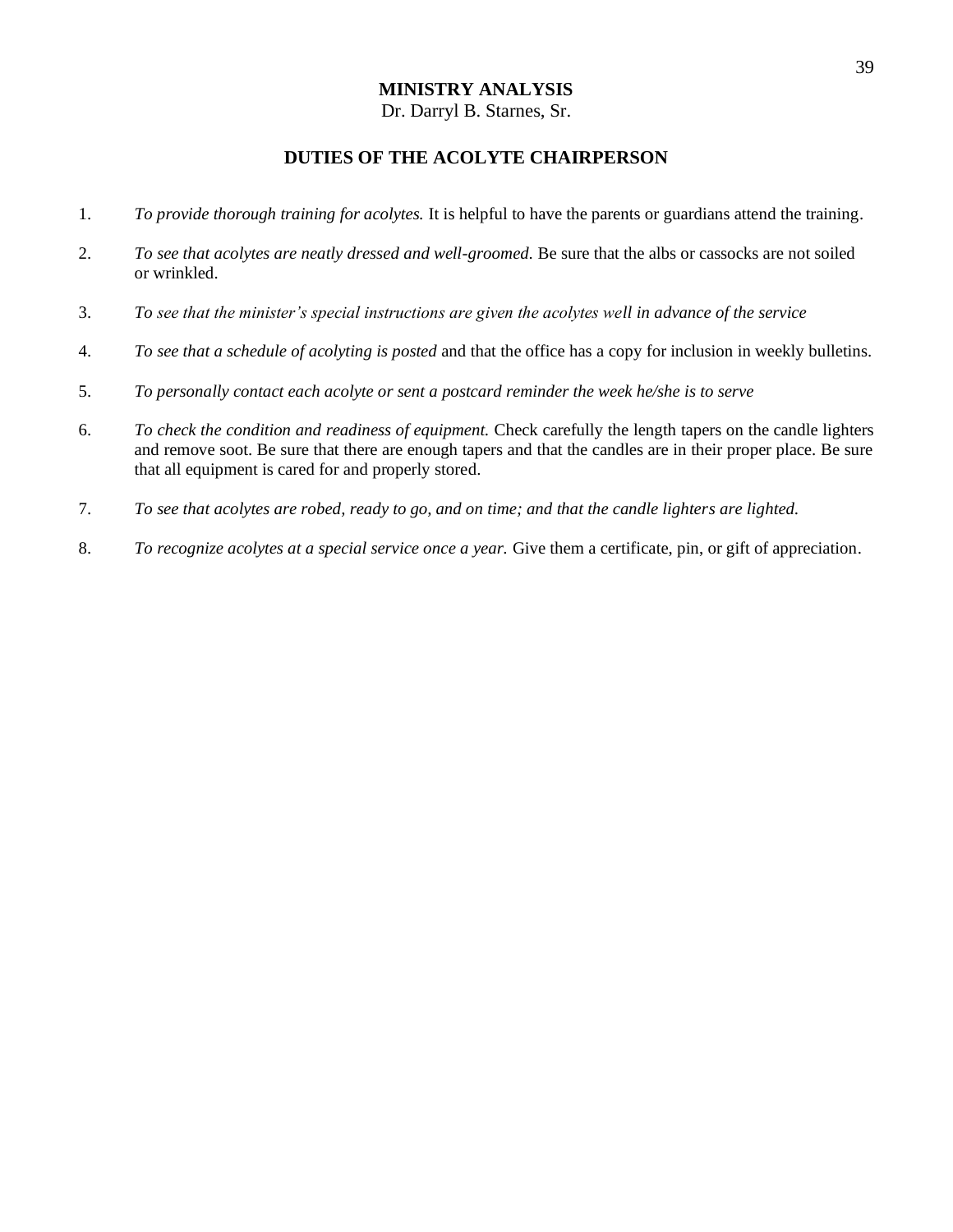## **DUTIES OF THE ACOLYTE**

- 1. *To be dress properly and ready to begin duties at least 15 minutes before the service*
- 2. *To go to the appointed station and wait quietly for the minister or acolyte chairperson to tell them when to enter the sanctuary.* Do not wander around.
- 3. *To make sure that no gum or candy is taken into the worship service*
- 4. *To walk carefully and perform tasks with quiet reverence and dignity*.
- 5. *To handle the candle lighter properly.* Hold the candle lighter with one hand near the bottom and one hand on the knob that regulates the length of the taper. Hold the candle lighter in front of you, tipped slightly forward, with the flame pointing ahead of you, and the bell of the candle lighter pointing toward you.
- 6. *To reverence the cross.* Whenever standing or crossing in front of the cross, pause to reverence the cross by bowing the head, or should your minister prefer, by bowing from the waist.
- 7. *To light the candles at the beginning of worship.* If there are two acolytes, they each light the candle or candles on their side of the altar, beginning at the cross and moving outward.
- 8. *To be alert to what is happening in the service at all times.* The minister or usher may need your assistance. Actively participate with the congregation throughout the entire service.
- 9. *To light the candles at the end of worship.* During the last stanza of the closing hymn, or after the benediction, pick up the candle lighter, go to the altar, reverence the cross, move to the left candle, light the taper, and extinguish the candle or candles. Then extinguish the right candle or candles. Extinguish the outside candles first, and the other candles in turn. If there are candelabras, they are to be extinguished before any candles on the altar are extinguished. Reverence the cross, and exit quietly with the taper in the candle lighter still lit.
- 10. *To place candle lighter(s) in the designated area*
- 11. *To remove and hang carefully and properly your vestments*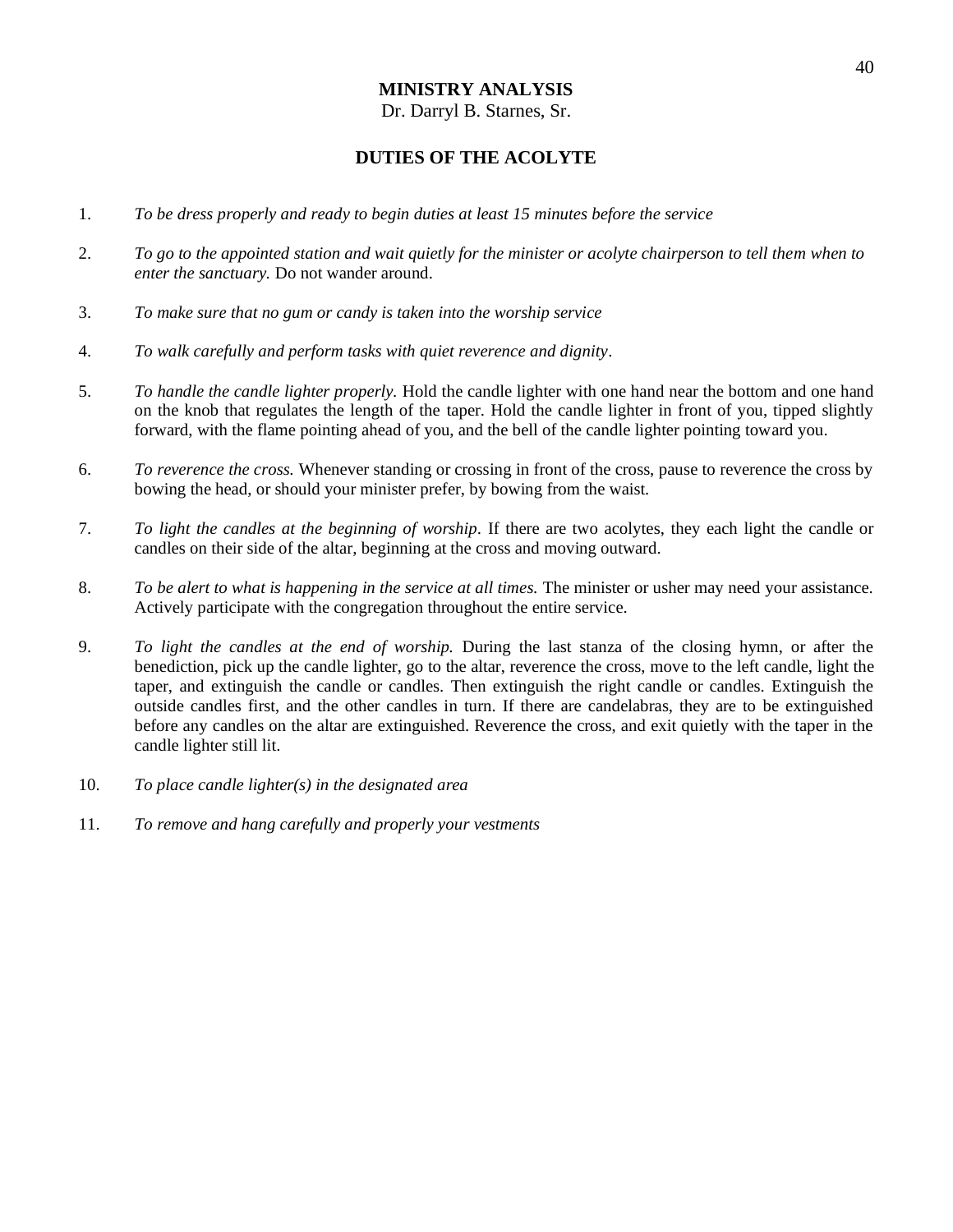# **DUTIES OF CHOIR MEMBERS**

- 1. *To provide music and singing for worship services*
- 2. *To be ready and robed at least 15 minutes before worship services begin at home or at visiting churches*
- 3. *To attend faithfully choir rehearsals, so as to provide the best in quality singing and service*
- 4. *To carry yourself properly before, during, and after the services of worship*
- 5. *To see that the written music for all special selections is in its proper place at all times*
- 5. *To remove and hang carefully and properly your choir robe; and keep it clean and wrinkle-free*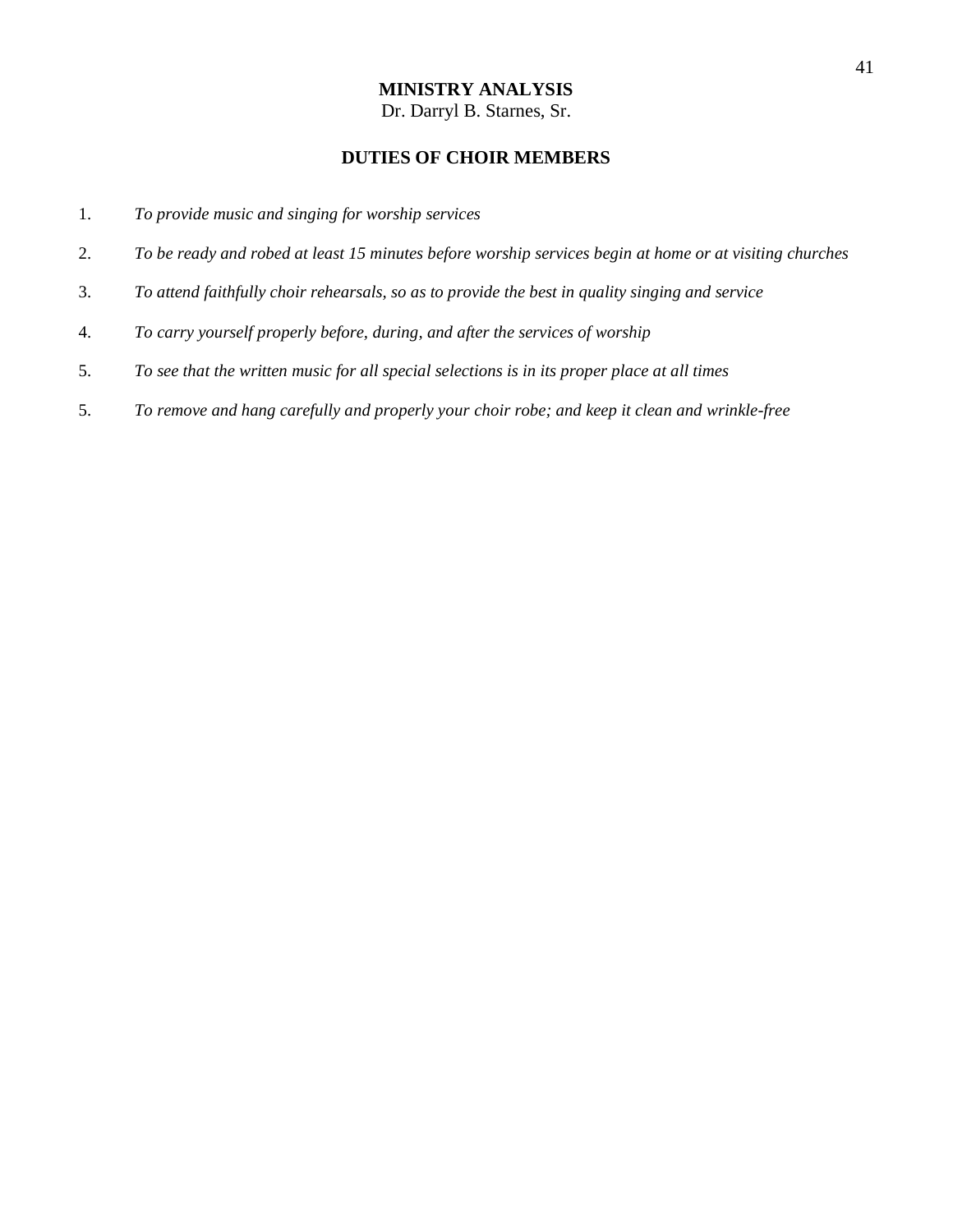# **DUTIES OF THE BUDGET AND FINANCE COMMITTEE**

- 1. *To formulate the church's budget for the approval of the membership*
- 2. *To serve as a clearing house for the obtaining of vouchers*
- 3. *To keep records and make regular (monthly) checks on the finances to monitor faithfulness to the budget*
- 4. *To inform the membership every three months of the relationship between the proposed and actual budget*
- 5. *To make necessary adjustments to the budget when it is expedient*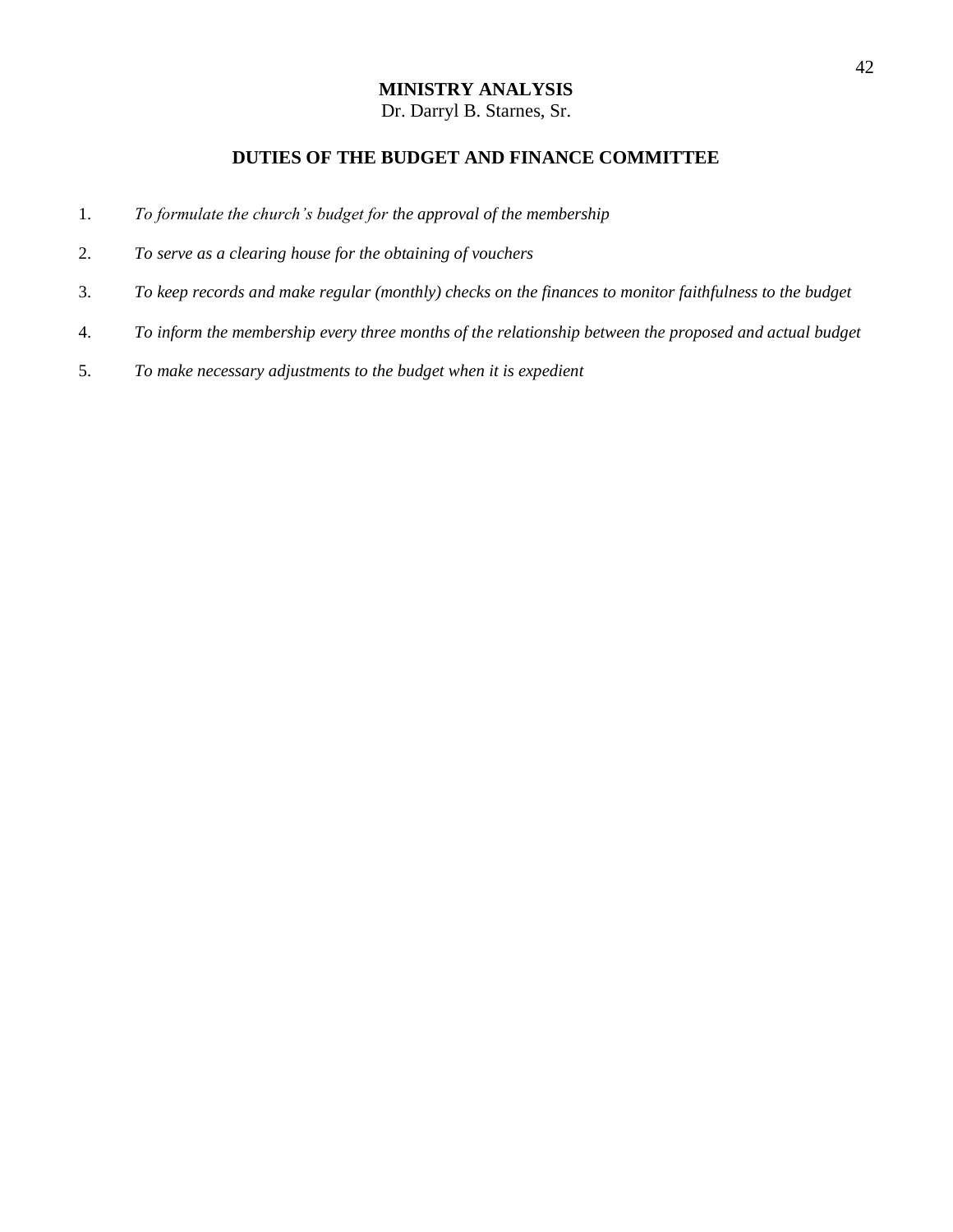# **DUTIES OF THE WORSHIP COMMITTEE**

- 1. *To provide and maintain hymnals, songs books and worship materials for the congregation*
- 2. *To supervise the maintenance of choirs, ushers, greeters, acolytes, and others who aid in worship services*
- 3. *To set guidelines and policies for choirs, ushers, greeters, acolytes, and others who aid in worship services*
- 4. *To evaluate and make suggestions for the improvement of worship in the church*
- 5. *To be in charge of special days for choirs, ushers, greeters, acolytes, and other who aid in worship services*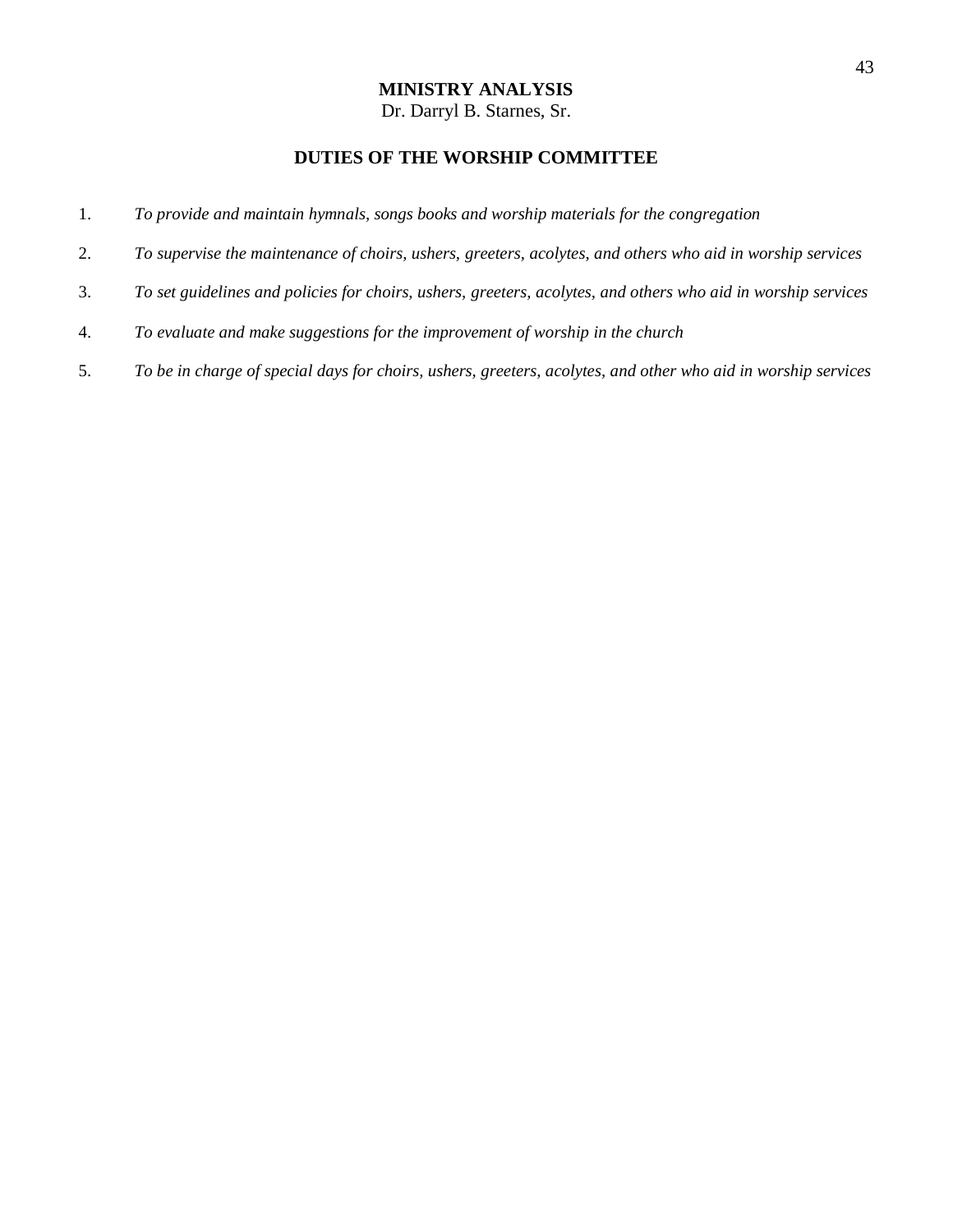#### **DUTIES OF THE EDUCATION COMMITTEE**

- 1. *To keep a record of all members of the church who are in some type of higher education.* This includes colleges or universities, junior colleges, technical or vocational schools, and graduate schools.
- 2. *To find out and make known all academic, scholastic, and athletic achievements made by church members*
- 3. *To recognize and award members of the church who graduate* from high school, technical school, junior college, college, or graduate school. This may involve an annual program honoring such graduates, highlighting their diploma or degree, special achievements, and fields of expertise.
- 4. *To provide scholarships for members who are students in higher education to help with their expenses*
- 5. *To be in charge of the Annual Livingstone College Founder's Day program each February*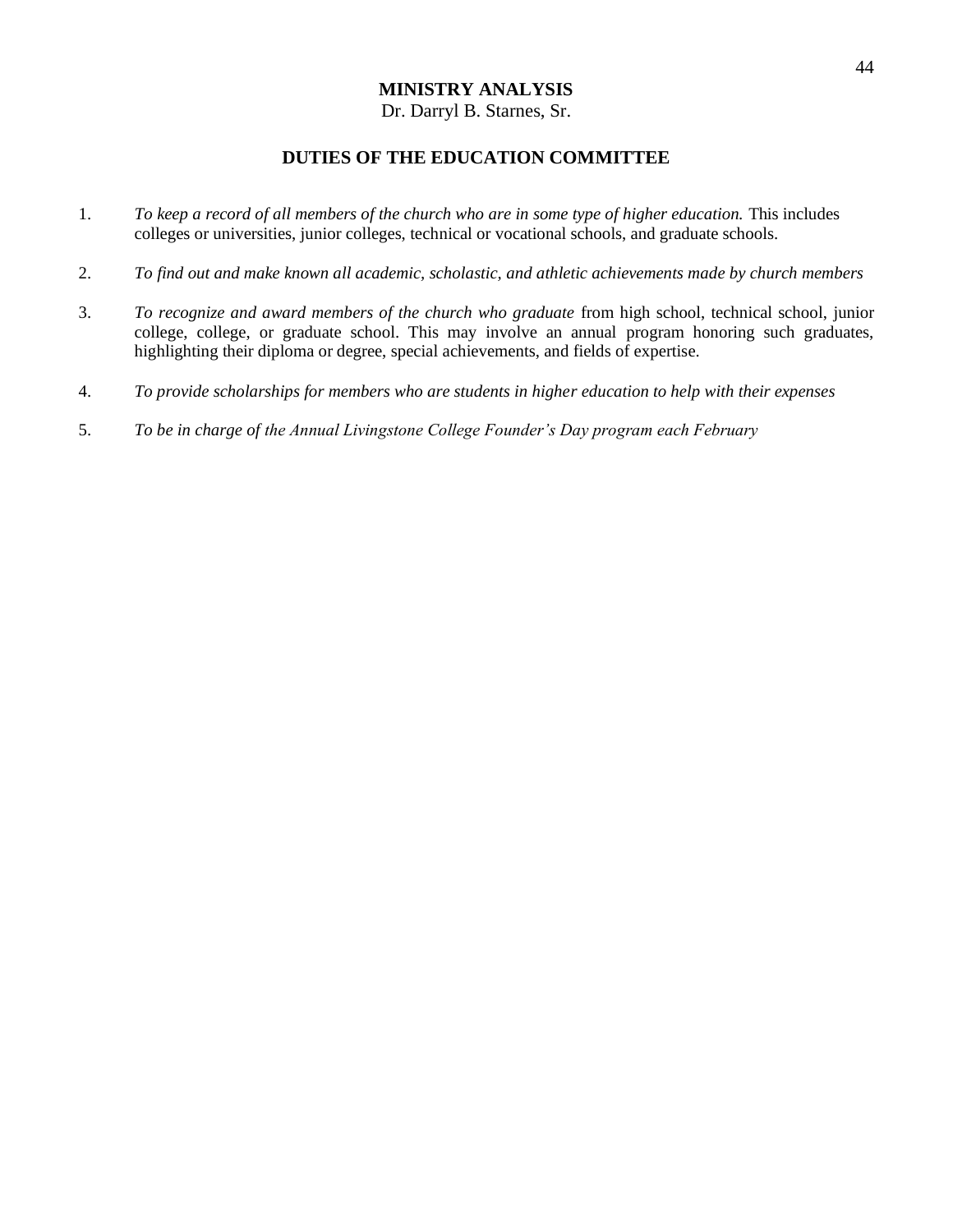#### **DUTIES OF THE EVANGELISM COMMITTEE (OR BOARD)**

- 1. *To give leadership to the evangelistic thrust of the local church*
- 2. *To serve as a catalyst for personal evangelism in the local church.*
- 3. *To provide evangelism training for the laity and clergy of the local church*
- 4. *To help plan, coordinate, and promote the evangelistic activities and events of the local church*
- 5. *To help organize and facilitate outreach ministries and projects* according to the needs of the community and the gifts, talents, and resources of the local church. Those who participate in these outreach ministries and projects should be alert for opportunities to share the gospel of Christ with those who show an interest.
- 6. *To help plan, coordinate, and promote the Annual Church Revival*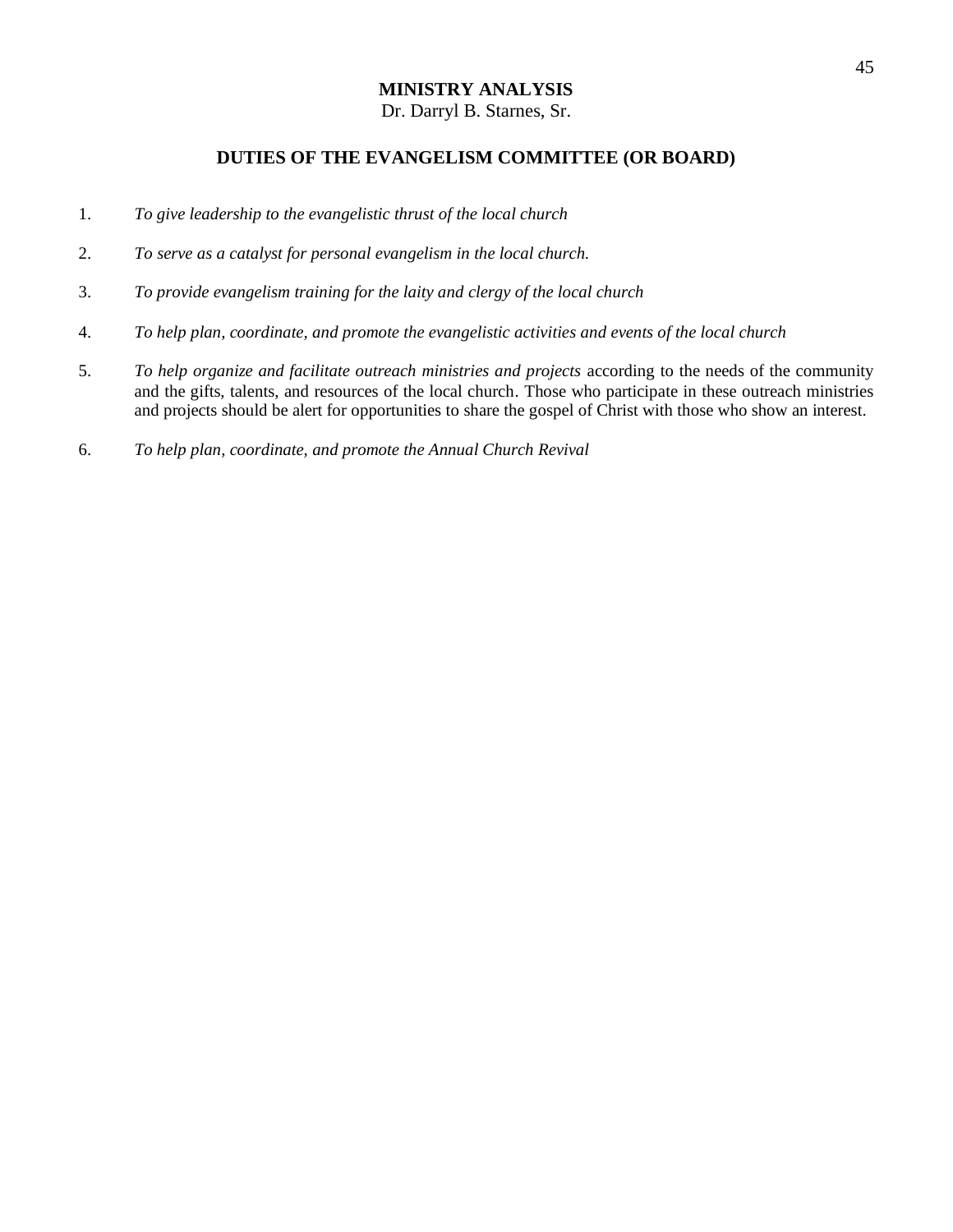# **DUTIES OF THE CALENDAR COMMITTEE**

- 1. *To set up and maintain a working calendar of dates and events for the local church*
- 2. *To post said calendar in a place visible to all members of the church.*
- 3. *To serve as a clearing house for dates and engagements.* The chairperson shall receive and confirm dates and events, however, confirmations may be given only after the approval of the Pastor in charge.
- 4. *To place the calendar the month's events in the worship bulletin on the first Sunday of each month*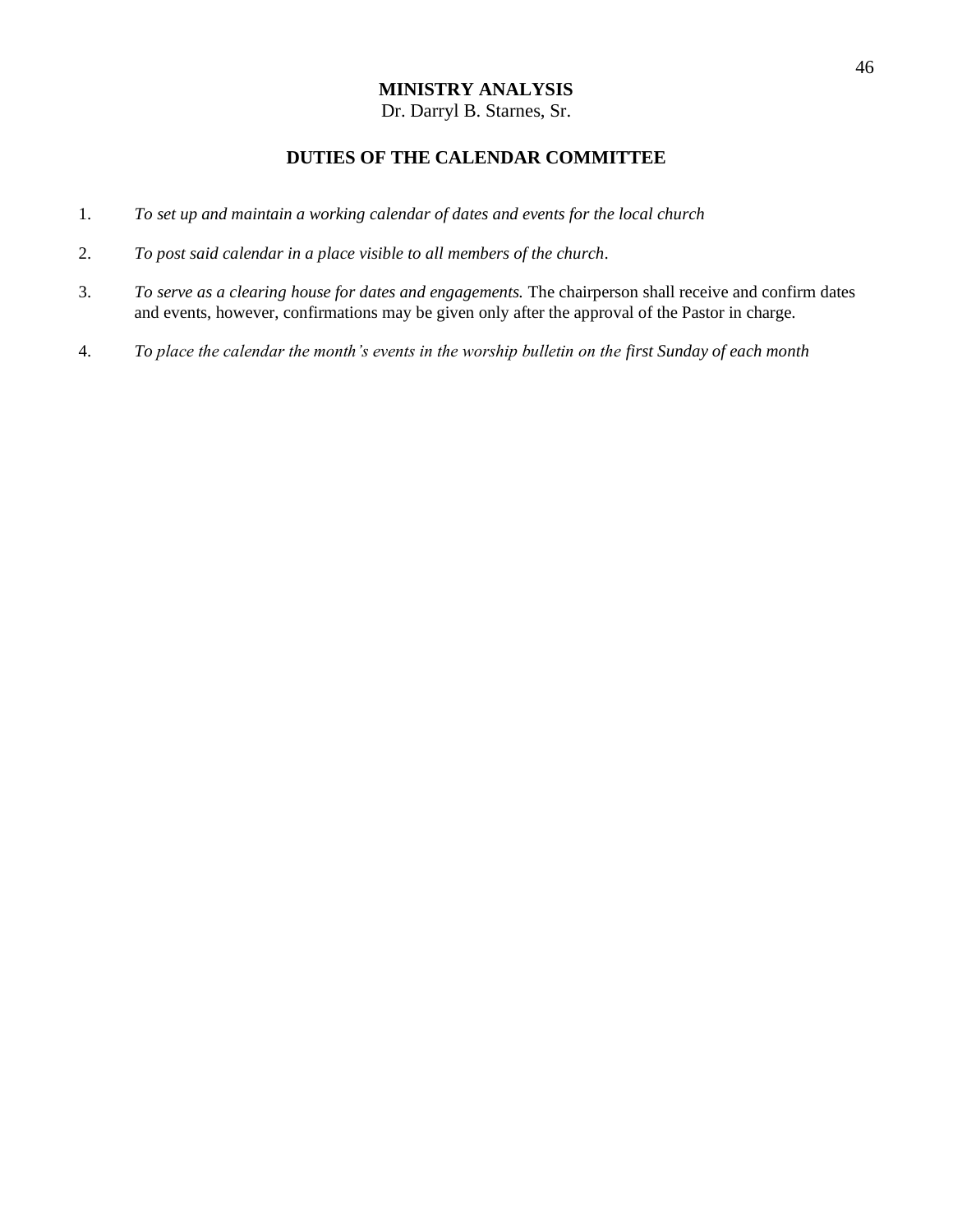#### **DUTIES OF THE BULLETIN BOARD COMMITTEE**

- 1. *To set up and maintain church bulletin boards as a creative, inspirational, and meaningful ministry*
- 2. *To post on one of the bulletin boards, quotes, sayings, and information on the occasion of special days*
- 3. *To prepare and utilize another bulletin board as a kind of "For Your Information" Center,* posting community announcements, job openings, church announcements, etc.
- 4. *To prepare and utilizes another bulletin board as a kind of "Look What We've Done" Center,* displaying clippings, articles, and information about the achievements of the church, its members and ministries, of District, Conference, or Connectional ministries and personalities, and of the Body of Christ in general.
- 5. *To prepare and utilize still another bulletin board to keep the church aware of liturgical themes and emphases of the Christian calendar year.*